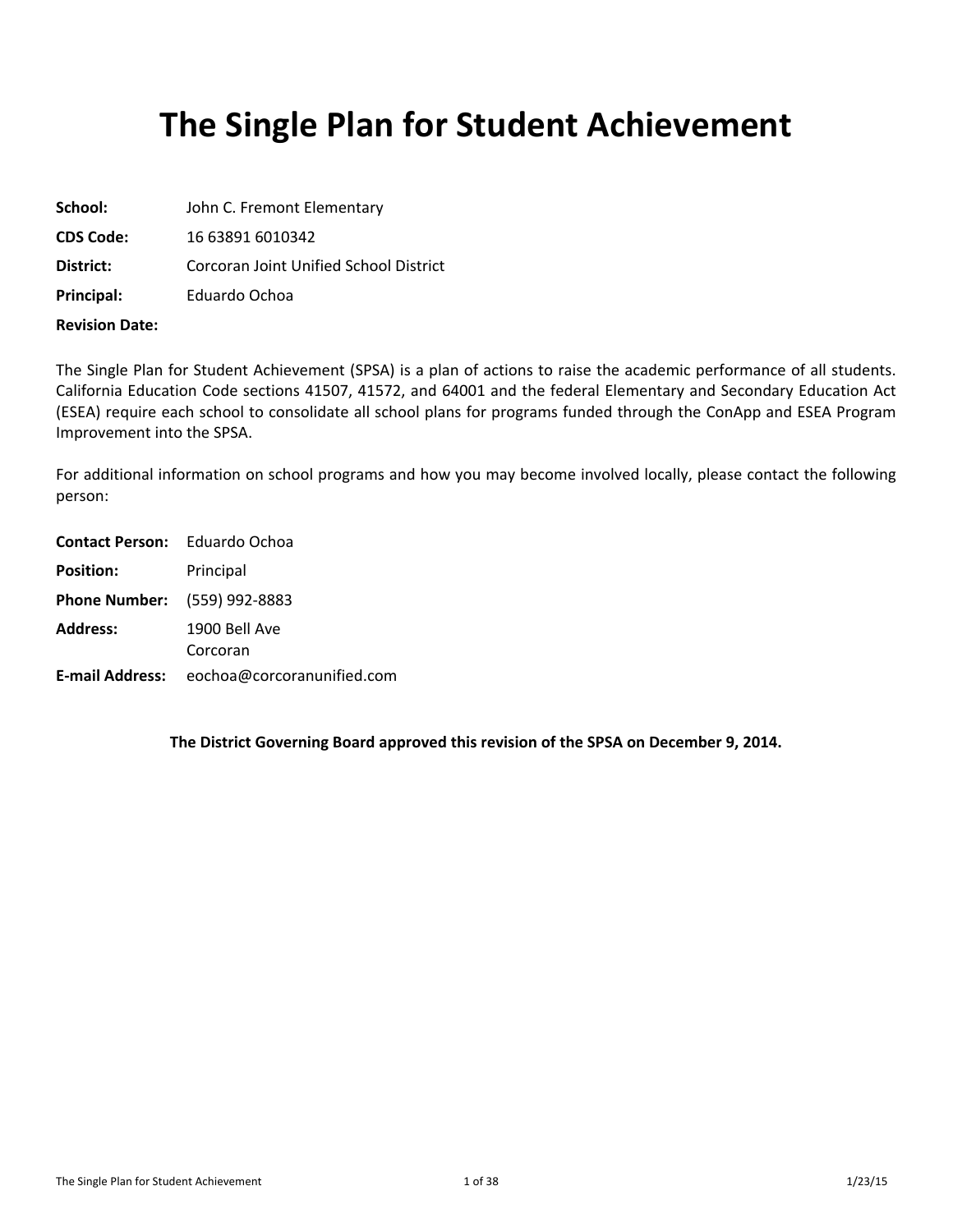## **Table of Contents**

| The Single Plan for Student Achievement<br>2 of 38 | 1/23/15 |
|----------------------------------------------------|---------|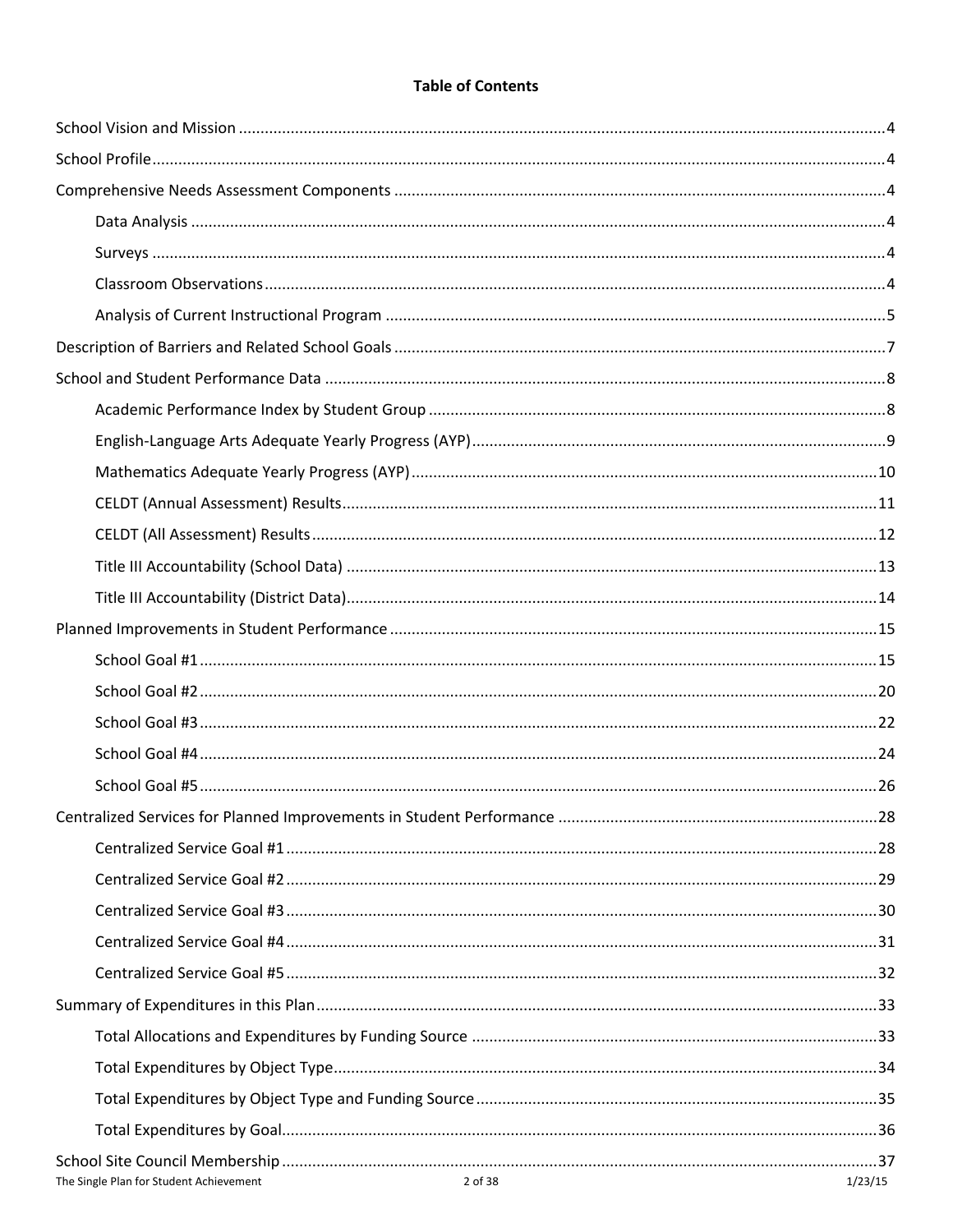|--|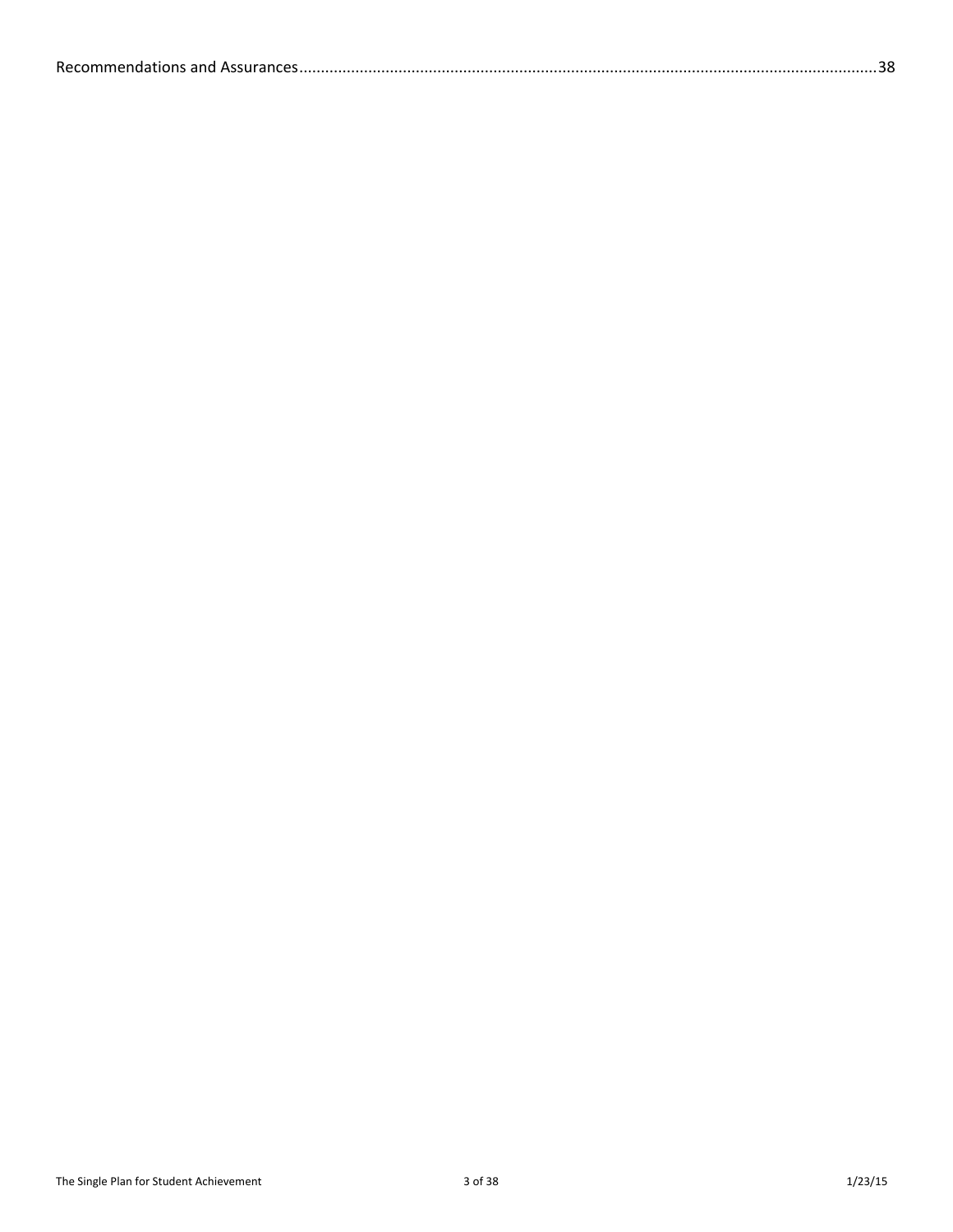## <span id="page-3-0"></span>**School Vision and Mission**

#### **John C. Fremont Elementary's Vision and Mission Statements**

John C. Fremont Elementary is a place where all students are encouraged to strive for excellence academically, socially, and emotionally in a safe and supportive atmosphere. We set high expectations for our students because our entire school community shares the belief that all children can and will learn.

We are committed to the following goals:

- Students will learn to read at grade level or above while developing a love for reading.
- Students will learn to write fluently for a variety of purposes.
- Students will gain an understanding of mathematical concepts and the role that math plays in all areas of life.
- Technology will be used as a tool to enhance all areas of the curriculum.
- Staff will provide instruction and support to meet the needs of diverse learners in our school community
- Staff and students will create an environment that is orderly, safe, inviting and stimulating.

## <span id="page-3-1"></span>**School Profile**

John C. Fremont School resides in Corcoran, California. Corcoran is a small agricultural area in the Central San Joaquin Valley. Fremont School is one of three elementary schools in Corcoran and serves students in grades two and three. Fremont provides for the educational needs of the second and third grade students in the community, a Special Day Class for children with special needs for children in first through third grade. We also house a County Severely Handicapped Class on our campus. John C. Fremont is a Title I school. Our school population remains steady at approximately 550 students a year.

### <span id="page-3-2"></span>**Comprehensive Needs Assessment Components**

#### <span id="page-3-3"></span>**Data Analysis**

Please refer to the School and Student Performance Data section where an analysis is provided.

### <span id="page-3-4"></span>**Surveys**

This section provides a description of surveys (i.e., Student, Parent, Teacher) used during the school-year, and a summary of results from the survey(s).

In October 2014 a school safety survey was sent out to the Fremont staff. The survey asked all Fremont staff about their perspective of risk factors for their students at the school including: weapons, dangerous incidents, the surrounding neighborhood, socioeconomic levels in the community, etc. The staff was also surveyed about the overall safety of the school to gauge how safe the staff and students at the school generally are on a daily basis. The overall results contributed to a 48% (risk) to 74% (protection) ratio. This means that the staff generally felt that the school was a safe place considering the environmental factors.

#### <span id="page-3-5"></span>**Classroom Observations**

This section provides a description of types and frequency of classroom observations conducted during the school-year and a summary of findings.

Classroom observation by the principal, teachers and outside groups happen frequently at John C. Fremont. All permanent teachers go through a process of observation and evaluation every two years with probationary teachers going through the process twice a year until they become permanent teachers. In addition to this, the principal will conduct walkthroughs/focus walks in every classroom on a bi-weekly basis. The teachers themselves sign up to watch their colleagues teach in a process we call "Teachers Observing Teachers" where the literacy coach and observing teachers will visit classrooms so that teachers can learn from one another and share instructional strategies. A process described as Instructional Rounds also happens twice a year where outside groups consisting of teachers and administrators visit the campus and observe all of the classrooms on the same day. These groups share their observations with the school as well as any recommendations that will help the school move forward to reach their goals.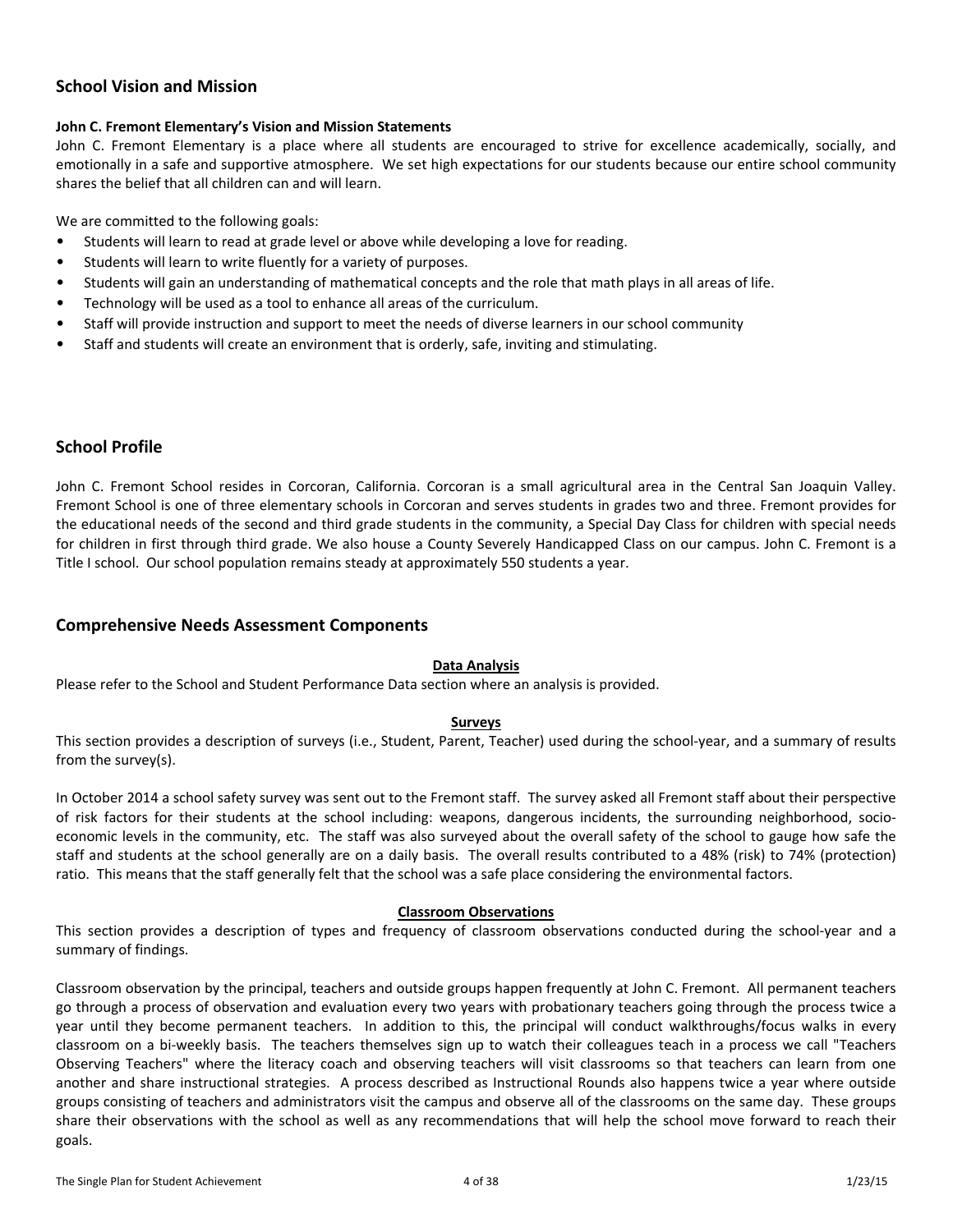#### <span id="page-4-0"></span>**Analysis of Current Instructional Program**

The following statements are derived from the Elementary and Secondary Education Act (ESEA) of 1965 and Essential Program Components (EPCs). In conjunction with the needs assessments, these categories may be used to discuss and develop critical findings that characterize current instructional practice for numerically significant subgroups as well as individual students who are:

- Not meeting performance goals
- Meeting performance goals
- Exceeding performance goals

Discussion of each of these statements should result in succinct and focused findings based on verifiable facts. Avoid vague or general descriptions. Each successive school plan should examine the status of these findings and note progress made. Special consideration should be given to any practices, policies, or procedures found to be noncompliant through ongoing monitoring of categorical programs.

#### Standards, Assessment, and Accountability

1. Use of state and local assessments to modify instruction and improve student achievement (ESEA)

No state testing was conducted in 2013-2014 so API information was unavailable. Local assessments included the Basic Reading Inventory (BRI) used to place students in Tier I reading intervention groups in the classroom, STAR Renaissance in ELA to check their reading progress per trimester, fluency exams to student progress in reading fluency and unit assessments for ELA. For writing, students take a pre-assessment to determine their baseline using the state writing rubric for their grade level. Throughout the year, students take additional writing assessments using the same rubric to determine their growth culminating with a final writing assessment in May. In math, students take unit assessments at regular intervals throughout the year.

2. Use of data to monitor student progress on curriculum-embedded assessments and modify instruction (EPC)

Teachers meet at regular intervals during teacher collaboration to look at assessment results and make adjustments to their instruction and planning. Teachers also meet in their grade level teams to look at student writing samples and calibrate their scoring as a group. There is an identified need to increase the collaboration time in grade-level meetings to analyze data and adjust instruction.

#### Staffing and Professional Development

3. Status of meeting requirements for highly qualified staff (ESEA)

100% of classes at John C. Fremont are taught by NCLB compliant teachers.

4. Sufficiency of credentialed teachers and teacher professional development (e.g., access to instructional materials training on SBE-adopted instructional materials) (EPC)

The majority of teachers were trained on the SBE-adopted instructional materials for ELA and math. The newer teachers receive support through the school literacy coach as well as working collaboratively with their grade-level teachers.

5. Alignment of staff development to content standards, assessed student performance, and professional needs (ESEA)

All teachers participate in grade-level professional development related to District and school goals. Beginning in 2013-2014, every year a group of teachers will receive intensive professional development around the Common Core standards in ELA and math from a Kings County Office of Education trainer. By 2015-2016, all teachers on campus will have received this training.

6. Ongoing instructional assistance and support for teachers (e.g., use of content experts and instructional coaches) (EPC)

John C. Fremont utilizes an instructional literacy coach, a Title I resource teacher and an instructional technology coach to support teachers individually in the classroom, in a small group setting or through large staff trainings. Depending on the amount of support a teacher needs, a support provider is available on a daily basis.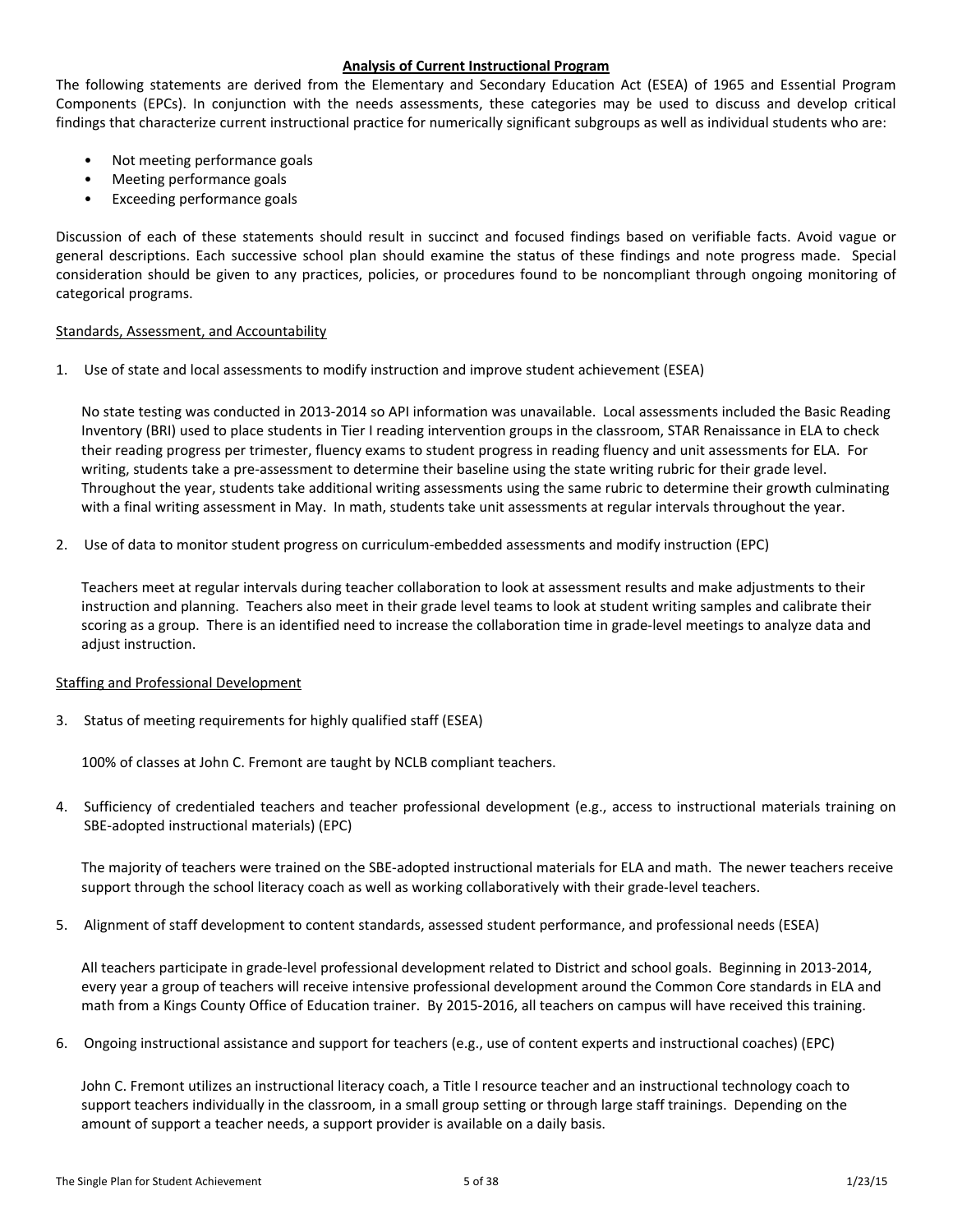7. Teacher collaboration by grade level (kindergarten through grade eight [K–8]) and department (grades nine through twelve) (EPC)

Teacher collaboration time by grade level is available nearly every week during the school year. Teachers will meet in their grade level groups and analyze data, create assessments and plan instruction in ELA, math and writing using the instructional shifts pertaining to the Common Core State Standards (CCSS).

#### Teaching and Learning

8. Alignment of curriculum, instruction, and materials to content and performance standards (ESEA)

Common Core curriculum and pacing guides are still in the development stage at the school and within the District. Tentative plans were made during CCSS training in 2013-2014 and new groups of teachers are revising those unit plans this year. Teachers are working together to teach the standards using a variety of curriculum and instructional approaches. Additional resources to the current curriculum are constantly being added and aligned.

9. Adherence to recommended instructional minutes for reading/language arts and mathematics (K–8) (EPC)

John C. Fremont adheres to the recommended instructional minutes for reading/language arts and mathematics. The school's instructional minutes have been submitted to and approved by the District.

10. Lesson pacing schedule (K–8) and master schedule flexibility for sufficient numbers of intervention courses (EPC)

Teachers submit weekly lesson plans that provide flexibility for students receiving a variety of interventions. John C. Fremont follows a Response to Intervention (RTI) approach to interventions. Students receive low-level RTI in their classrooms at various points during the day. This can include individual or small group instructional support from the teacher after a lesson or during Universal Access (UA) time, tutoring from a KROP high school student or tutoring after school. Tier II support is provided throughout the day in a separate classroom. Students who need additional support in reading comprehension and fluency will work with an instructional aide under the supervision of the Reading Intervention teacher. Tier II support is provided for students throughout the day in a separate classroom as well. These students work in small groups with the Reading Intervention or Resource teacher to receive help in phonics and decoding.

11. Availability of standards-based instructional materials appropriate to all student groups (ESEA)

The instructional materials currently being used in ELA follow the California Content standards that have seen been replaced with the Common Core state standards. Teachers are able to use these instructional materials in addition to other resources to assist in teaching the CCSS. Math is using bridge materials that are helping with the transition from the California Content standards to the CCSS. New curriculum adoptions will soon be available to replace all of the old or bridge materials.

12. Use of SBE-adopted and standards-aligned instructional materials, including intervention materials, and for high school students, access to standards-aligned core courses (EPC)

All curriculum being used is SBE-adopted. As mentioned earlier, a new curriculum adoption cycle is currently underway throughout the state to replace outdated materials.

### Opportunity and Equal Educational Access

13. Services provided by the regular program that enable underperforming students to meet standards (ESEA)

There are a variety of instructional support options provided throughout the day for underperforming students. There is, however, a need to make sure all of the supports are easily measurable and that they articulate well from one school site to another. Aside from the support the regular education teacher provides, there are three instructional aides, a reading intervention teacher and a resource teacher that provide instructional support to students throughout the day.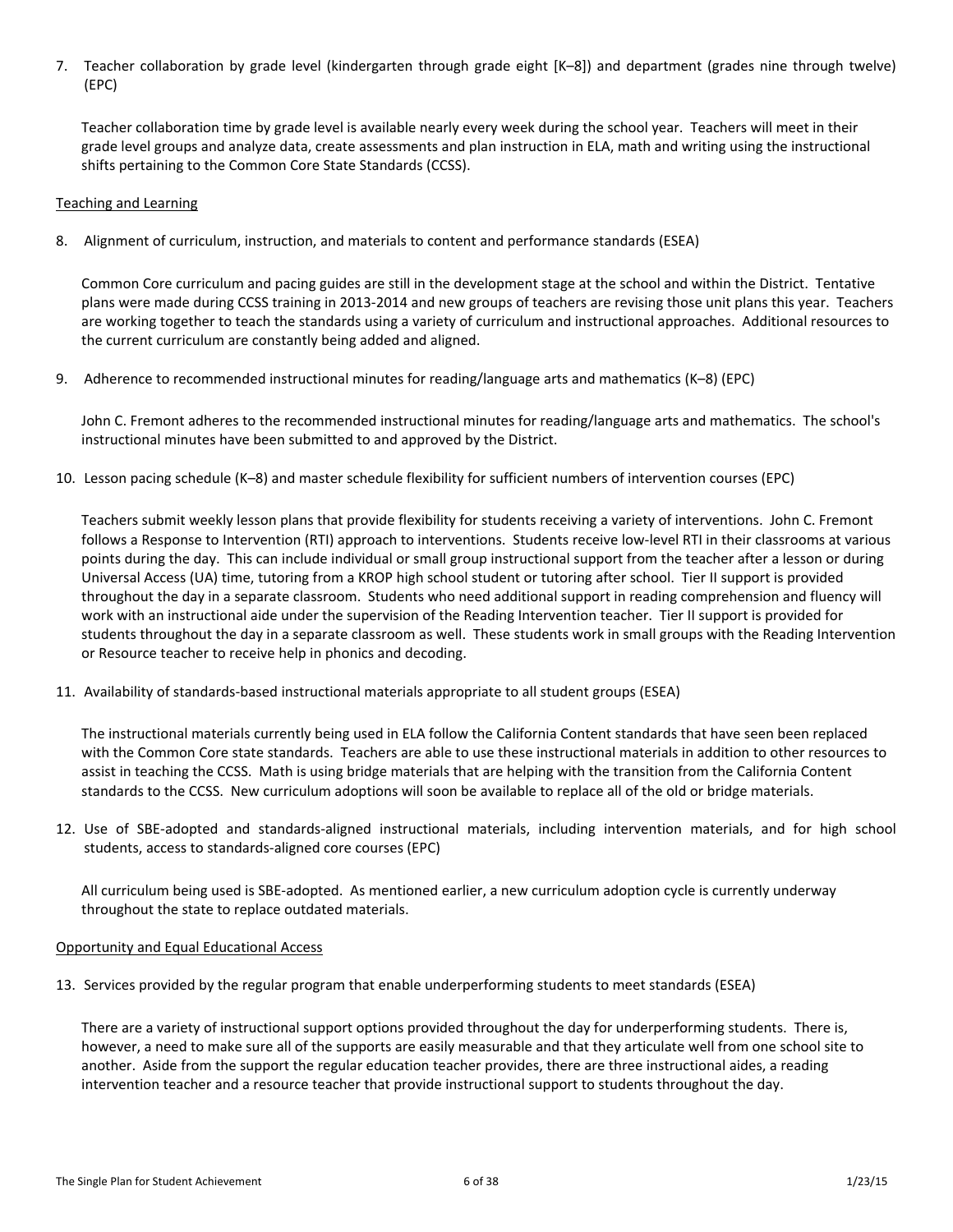#### 14. Research-based educational practices to raise student achievement

The District provides ongoing professional development in PLCs, EL strategies and implementation of Common Core instruction.

#### Parental Involvement

15. Resources available from family, school, district, and community to assist under-achieving students (ESEA)

The After School Education and Safety (ASES) program is an afterschool program available to any student who attends the school. The program begins immediately after the school day ends and concludes at 6:00pm every school day. Students participating in the program are involved in physical fitness, arts and crafts and receive time to complete their homework as well. The program is capped at an enrollment of one hundred students. Students who are performing below grade level in ELA or math also receive the opportunity to sign up for one of the state-approved Supplemental Educational Services (SES) providers where tutors work with students on a one-to-one or small group format after school.

16. Involvement of parents, community representatives, classroom teachers, other school personnel, and students in secondary schools, in the planning, implementation, and evaluation of ConApp programs (5 California Code of Regulations 3932)

Parents and community members are invited to participate (along with teachers and other personnel) in a variety of ways. Parent members of the School Site Council (SSC) and English Learner Advisory Committee (ELAC) participate directly in decision making regarding the school. These meetings are held monthly and cover a variety of topics including instructional goals, instructional materials, CCSS shifts, educational technology and the planning, implementation and evaluation of ConApp programs including Title I and Title III.

(John C. Fremont Elementary's Parent Involvement Policy is attached.)

### Funding

17. Services provided by categorical funds that enable underperforming students to meet standards (ESEA)

Categorical funds are spent on the purchase of instructional materials and supplies and funding of instructional support staff that assist under-performing students in order to meet their grade level standards. Some examples include: CCSS study materials, computer supplies, instructional assistant salaries, and professional development release time.

18. Fiscal support (EPC)

Title I and LCFF funding is spent with the single focus of meeting the school's goals.

## <span id="page-6-0"></span>**Description of Barriers and Related School Goals**

Vertical articulation is often difficult with John C. Fremont Elementary containing only 2nd and 3rd grades. Finding opportunities to align curriculum, assessments and interventions on a K-5 or K-6 fashion is often difficult to schedule or follow up with. With the change toward the CCSS, it is also difficult to move fully ahead with the instructional shifts when not all staff has had in-depth common core training. Many members of the teaching staff have had a one-day overview in math and/or ELA, but more training is needed to make sure they understand and have opportunity to practice the different emphases CCSS place on daily instruction. In addition, not having appropriate instructional materials geared toward the CCSS leaves the staff in a position to create their own materials or look for materials elsewhere.

These challenges will be addressed in the subsequent goal sections.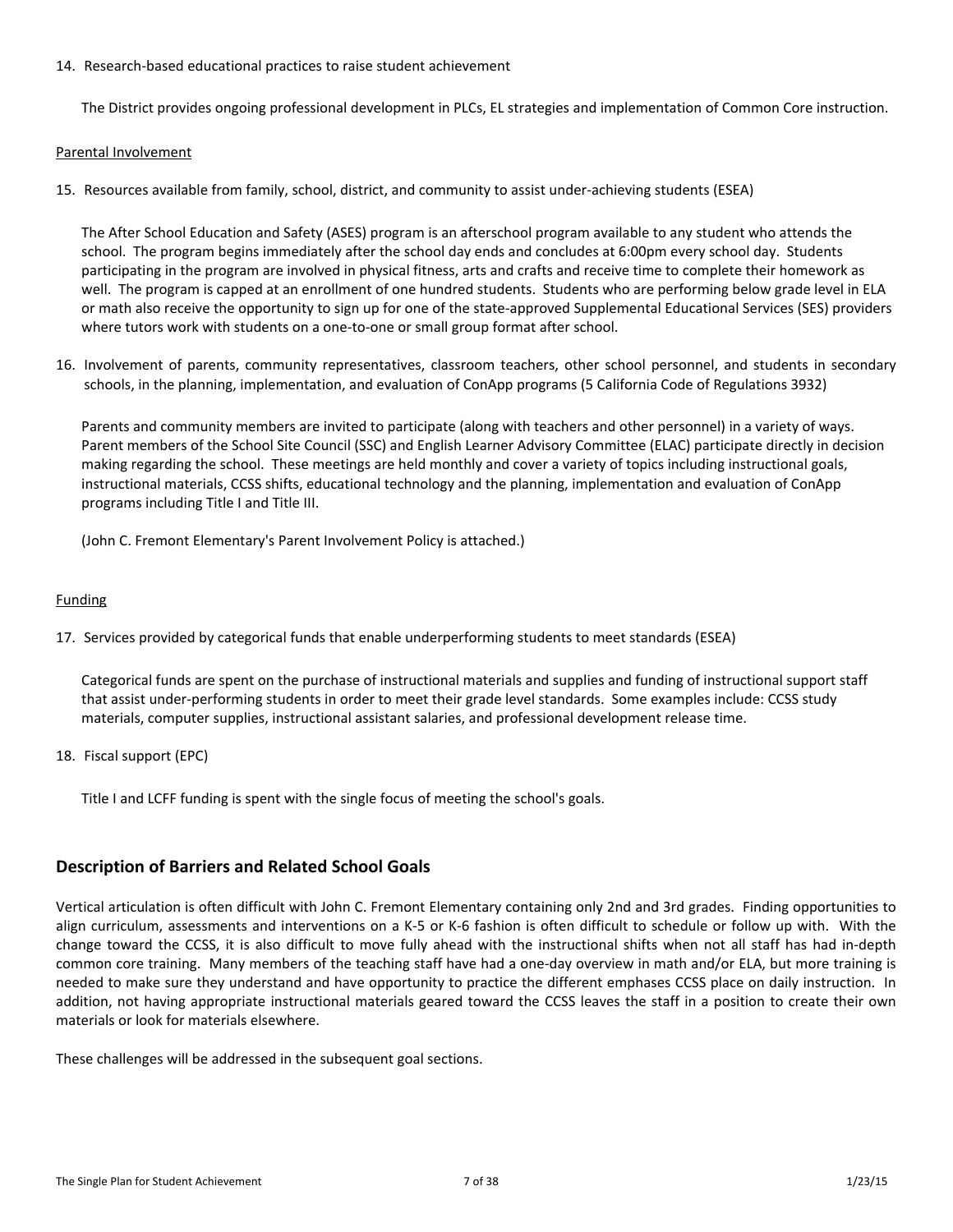<span id="page-7-0"></span>

|                          | <b>API GROWTH BY STUDENT GROUP</b> |       |      |       |      |      |                  |      |      |       |      |      |  |
|--------------------------|------------------------------------|-------|------|-------|------|------|------------------|------|------|-------|------|------|--|
| <b>PROFICIENCY LEVEL</b> | <b>All Students</b>                |       |      | White |      |      | African-American |      |      | Asian |      |      |  |
|                          | 2012                               | 2013  | 2014 | 2012  | 2013 | 2014 | 2012             | 2013 | 2014 | 2012  | 2013 | 2014 |  |
| Number Included          | 477                                | 489   |      | 32    | 32   |      | 12               | 18   |      | 0     | 0    |      |  |
| <b>Growth API</b>        | 753                                | 706   |      | 887   | 759  |      | 654              | 586  |      |       |      |      |  |
| <b>Base API</b>          | 759                                | 752   |      | 888   | 887  |      |                  | 635  |      |       |      |      |  |
| <b>Target</b>            | 5                                  | 5     |      |       |      |      |                  |      |      |       |      |      |  |
| Growth                   | $-6$                               | $-46$ |      |       |      |      |                  |      |      |       |      |      |  |
| Met Target               | No                                 | No    |      |       |      |      |                  |      |      |       |      |      |  |

#### <span id="page-7-1"></span>**Academic Performance Index by Student Group**

|                          |                 |      |      |                                   |       | <b>API GROWTH BY STUDENT GROUP</b> |                                           |           |      |                                             |      |      |
|--------------------------|-----------------|------|------|-----------------------------------|-------|------------------------------------|-------------------------------------------|-----------|------|---------------------------------------------|------|------|
| <b>PROFICIENCY LEVEL</b> | <b>Hispanic</b> |      |      | <b>English</b><br><b>Learners</b> |       |                                    | Socioeconomically<br><b>Disadvantaged</b> |           |      | <b>Students with</b><br><b>Disabilities</b> |      |      |
|                          | 2012            | 2013 | 2014 | 2012                              | 2013  | 2014                               | 2012                                      | 2013      | 2014 | 2012                                        | 2013 | 2014 |
| <b>Number Included</b>   | 432             | 435  |      | 187                               | 200   |                                    | 431                                       | 464       |      | 30                                          | 43   |      |
| <b>Growth API</b>        | 745             | 707  |      | 740                               | 704   |                                    | 744                                       | 700       |      | 519                                         | 341  |      |
| <b>Base API</b>          | 751             | 746  |      | 749                               | 741   |                                    | 743                                       | 744       |      | 424                                         | 519  |      |
| <b>Target</b>            | 5               | 5    |      | 5                                 | 5     |                                    | 5                                         | 5         |      |                                             |      |      |
| Growth                   | $-6$            | -39  |      | $-9$                              | $-37$ |                                    | 1                                         | $-44$     |      |                                             |      |      |
| <b>Met Target</b>        | No.             | No   |      | No.                               | No.   |                                    | No                                        | <b>No</b> |      |                                             |      |      |

#### **Conclusions based on this data:**

1. There was a substantial dip in API scores across all subgroups. Consequently, none of the subgroups met their API targets.

2. In 2013, a major change in focus was incorporating more writing throughout the day and across the curriculum. This change did improve a student's understanding of the concepts being taught, but did decrease the traditional amount of instructional time in ELA concepts the CST would test.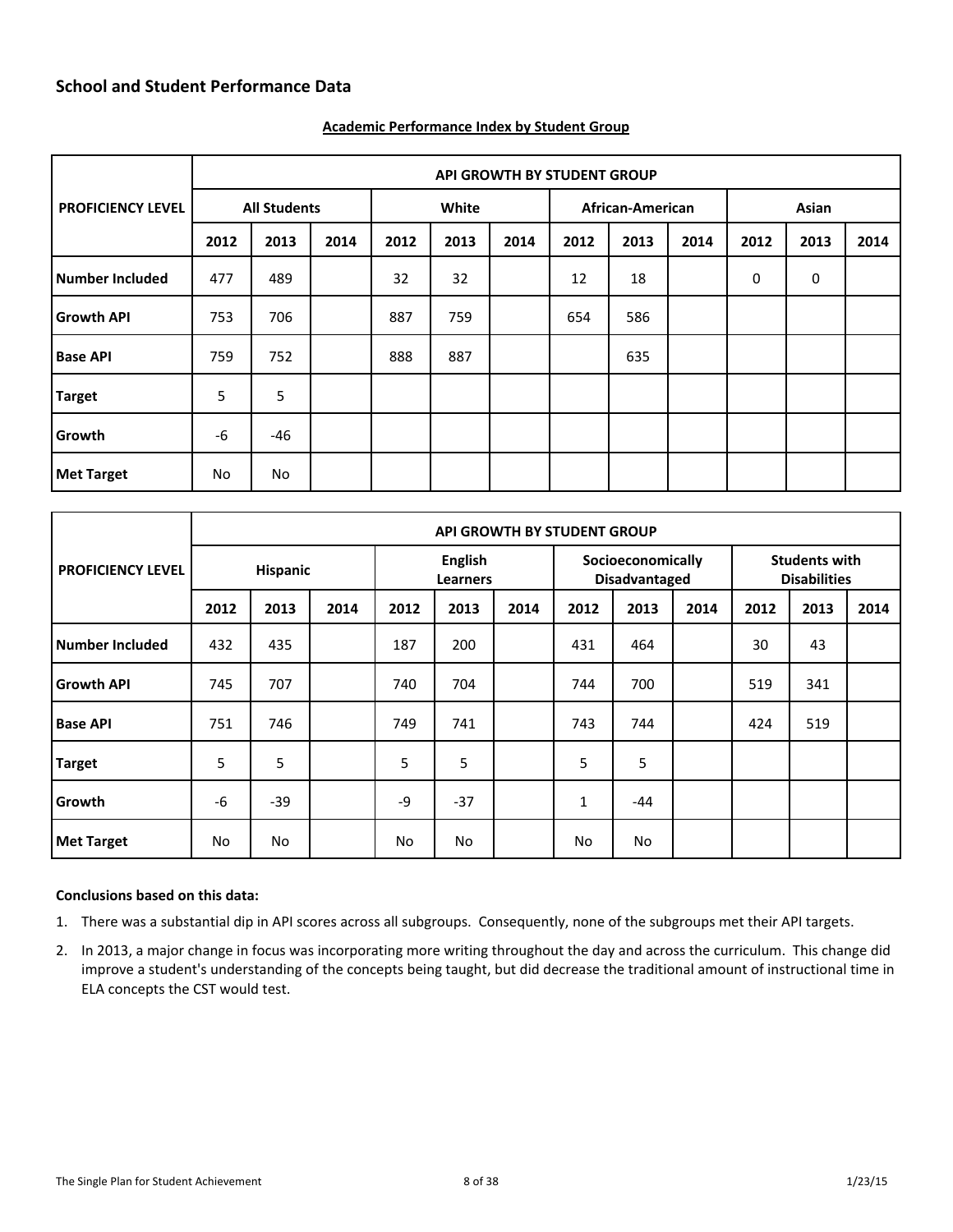|                                         |                     | <b>ENGLISH-LANGUAGE ARTS PERFORMANCE DATA BY STUDENT GROUP</b> |       |                                       |       |       |       |                  |       |       |       |       |  |
|-----------------------------------------|---------------------|----------------------------------------------------------------|-------|---------------------------------------|-------|-------|-------|------------------|-------|-------|-------|-------|--|
| <b>AYP</b><br><b>PROFICIENCY LEVEL</b>  | <b>All Students</b> |                                                                |       |                                       | White |       |       | African-American |       |       | Asian |       |  |
|                                         | 2012                | 2013                                                           | 2014  | 2012                                  | 2013  | 2014  | 2012  | 2013             | 2014  | 2012  | 2013  | 2014  |  |
| <b>Participation Rate</b>               | 100                 | 100                                                            |       | 100                                   | 100   |       | 100   | 100              |       | 100   |       |       |  |
| <b>Number At or Above Proficient  </b>  | 198                 | 165                                                            |       | 23                                    | 13    |       | 2     | 4                |       | $- -$ |       |       |  |
| <b>Percent At or Above Proficient  </b> | 41.5                | 33.7                                                           |       | 71.9                                  | 40.6  |       | 16.7  | 22.2             |       | --    | $- -$ |       |  |
| <b>AYP Target: ES/MS</b>                | 78.4                | 89.2                                                           | 100.0 | 78.4                                  | 89.2  | 100.0 | 78.4  | 89.2             | 100.0 | 78.4  | 89.2  | 100.0 |  |
| <b>AYP Target: HS</b>                   | 77.8                | 88.9                                                           | 100.0 | 77.8                                  | 88.9  | 100.0 | 77.8  | 88.9             | 100.0 | 77.8  | 88.9  | 100.0 |  |
| <b>Met AYP Criteria</b>                 | No.                 | No                                                             |       | $\hspace{0.05cm}$ – $\hspace{0.05cm}$ | --    |       | $- -$ | --               |       |       | $ -$  |       |  |

### <span id="page-8-0"></span>**English-Language Arts Adequate Yearly Progress (AYP)**

|                                         |                 |      |       |                                   |      | <b>ENGLISH-LANGUAGE ARTS PERFORMANCE DATA BY STUDENT GROUP</b> |                                           |      |       |                                             |      |       |
|-----------------------------------------|-----------------|------|-------|-----------------------------------|------|----------------------------------------------------------------|-------------------------------------------|------|-------|---------------------------------------------|------|-------|
| <b>AYP</b><br><b>PROFICIENCY LEVEL</b>  | <b>Hispanic</b> |      |       | <b>English</b><br><b>Learners</b> |      |                                                                | Socioeconomically<br><b>Disadvantaged</b> |      |       | <b>Students with</b><br><b>Disabilities</b> |      |       |
|                                         | 2012            | 2013 | 2014  | 2012                              | 2013 | 2014                                                           | 2012                                      | 2013 | 2014  | 2012                                        | 2013 | 2014  |
| <b>Participation Rate</b>               | 100             | 100  |       | 100                               | 100  |                                                                | 100                                       | 100  |       | 100                                         | 100  |       |
| <b>Number At or Above Proficient</b>    | 172             | 146  |       | 70                                | 61   |                                                                | 168                                       | 151  |       | 3                                           | 0    |       |
| <b>Percent At or Above Proficient I</b> | 39.8            | 33.6 |       | 37.4                              | 30.5 |                                                                | 39.0                                      | 32.5 |       | 10.0                                        | 0.0  |       |
| <b>AYP Target: ES/MS</b>                | 78.4            | 89.2 | 100.0 | 78.4                              | 89.2 | 100.0                                                          | 78.4                                      | 89.2 | 100.0 | 78.4                                        | 89.2 | 100.0 |
| <b>AYP Target: HS</b>                   | 77.8            | 88.9 | 100.0 | 77.8                              | 88.9 | 100.0                                                          | 77.8                                      | 88.9 | 100.0 | 77.8                                        | 88.9 | 100.0 |
| <b>Met AYP Criteria</b>                 | <b>No</b>       | No.  |       | No                                | No.  |                                                                | No                                        | No.  |       | --                                          | --   |       |

- 1. Fewer students across the board scored at a proficient rate on the CST in 2013. Consequently, this led to AYP targets not being met in 2013.
- 2. The CST was not given throughout California in 2014 which led to a lack of data for AYP reporting that year.
- 3. In 2013, a major change in focus was incorporating more writing throughout the day and across the curriculum. This change did improve a student's understanding of the concepts being taught, but did decrease the traditional amount of instructional time in ELA and math concepts the CST would test.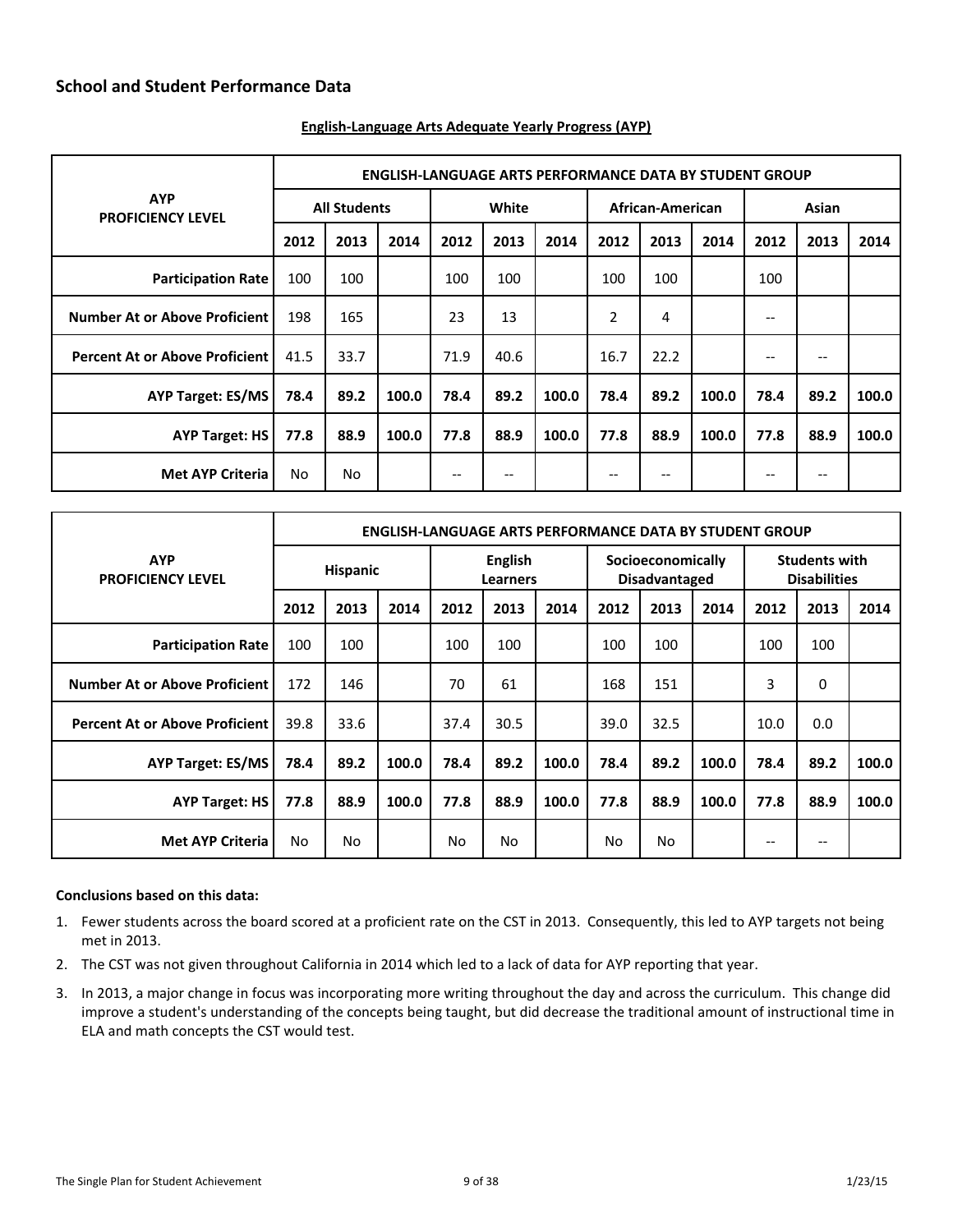|                                         |                     | <b>MATHEMATICS PERFORMANCE DATA BY STUDENT GROUP</b> |       |       |       |       |      |                  |       |      |       |       |  |  |
|-----------------------------------------|---------------------|------------------------------------------------------|-------|-------|-------|-------|------|------------------|-------|------|-------|-------|--|--|
| <b>AYP</b><br><b>PROFICIENCY LEVEL</b>  | <b>All Students</b> |                                                      |       |       | White |       |      | African-American |       |      | Asian |       |  |  |
|                                         | 2012                | 2013                                                 | 2014  | 2012  | 2013  | 2014  | 2012 | 2013             | 2014  | 2012 | 2013  | 2014  |  |  |
| <b>Participation Rate</b>               | 100                 | 100                                                  |       | 100   | 100   |       | 100  | 100              |       | 100  |       |       |  |  |
| Number At or Above Proficient I         | 274                 | 214                                                  |       | 26    | 18    |       | 3    | 3                |       | --   |       |       |  |  |
| <b>Percent At or Above Proficient  </b> | 57.6                | 43.8                                                 |       | 81.2  | 56.3  |       | 25.0 | 16.7             |       | --   | --    |       |  |  |
| <b>AYP Target: ES/MS</b>                | 79.0                | 89.5                                                 | 100.0 | 79.0  | 89.5  | 100.0 | 79.0 | 89.5             | 100.0 | 79.0 | 89.5  | 100.0 |  |  |
| <b>AYP Target: HS</b>                   | 77.4                | 88.7                                                 | 100.0 | 77.4  | 88.7  | 100.0 | 77.4 | 88.7             | 100.0 | 77.4 | 88.7  | 100.0 |  |  |
| <b>Met AYP Criteria</b>                 | Yes                 | No.                                                  |       | $- -$ | --    |       | --   | --               |       | --   | --    |       |  |  |

#### <span id="page-9-0"></span>**Mathematics Adequate Yearly Progress (AYP)**

|                                         |                 |      |       |                            |      | <b>MATHEMATICS PERFORMANCE DATA BY STUDENT GROUP</b> |                                           |           |       |                                             |      |       |
|-----------------------------------------|-----------------|------|-------|----------------------------|------|------------------------------------------------------|-------------------------------------------|-----------|-------|---------------------------------------------|------|-------|
| <b>AYP</b><br><b>PROFICIENCY LEVEL</b>  | <b>Hispanic</b> |      |       | <b>English</b><br>Learners |      |                                                      | Socioeconomically<br><b>Disadvantaged</b> |           |       | <b>Students with</b><br><b>Disabilities</b> |      |       |
|                                         | 2012            | 2013 | 2014  | 2012                       | 2013 | 2014                                                 | 2012                                      | 2013      | 2014  | 2012                                        | 2013 | 2014  |
| <b>Participation Rate</b>               | 100             | 100  |       | 99                         | 100  |                                                      | 100                                       | 100       |       | 100                                         | 100  |       |
| <b>Number At or Above Proficient</b>    | 244             | 191  |       | 101                        | 89   |                                                      | 242                                       | 199       |       | 5                                           | 0    |       |
| <b>Percent At or Above Proficient I</b> | 56.6            | 43.9 |       | 54.3                       | 44.5 |                                                      | 56.3                                      | 42.9      |       | 16.7                                        | 0.0  |       |
| <b>AYP Target: ES/MS</b>                | 79.0            | 89.5 | 100.0 | 79.0                       | 89.5 | 100.0                                                | 79.0                                      | 89.5      | 100.0 | 79.0                                        | 89.5 | 100.0 |
| <b>AYP Target: HS</b>                   | 77.4            | 88.7 | 100.0 | 77.4                       | 88.7 | 100.0                                                | 77.4                                      | 88.7      | 100.0 | 77.4                                        | 88.7 | 100.0 |
| <b>Met AYP Criteria</b>                 | Yes             | No.  |       | <b>No</b>                  | No   |                                                      | Yes                                       | <b>No</b> |       |                                             | --   |       |

- 1. Nearly all student groups show a similar drop in numbers of proficient students as in ELA. Consequently, AYP targets were not met in 2013.
- 2. The CST was not given throughout California in 2014, resulting in a lack of data for AYP reporting.
- 3. In 2013, a major change in focus was incorporating more writing throughout the day and across the curriculum. This change did improve a student's understanding of the concepts being taught, but did decrease the traditional amount of instructional time in ELA concepts the CST would test.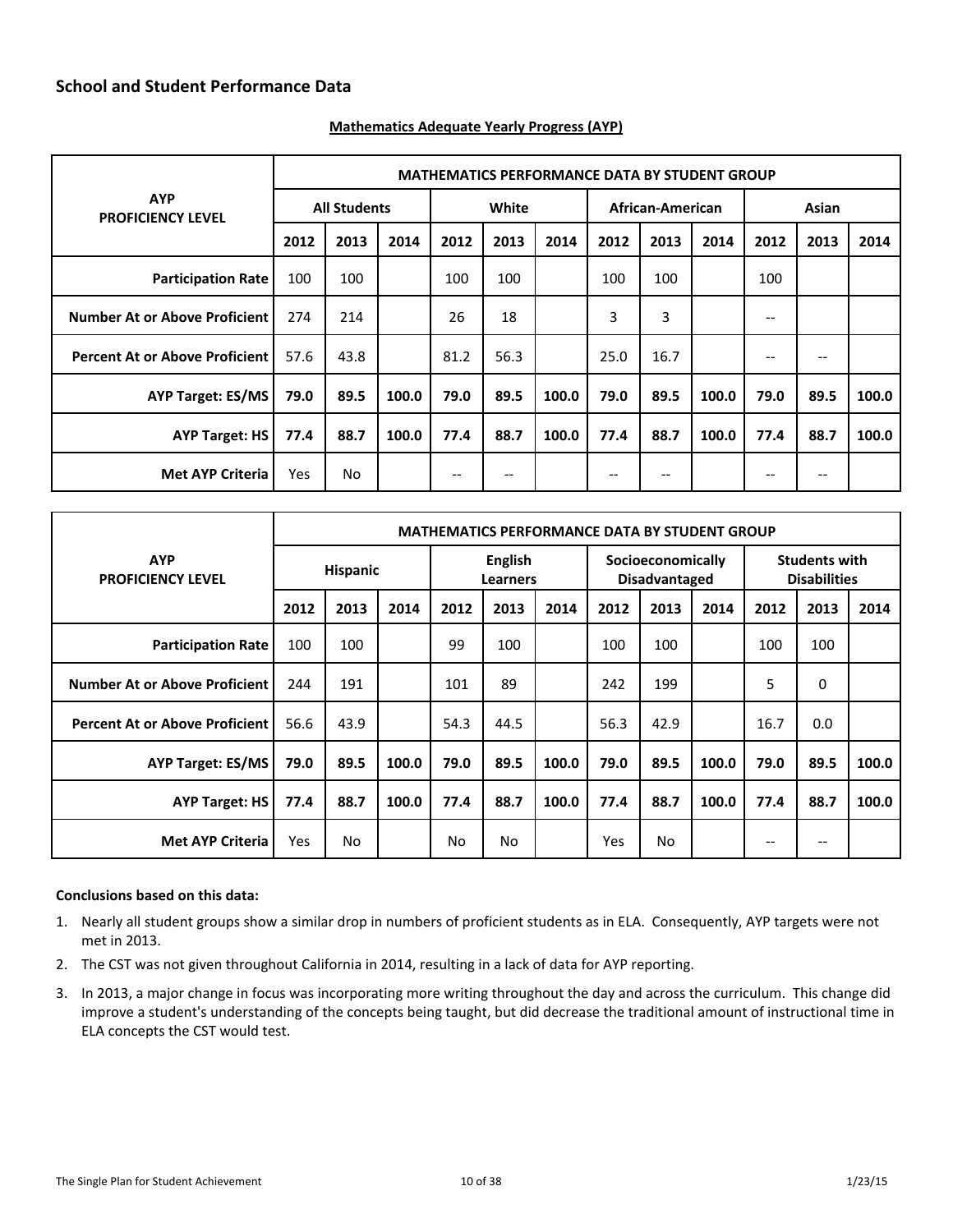|              | 2013-14 CELDT (Annual Assessment) Results |   |                       |    |              |    |                           |    |                  |    |                      |  |  |
|--------------|-------------------------------------------|---|-----------------------|----|--------------|----|---------------------------|----|------------------|----|----------------------|--|--|
| Grade        | <b>Advanced</b>                           |   | <b>Early Advanced</b> |    | Intermediate |    | <b>Early Intermediate</b> |    | <b>Beginning</b> |    | <b>Number Tested</b> |  |  |
|              | #                                         | % | #                     | %  | #            | %  | #                         | %  | #                | %  | #                    |  |  |
| $\mathbf{2}$ | 3                                         | 3 | 21                    | 19 | 37           | 33 | 41                        | 37 | 9                | 8  | 111                  |  |  |
| 3            | 3                                         | 3 | 22                    | 19 | 53           | 45 | 28                        | 24 | 12               | 10 | 118                  |  |  |
| <b>Total</b> | 6                                         | 3 | 43                    | 19 | 90           | 39 | 69                        | 30 | 21               | 9  | 229                  |  |  |

### <span id="page-10-0"></span>**CELDT (Annual Assessment) Results**

- 1. A majority of students fall within the Early Intermediate to Early Advanced range with the largest number scoring at the Intermediate level. Students scoring at the Intermediate level typically have good Listening and Speaking skills and need to continue to improve upon their low Reading and Writing language skills.
- 2. The goal is to move students one CELDT level every year. In order to do this, additional practice in Reading and Writing is needed during designated ELD time.
- 3. In order to keep students moving a level in CELDT, every year, additional practice in reading and writing is needed throughout the instructional day. Focused instruction and practice in vocabulary and academic language is still needed.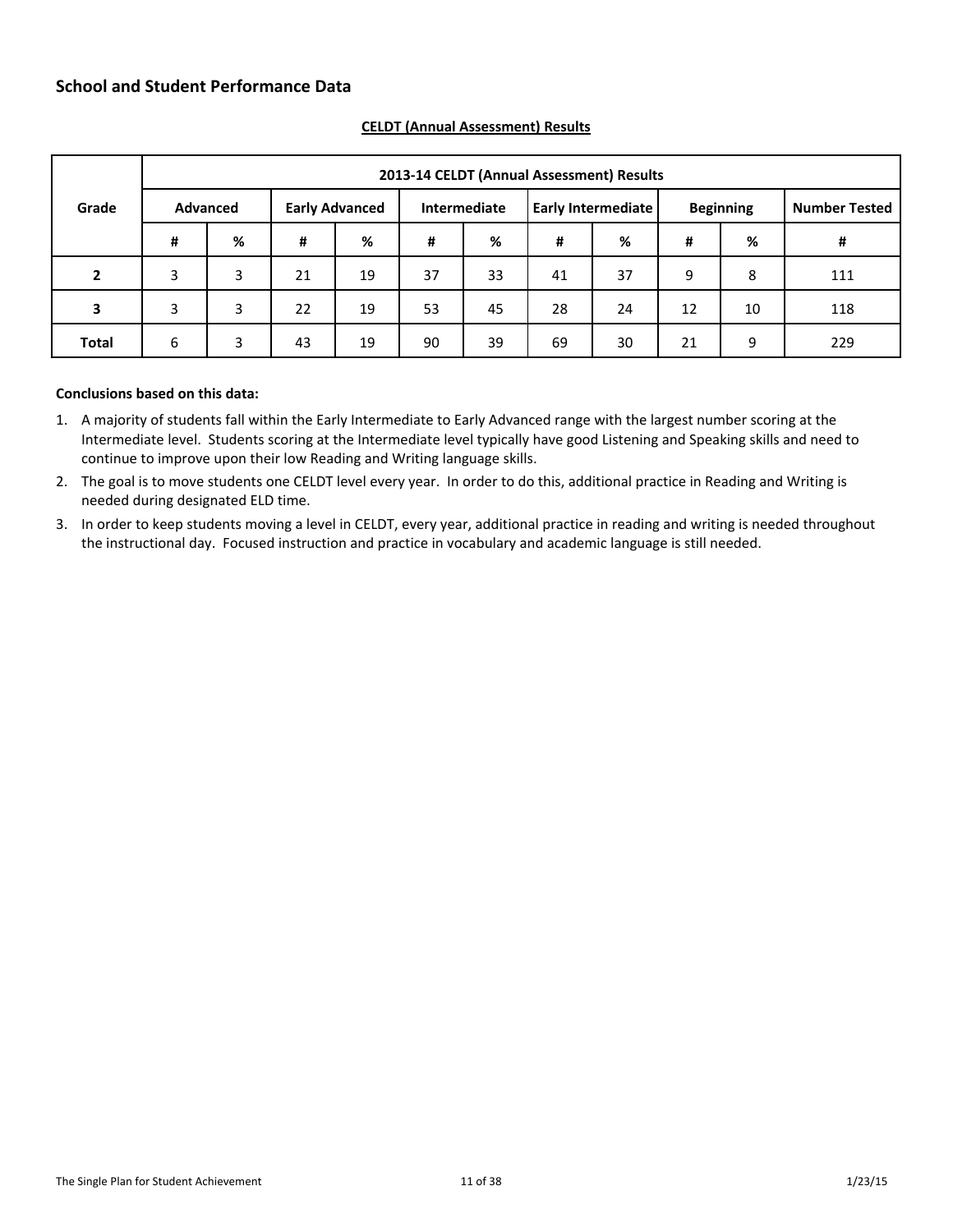|              |          |   | 2013-14 CELDT (All Assessment) Results |    |    |              |    |                           |    |                  |                      |  |
|--------------|----------|---|----------------------------------------|----|----|--------------|----|---------------------------|----|------------------|----------------------|--|
| Grade        | Advanced |   | <b>Early Advanced</b>                  |    |    | Intermediate |    | <b>Early Intermediate</b> |    | <b>Beginning</b> | <b>Number Tested</b> |  |
|              | #        | % | #                                      | %  | #  | %            | #  | %                         | #  | %                | #                    |  |
| $\mathbf{2}$ | 3        | 3 | 21                                     | 18 | 38 | 33           | 41 | 36                        | 11 | 10               | 114                  |  |
| 3            | 3        | 2 | 22                                     | 18 | 54 | 44           | 30 | 24                        | 14 | 11               | 123                  |  |
| <b>Total</b> | 6        | 3 | 43                                     | 18 | 92 | 39           | 71 | 30                        | 25 | 11               | 237                  |  |

## <span id="page-11-0"></span>**CELDT (All Assessment) Results**

- 1. A majority of students fall within the Early Intermediate to Early Advanced range with the largest number scoring at the Intermediate level. Students scoring at the Intermediate level typically have good Listening and Speaking skills and need to continue to improve upon their low Reading and Writing language skills.
- 2. The goal is to move students one CELDT level every year. In order to do this, additional practice in Reading and Writing is needed during designated ELD time.
- 3. In order to keep students moving a level in CELDT, every year, additional practice in reading and writing is needed throughout the instructional day. Focused instruction and practice in vocabulary and academic language is still needed.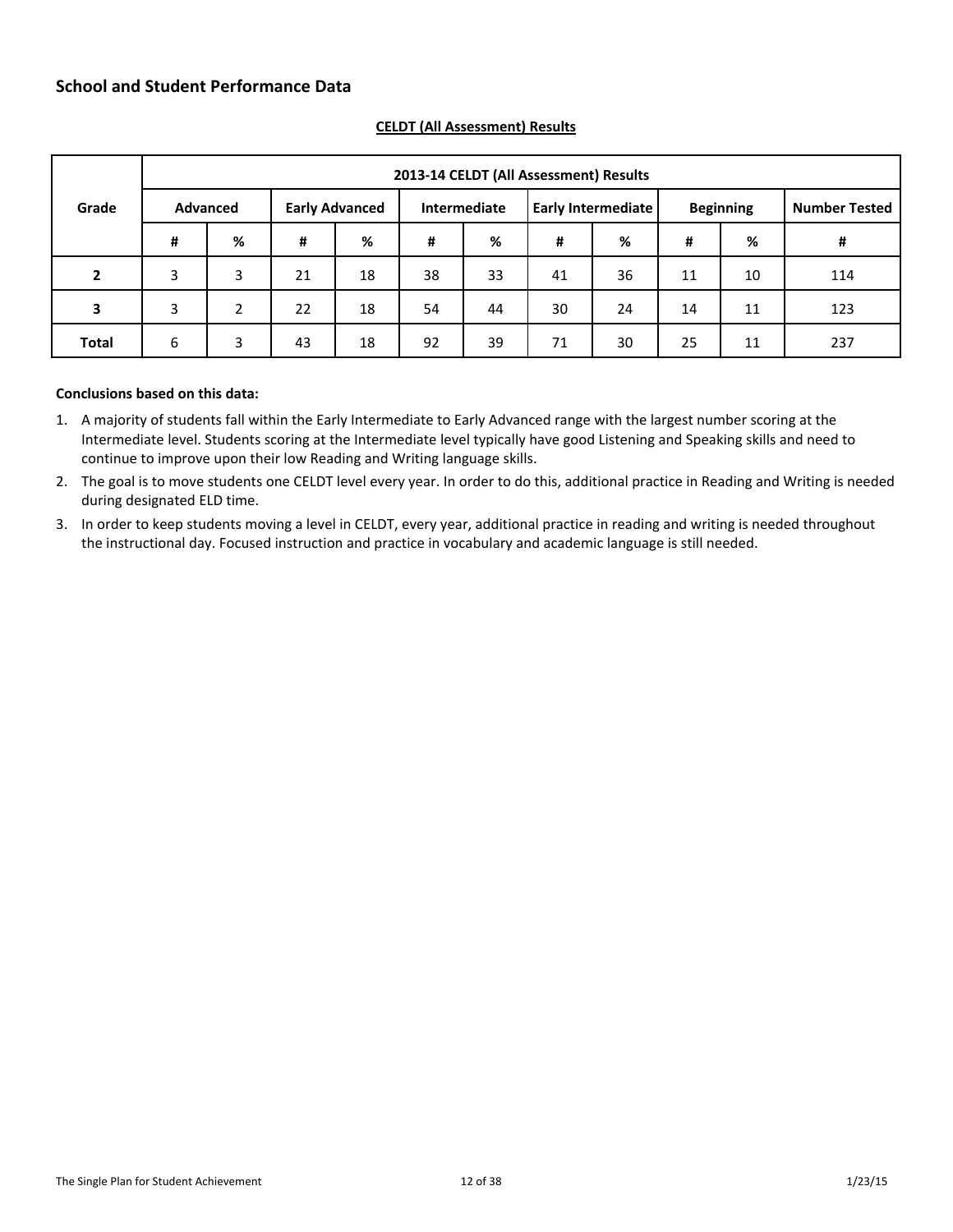#### <span id="page-12-0"></span>**Title III Accountability (School Data)**

| AMAO <sub>1</sub>               | <b>Annual Growth</b> |         |         |  |  |  |  |
|---------------------------------|----------------------|---------|---------|--|--|--|--|
|                                 | 2011-12              | 2012-13 | 2013-14 |  |  |  |  |
| <b>Number of Annual Testers</b> | 192                  | 202     |         |  |  |  |  |
| Percent with Prior Year Data    | 100.0%               | 100.0%  |         |  |  |  |  |
| <b>Number in Cohort</b>         | 192                  | 202     |         |  |  |  |  |
| <b>Number Met</b>               | 105                  | 65      |         |  |  |  |  |
| <b>Percent Met</b>              | 54.7%                | 32.2%   |         |  |  |  |  |
| <b>NCLB Target</b>              | 56.0                 | 57.5    | 59.0    |  |  |  |  |
| <b>Met Target</b>               | <b>No</b>            | No      |         |  |  |  |  |

| AMAO <sub>2</sub>  | <b>Attaining English Proficiency</b> |                   |                                |           |                                |           |  |  |
|--------------------|--------------------------------------|-------------------|--------------------------------|-----------|--------------------------------|-----------|--|--|
|                    | 2011-12                              |                   |                                | 2012-13   | 2013-14                        |           |  |  |
|                    | <b>Years of EL instruction</b>       |                   | <b>Years of EL instruction</b> |           | <b>Years of EL instruction</b> |           |  |  |
|                    | <b>Less Than 5</b>                   | 5 Or More         | <b>Less Than 5</b>             | 5 Or More | Less Than 5                    | 5 Or More |  |  |
| Number in Cohort   | 196                                  |                   | 213                            | 0         |                                |           |  |  |
| l Number Met       | 55                                   |                   | 48                             |           |                                |           |  |  |
| <b>Percent Met</b> | 28.1%                                | $\qquad \qquad -$ | 22.5%                          | $- -$     |                                |           |  |  |
| NCLB Target        | 20.1                                 | 45.1              | 21.4                           | 47.0      | 22.8                           | 49.0      |  |  |
| Met Target         | Yes                                  | $\ast$            | Yes                            | *         |                                |           |  |  |

|                                 | <b>Adequate Yearly Progress for English Learner Subgroup</b> |         |         |  |  |  |  |  |
|---------------------------------|--------------------------------------------------------------|---------|---------|--|--|--|--|--|
| AMAO <sub>3</sub>               | 2011-12                                                      | 2012-13 | 2013-14 |  |  |  |  |  |
| <b>English-Language Arts</b>    |                                                              |         |         |  |  |  |  |  |
| Met Participation Rate          | Yes                                                          | Yes     |         |  |  |  |  |  |
| Met Percent Proficient or Above | No                                                           | No      |         |  |  |  |  |  |
| Mathematics                     |                                                              |         |         |  |  |  |  |  |
| Met Participation Rate          | Yes                                                          | Yes     |         |  |  |  |  |  |
| Met Percent Proficient or Above | No                                                           | No      |         |  |  |  |  |  |

- 1. There is a trend of not meeting AMAO 1 which means the data shows there was an insufficient number of LEP students who made progress in learning English as measured by the CELDT.
- 2. The data shows that AMAO 2 was met which means the school had a sufficient number of LEP students attaining English Language proficiency on the CELDT.
- 3. The data shows that AMAO 3 was not met which means there was an insufficient number of LEP students who scored proficient or advanced on the CST in the years immediately prior to 2013-14.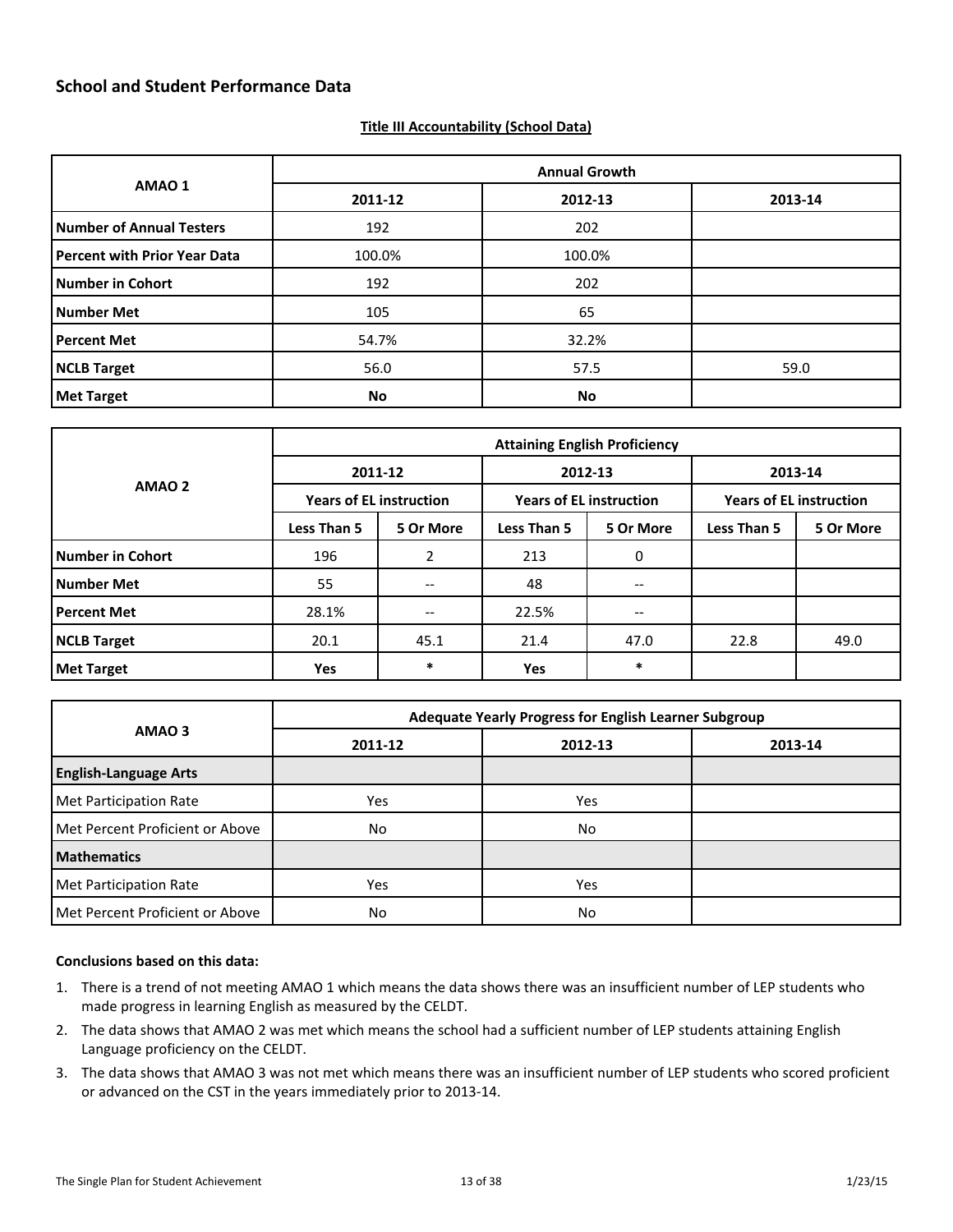#### <span id="page-13-0"></span>**Title III Accountability (District Data)**

| AMAO 1                              | <b>Annual Growth</b> |         |         |  |  |  |  |
|-------------------------------------|----------------------|---------|---------|--|--|--|--|
|                                     | 2011-12              | 2012-13 | 2013-14 |  |  |  |  |
| <b>Number of Annual Testers</b>     | 778                  | 761     | 779     |  |  |  |  |
| <b>Percent with Prior Year Data</b> | 100.0                | 99.9    | 91.8    |  |  |  |  |
| <b>Number in Cohort</b>             | 778                  | 760     | 715     |  |  |  |  |
| <b>Number Met</b>                   | 495                  | 364     | 352     |  |  |  |  |
| <b>Percent Met</b>                  | 63.6                 | 47.9    | 49.2    |  |  |  |  |
| <b>NCLB Target</b>                  | 56.0                 | 57.5    | 59.0    |  |  |  |  |
| <b>Met Target</b>                   | Yes                  | No.     | No      |  |  |  |  |

|                         | <b>Attaining English Proficiency</b> |           |                                |           |                                |           |  |  |  |
|-------------------------|--------------------------------------|-----------|--------------------------------|-----------|--------------------------------|-----------|--|--|--|
| AMAO <sub>2</sub>       | 2011-12                              |           |                                | 2012-13   |                                | 2013-14   |  |  |  |
|                         | <b>Years of EL instruction</b>       |           | <b>Years of EL instruction</b> |           | <b>Years of EL instruction</b> |           |  |  |  |
|                         | Less Than 5                          | 5 Or More | <b>Less Than 5</b>             | 5 Or More | <b>Less Than 5</b>             | 5 Or More |  |  |  |
| <b>Number in Cohort</b> | 518                                  | 383       | 547                            | 359       | 532                            | 385       |  |  |  |
| <b>Number Met</b>       | 117                                  | 178       | 95                             | 146       | 87                             | 141       |  |  |  |
| <b>Percent Met</b>      | 22.6                                 | 46.5      | 17.4                           | 40.7      | 16.4                           | 36.6      |  |  |  |
| <b>NCLB Target</b>      | 20.1                                 | 45.1      | 21.4                           | 47.0      | 22.8                           | 49.0      |  |  |  |
| <b>Met Target</b>       | Yes                                  | Yes       | No                             | No        | No                             | <b>No</b> |  |  |  |

| AMAO <sub>3</sub>                 | Adequate Yearly Progress for English Learner Subgroup at the LEA Level |         |         |  |  |  |  |
|-----------------------------------|------------------------------------------------------------------------|---------|---------|--|--|--|--|
|                                   | 2011-12                                                                | 2012-13 | 2013-14 |  |  |  |  |
| <b>English-Language Arts</b>      |                                                                        |         |         |  |  |  |  |
| Met Participation Rate            | <b>Yes</b>                                                             | Yes     | Yes     |  |  |  |  |
| l Met Percent Proficient or Above | <b>No</b>                                                              | No      | No      |  |  |  |  |
| <b>Mathematics</b>                |                                                                        |         |         |  |  |  |  |
| Met Participation Rate            | Yes                                                                    | Yes     | Yes     |  |  |  |  |
| l Met Percent Proficient or Above | No                                                                     | No      | No      |  |  |  |  |
| <b>Met Target for AMAO 3</b>      | No                                                                     | No      | No      |  |  |  |  |

- 1. There is a trend of not meeting AMAO 1 after the 2011-12 school year which means the data shows there was an insufficient number of LEP students district-wide who made progress in learning English as measured by the CELDT.
- 2. The data shows that there is a new trend of AMAO 2 not being met due to a lack of LEP students who attained English language proficiency as measured by the CELDT.
- 3. The data shows that AMAO 3 was not met which means there was an insufficient number of LEP students who scored proficient or advanced on the CST.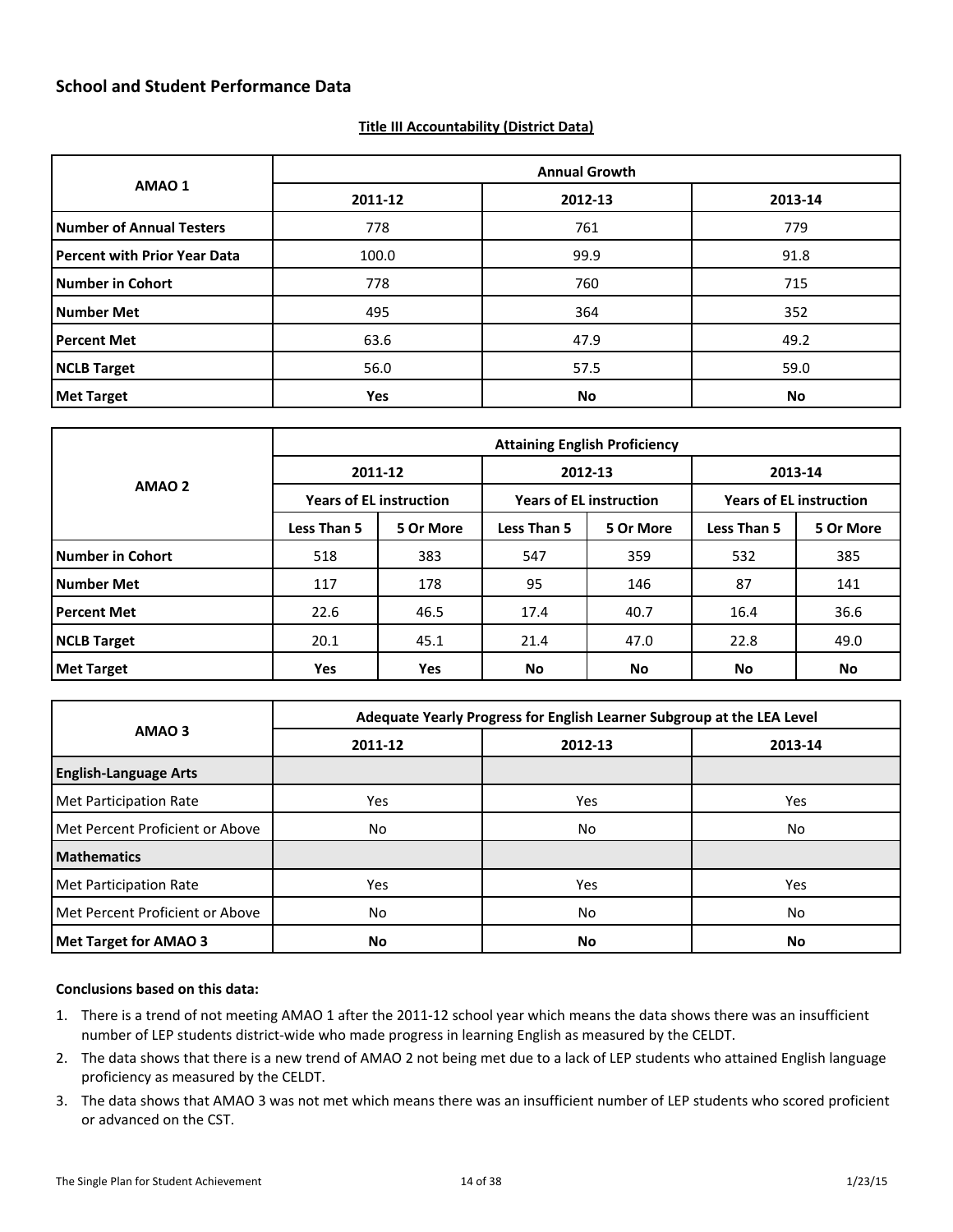#### <span id="page-14-1"></span>**School Goal #1**

The School Site Council has analyzed the academic performance of all student groups and has considered the effectiveness of key elements of the instructional program for students failing to meet academic performance index (API) and adequate yearly progress growth (AYP) targets. As a result, it has adopted the following school goals, related actions, and expenditures to raise the academic performance of students not yet meeting state standards:

#### **SUBJECT: College and Career Readiness**

#### **LEA/LCAP GOAL:**

Increase number of students on track toward proficiency for college and career readiness.

#### **SCHOOL GOAL #1:**

<span id="page-14-0"></span>In an ongoing effort to increase student achievement and attain 70% proficiency in ELA by May 2015 as evidenced by benchmark and end of unit assessments, John C. Fremont staff will shift our instructional practice to align with the CCSS and monitor student achievement through a school-wide systemic RTI process.

**Data Used to Form this Goal:**

BRI Assessments

Thematic/Unit Assessments

District Benchmark Assessments

#### **Findings from the Analysis of this Data:**

Based on the assessment data gathered, there is a need to improve students' foundational skills in reading including phonemic awareness and blending as well as fluency and comprehension.

#### **How the School will Evaluate the Progress of this Goal:**

Analysis of the following data during Staff Development meetings:

Benchmark Data

Thematic/Unit Assessments (ELA, math and writing)

Trimester Reviews with Teachers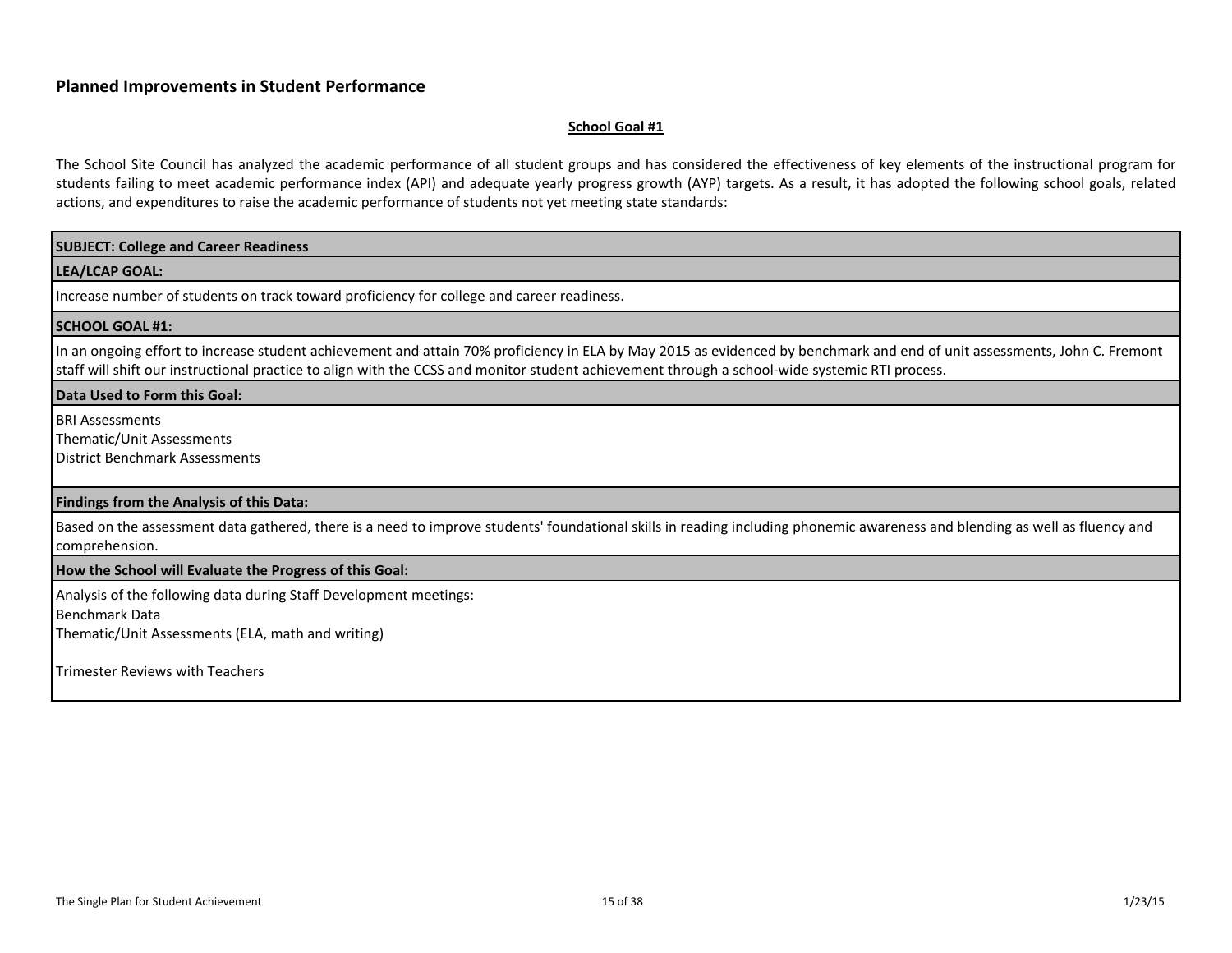| <b>Actions to be Taken</b>                                                                            |                                                                                  | Person(s)                                                                                                                         | <b>Proposed Expenditure(s)</b>                                                                                                                                                                |                                                            |                                                                    |               |  |
|-------------------------------------------------------------------------------------------------------|----------------------------------------------------------------------------------|-----------------------------------------------------------------------------------------------------------------------------------|-----------------------------------------------------------------------------------------------------------------------------------------------------------------------------------------------|------------------------------------------------------------|--------------------------------------------------------------------|---------------|--|
| to Reach This Goal                                                                                    | <b>Timeline</b>                                                                  | Responsible                                                                                                                       | <b>Description</b>                                                                                                                                                                            | <b>Type</b>                                                | <b>Funding Source</b>                                              | <b>Amount</b> |  |
| Coordination of the assessment<br>program and data analysis                                           | August 2014 - June<br>2015                                                       | Principal<br>Literacy Coach<br><b>Classroom Teachers</b>                                                                          | Align and ensure<br>assessments are entered Certificated<br>into Schoolcity so that<br>data is easily accessed<br>and provides<br>information to use for<br>planning and support<br>services. | 1000-1999:<br><b>Personnel Salaries</b>                    | LCFF - Supplemental                                                | 36226.61      |  |
|                                                                                                       |                                                                                  |                                                                                                                                   |                                                                                                                                                                                               | 3000-3999: Employee LCFF - Supplemental<br><b>Benefits</b> |                                                                    | 10820.93      |  |
|                                                                                                       |                                                                                  |                                                                                                                                   | Staff analyzes<br>assessment data every<br>4-6 weeks.                                                                                                                                         | 1000-1999:<br>Certificated<br><b>Personnel Salaries</b>    | Unrestricted                                                       |               |  |
| Professional Learning Communities<br>August 2014 - June<br>2015                                       | Principal<br>Classroom Teachers<br>Literacy Coach<br>Resource Teacher<br>Reading | Teachers meet as a staff<br>and grade level groups<br>to analyze assessments<br>in ELA, math and writing<br>and plan instruction. | 1000-1999:<br>Certificated<br><b>Personnel Salaries</b>                                                                                                                                       | Unrestricted                                               |                                                                    |               |  |
|                                                                                                       | Teacher                                                                          | Intervention                                                                                                                      | Release time for<br>teachers to observe one<br>another to improve their Personnel Salaries<br>own instructional<br>practices.                                                                 | 1000-1999:<br>Certificated                                 | Title I Part A: Basic<br><b>Grants Low-Income</b><br>and Neglected | 1000          |  |
| Implementation of Lexia, Symphony<br>Math and other educational software<br>for reading intervention. | August 2014 - June<br>2015                                                       | Principal<br><b>Technology Coach</b><br><b>Classroom Teachers</b>                                                                 | Purchase materials and<br>supplies for<br>interventions.                                                                                                                                      | 5000-5999: Services<br>And Other Operating<br>Expenditures | Title I Part A: Basic<br><b>Grants Low-Income</b><br>and Neglected | 5643          |  |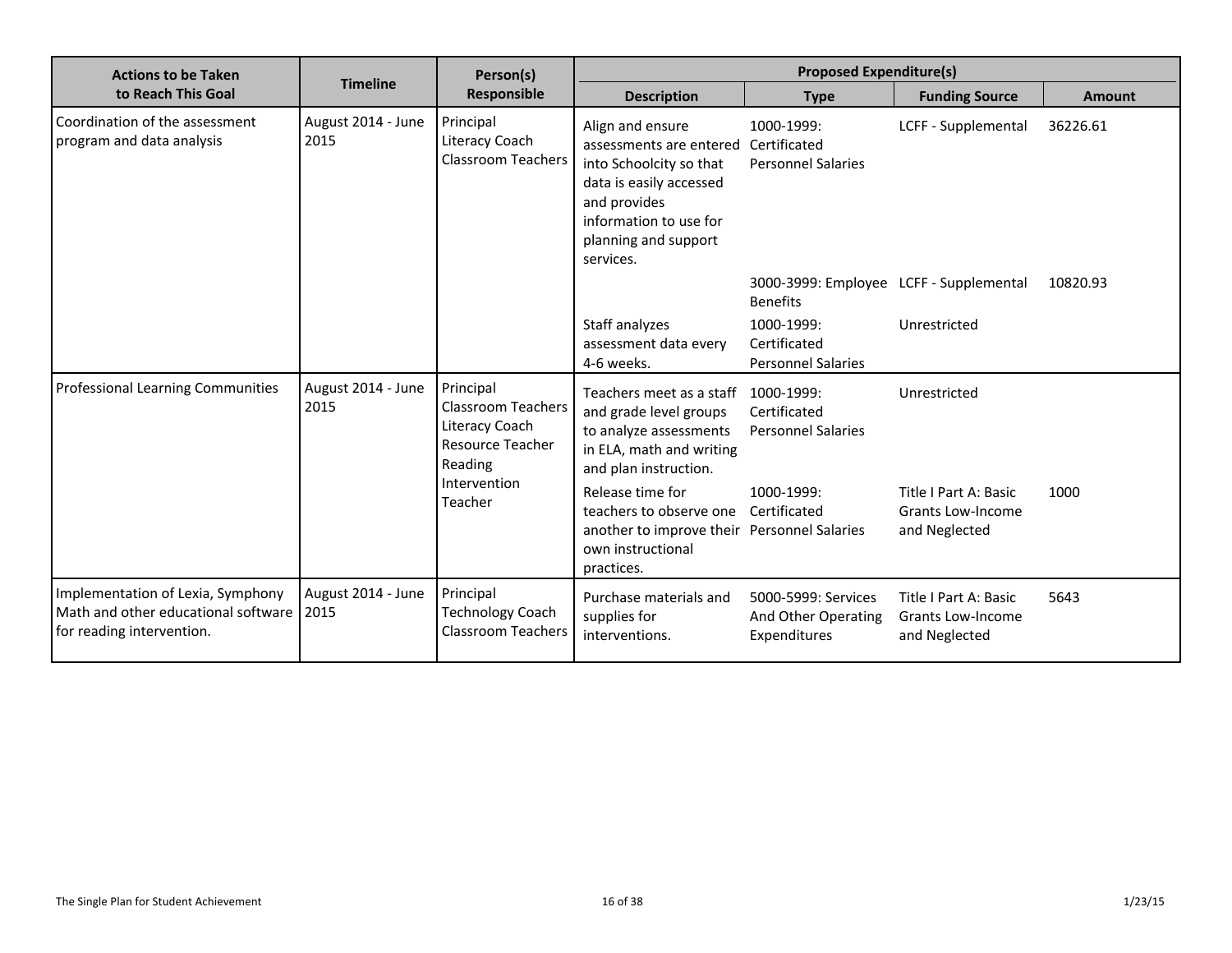| <b>Actions to be Taken</b>                                                |                            | Person(s)                                                                                                                 |                                                                  | <b>Proposed Expenditure(s)</b>                                     |                                                                    |               |  |  |  |  |  |                                                            |  |                                                    |                                                                    |      |
|---------------------------------------------------------------------------|----------------------------|---------------------------------------------------------------------------------------------------------------------------|------------------------------------------------------------------|--------------------------------------------------------------------|--------------------------------------------------------------------|---------------|--|--|--|--|--|------------------------------------------------------------|--|----------------------------------------------------|--------------------------------------------------------------------|------|
| to Reach This Goal                                                        | <b>Timeline</b>            | <b>Responsible</b>                                                                                                        | <b>Description</b>                                               | <b>Type</b>                                                        | <b>Funding Source</b>                                              | <b>Amount</b> |  |  |  |  |  |                                                            |  |                                                    |                                                                    |      |
| Coordination of the school's<br>Response to Intervention (RTI)<br>program | August 2014 - June<br>2015 | Resource Teacher.<br>Reading<br>Intervention                                                                              | Salaries & benefits for<br>reading intervention<br>support staff | 1000-1999:<br>Certificated<br><b>Personnel Salaries</b>            | LCFF - Supplemental                                                | 82492.85      |  |  |  |  |  |                                                            |  |                                                    |                                                                    |      |
|                                                                           |                            | Teacher, Reading<br>Intervention<br>Paraprofessional,<br>Other                                                            |                                                                  | 1000-1999:<br>Certificated<br><b>Personnel Salaries</b>            | Title I Part A: Basic<br><b>Grants Low-Income</b><br>and Neglected | 50356         |  |  |  |  |  |                                                            |  |                                                    |                                                                    |      |
|                                                                           | Paraprofessionals          |                                                                                                                           | 2000-2999: Classified<br><b>Personnel Salaries</b>               | LCFF - Supplemental                                                | 28561.40                                                           |               |  |  |  |  |  |                                                            |  |                                                    |                                                                    |      |
|                                                                           |                            |                                                                                                                           |                                                                  |                                                                    |                                                                    |               |  |  |  |  |  |                                                            |  | 2000-2999: Classified<br><b>Personnel Salaries</b> | Title I Part A: Basic<br><b>Grants Low-Income</b><br>and Neglected | 7812 |
|                                                                           |                            |                                                                                                                           |                                                                  |                                                                    |                                                                    |               |  |  |  |  |  | 3000-3999: Employee LCFF - Supplemental<br><b>Benefits</b> |  | 32334.09                                           |                                                                    |      |
|                                                                           |                            |                                                                                                                           |                                                                  | 3000-3999: Employee<br><b>Benefits</b>                             | Title I Part A: Basic<br>Grants Low-Income<br>and Neglected        | 15349         |  |  |  |  |  |                                                            |  |                                                    |                                                                    |      |
|                                                                           |                            | Materials including<br>additional text resources And Supplies<br>for Guided Reading and<br>Reading Intervention<br>groups | 4000-4999: Books                                                 | Other                                                              | 5588.28                                                            |               |  |  |  |  |  |                                                            |  |                                                    |                                                                    |      |
|                                                                           |                            |                                                                                                                           | 4000-4999: Books<br><b>And Supplies</b>                          | Title I Part A: Basic<br><b>Grants Low-Income</b><br>and Neglected | 15030                                                              |               |  |  |  |  |  |                                                            |  |                                                    |                                                                    |      |
|                                                                           |                            | Training for intervention<br>programs (i.e. Orton<br>Gillingham, Guided<br>Reading)                                       | 5000-5999: Services<br>And Other Operating<br>Expenditures       | Title I Part A: Basic<br><b>Grants Low-Income</b><br>and Neglected | 2985                                                               |               |  |  |  |  |  |                                                            |  |                                                    |                                                                    |      |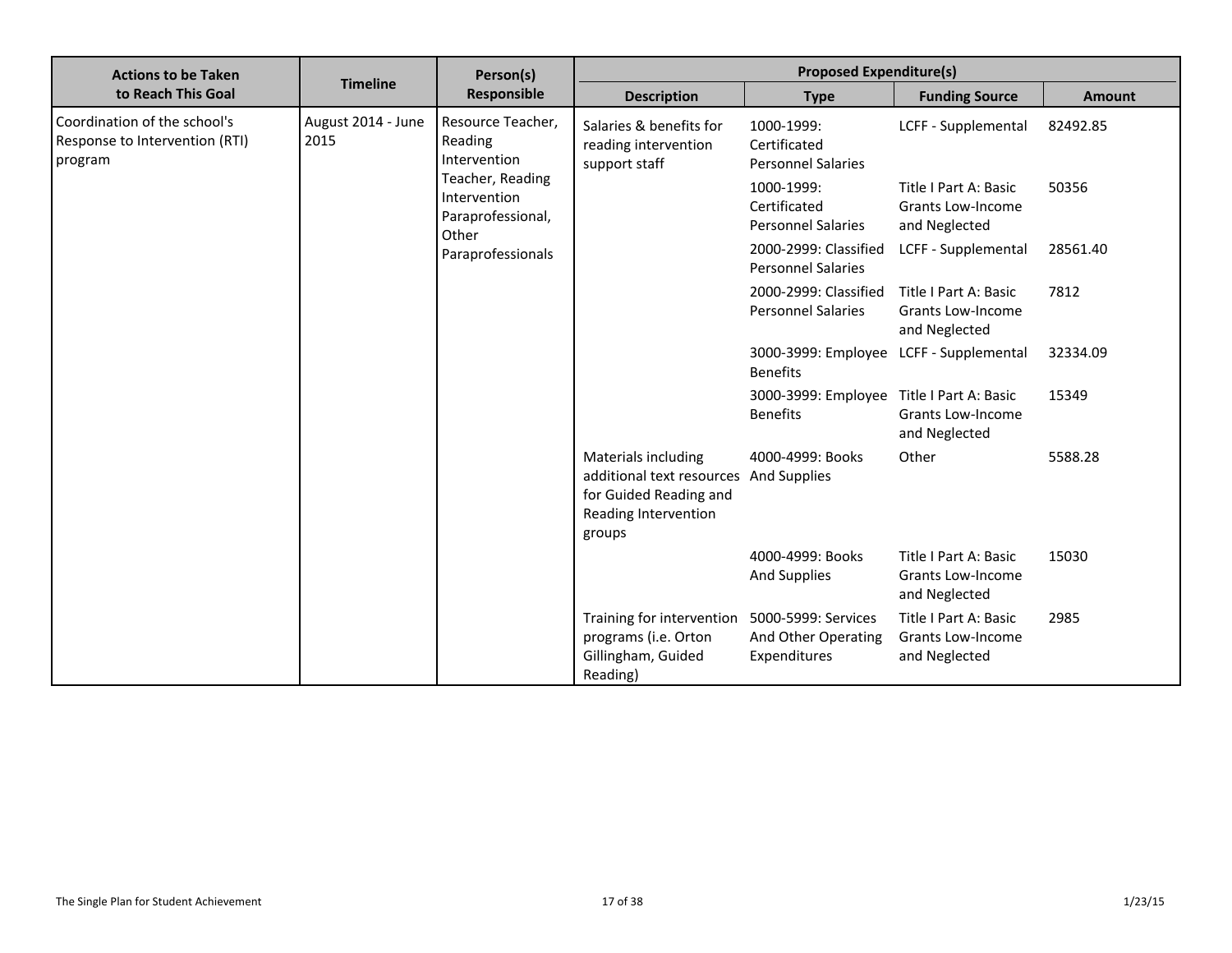| <b>Actions to be Taken</b>                                                                                      |                            | Person(s)                                                       | <b>Proposed Expenditure(s)</b>                                                                                             |                                                                                |                          |          |         |
|-----------------------------------------------------------------------------------------------------------------|----------------------------|-----------------------------------------------------------------|----------------------------------------------------------------------------------------------------------------------------|--------------------------------------------------------------------------------|--------------------------|----------|---------|
| to Reach This Goal                                                                                              | <b>Timeline</b>            | Responsible                                                     | <b>Description</b>                                                                                                         | <b>Type</b>                                                                    | <b>Funding Source</b>    | Amount   |         |
| Provide professional development<br>opportunities to align instructional<br>strategies, routines, instructional | August 2014 - June<br>2015 | Principal, Classroom<br>Teachers, Literacy<br>Coach, Technology | <b>Staff Development</b><br>Wednedays                                                                                      | 1000-1999:<br>Certificated<br><b>Personnel Salaries</b>                        | Unrestricted             |          |         |
| materials, technology and CCSS.                                                                                 |                            | Coach, Resource<br>Teacher                                      | Substitutes for trainings<br>through TCOE/KCOE                                                                             | 5800:<br>Professional/Consulti<br>ng Services And<br>Operating<br>Expenditures | <b>District Funded</b>   |          |         |
|                                                                                                                 |                            |                                                                 | Trainings for ELA/CCSS<br>trainings through<br>TCOE/KCOE                                                                   | 5800:<br>Professional/Consulti<br>ng Services And<br>Operating<br>Expenditures | <b>District Funded</b>   |          |         |
|                                                                                                                 |                            |                                                                 | Literacy Coach to assist<br>in the implementation<br>of units, instructional<br>strategies and routines.                   | 1000-1999:<br>Certificated<br><b>Personnel Salaries</b>                        | LCFF - Supplemental      | 58404.33 |         |
|                                                                                                                 |                            |                                                                 | Teachers will have<br>necessary materials and<br>supplies, supplemental<br>programs, books,<br>equipment and<br>computers. | 4000-4999: Books<br><b>And Supplies</b>                                        | Other                    |          |         |
| Appropriate first instruction for all<br>students                                                               | August 2014 - June<br>2015 | Principal, Classroom<br>Teachers,                               | Classroom instruction:<br>appropriate first<br>instruction for all<br>students                                             | 1000-1999:<br>Certificated<br><b>Personnel Salaries</b>                        | Unrestricted             | 1566433  |         |
|                                                                                                                 |                            |                                                                 |                                                                                                                            | 2000-2999: Classified<br><b>Personnel Salaries</b>                             | Unrestricted             | 90206.28 |         |
|                                                                                                                 |                            |                                                                 |                                                                                                                            | 3000-3999: Employee Unrestricted<br><b>Benefits</b>                            |                          | 533928   |         |
|                                                                                                                 |                            |                                                                 |                                                                                                                            | 1000-1999:<br>Certificated<br><b>Personnel Salaries</b>                        | <b>Special Education</b> | 128935   |         |
|                                                                                                                 |                            |                                                                 |                                                                                                                            | 2000-2999: Classified Special Education<br><b>Personnel Salaries</b>           |                          | 42958.68 |         |
|                                                                                                                 |                            |                                                                 |                                                                                                                            | 3000-3999: Employee Special Education<br><b>Benefits</b>                       |                          | 63554    |         |
| The Single Plan for Student Achievement                                                                         |                            |                                                                 | 18 of 38                                                                                                                   |                                                                                |                          |          | 1/23/15 |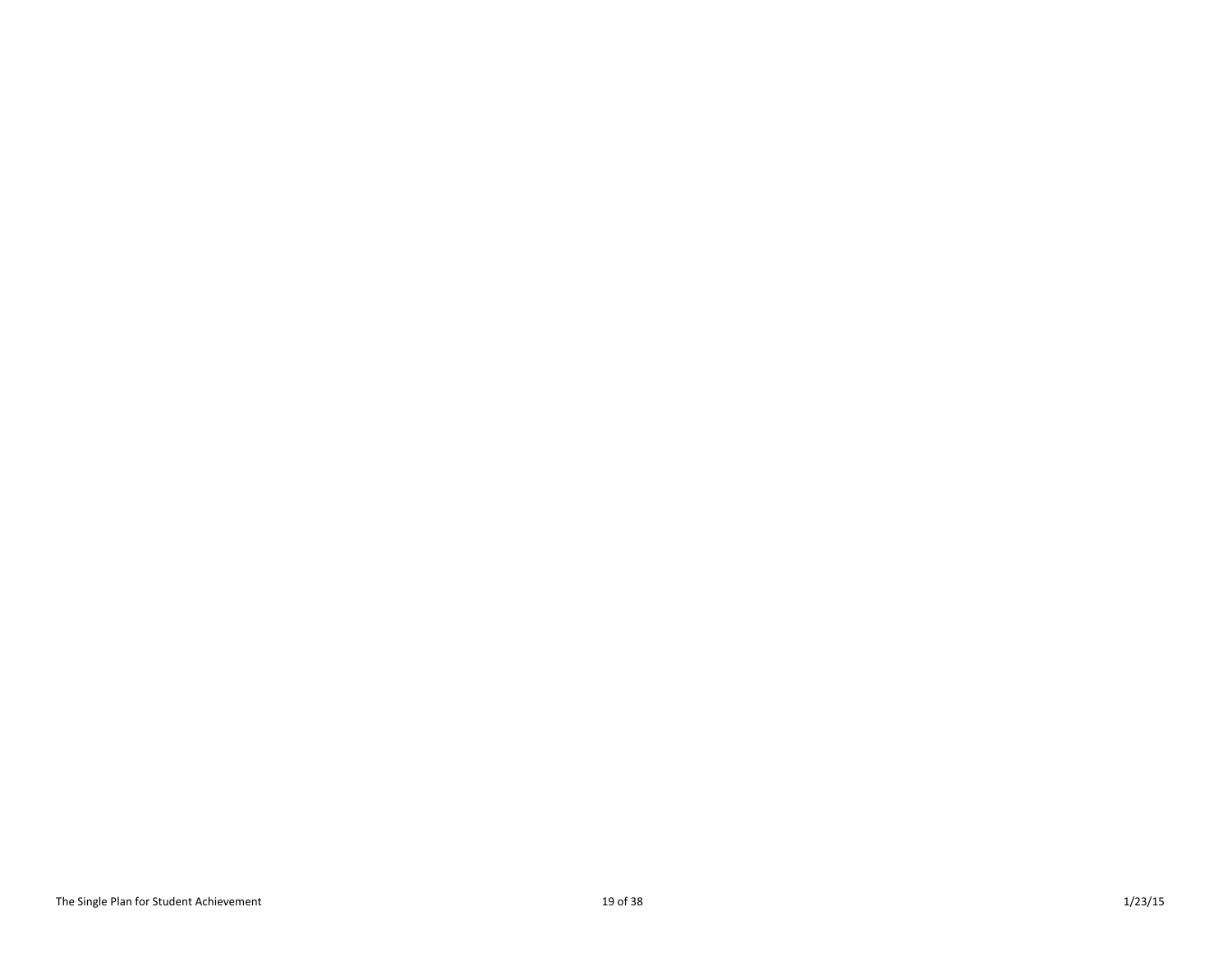#### <span id="page-19-0"></span>**School Goal #2**

The School Site Council has analyzed the academic performance of all student groups and has considered the effectiveness of key elements of the instructional program for students failing to meet academic performance index (API) and adequate yearly progress growth (AYP) targets. As a result, it has adopted the following school goals, related actions, and expenditures to raise the academic performance of students not yet meeting state standards:

#### **SUBJECT: School Facilities and Safe Schools**

#### **LEA/LCAP GOAL:**

Provide students with a positive, safe, clean, healthy and nurturing school environment.

#### **SCHOOL GOAL #2:**

Increase school safety and climate by implementing PBIS expectations school-wide, analyzing school safety concerns and climate of staff and students on the Fremont campus.

#### **Data Used to Form this Goal:**

PBIS BOQ

PBIS Safety Survey

Suspension and Discipline Data

#### **Findings from the Analysis of this Data:**

There is a clear declining trend in the number of office discipline referrals and suspensions over the last three years. Some problem behaviors still persist including rough behavior on the playground and in class based on the number and types of incidents recorded in Aeries.

#### **How the School will Evaluate the Progress of this Goal:**

We will analyze Aeries discipline data as well as PBIS surveys.

| <b>Actions to be Taken</b><br>to Reach This Goal                                                 |                 | Person(s)                                    |                                    | <b>Proposed Expenditure(s)</b>                          |                       |        |
|--------------------------------------------------------------------------------------------------|-----------------|----------------------------------------------|------------------------------------|---------------------------------------------------------|-----------------------|--------|
|                                                                                                  | <b>Timeline</b> | <b>Responsible</b>                           | <b>Description</b>                 | Type                                                    | <b>Funding Source</b> | Amount |
| Provide ongoing support and training   August 2014 - June   Principal<br>for PBIS implementation | 2015            | Classroom Teachers  <br><b>Support Staff</b> | Staff Development on<br>Wednesdays | 1000-1999:<br>Certificated<br><b>Personnel Salaries</b> | Unrestricted          |        |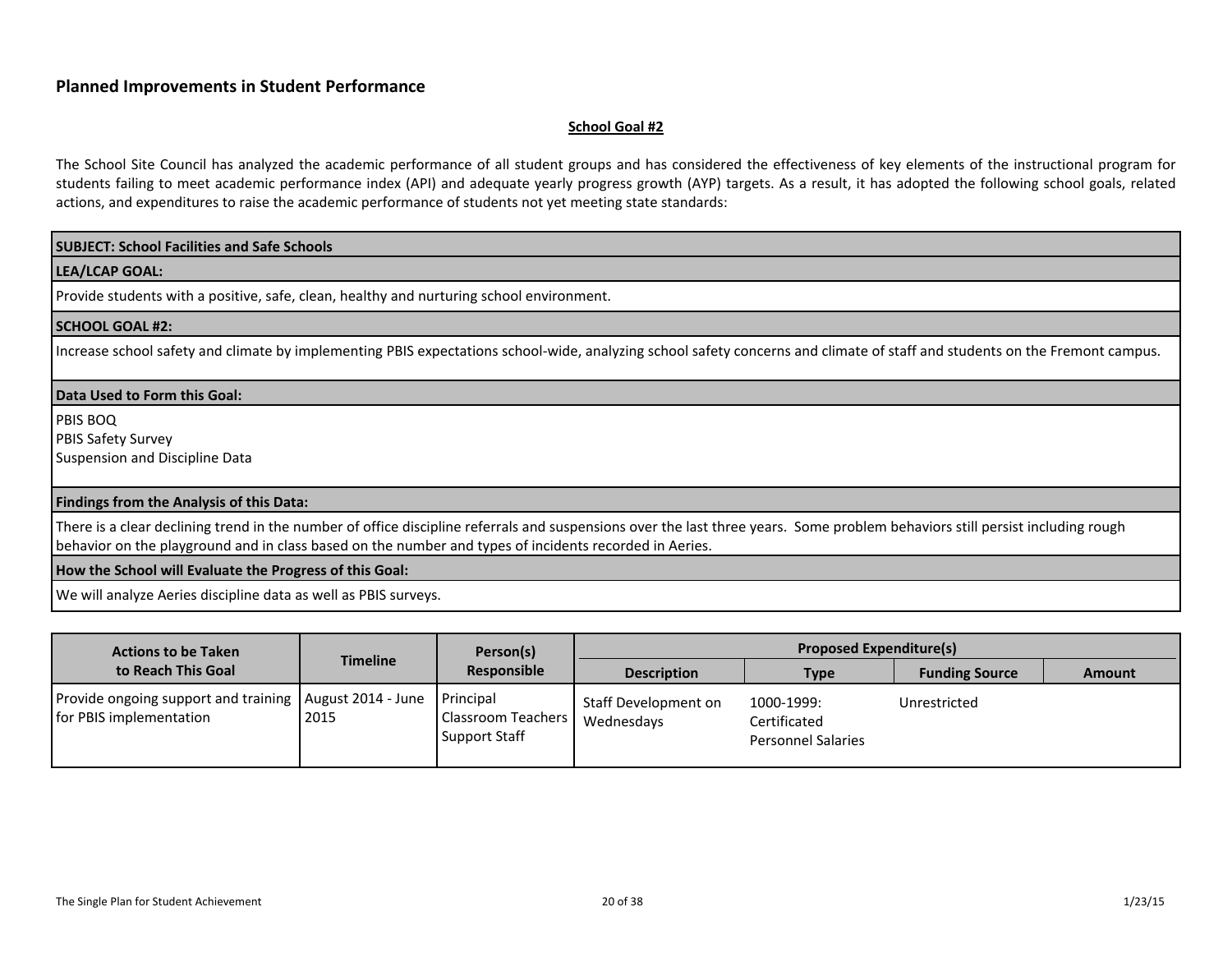| <b>Actions to be Taken</b>                                           |                            | Person(s)                                                  | <b>Proposed Expenditure(s)</b>                                |                                                            |                        |               |
|----------------------------------------------------------------------|----------------------------|------------------------------------------------------------|---------------------------------------------------------------|------------------------------------------------------------|------------------------|---------------|
| to Reach This Goal                                                   | <b>Timeline</b>            | <b>Responsible</b>                                         | <b>Description</b>                                            | <b>Type</b>                                                | <b>Funding Source</b>  | <b>Amount</b> |
| Develop Tier II Interventions for<br>behavior and support            | August 2014 - June<br>2015 | Principal<br>PBIS Team                                     | FCOE PBIS Coach and<br><b>Team Trainings</b>                  | 5000-5999: Services<br>And Other Operating<br>Expenditures | Unrestricted           |               |
|                                                                      |                            |                                                            | Monthly school PBIS<br>team meetings                          | None Specified                                             |                        |               |
|                                                                      |                            |                                                            | <b>Behavior academies</b>                                     | 1000-1999:<br>Certificated<br><b>Personnel Salaries</b>    | Unrestricted           |               |
|                                                                      |                            |                                                            |                                                               | 1000-1999:<br>Certificated<br><b>Personnel Salaries</b>    | LCFF - Supplemental    | 7000          |
|                                                                      |                            |                                                            |                                                               | 2000-2999: Classified<br><b>Personnel Salaries</b>         | Other                  |               |
| Create incentives and provide<br>rewards for students and classrooms | August 2014 - June<br>2015 | PBIS Team, Staff                                           | <b>Student Store Items</b>                                    | 4000-4999: Books<br><b>And Supplies</b>                    | Donations              | 2000          |
| exhibiting exceptional behavior.                                     |                            |                                                            | Incentive/Rewards                                             | 4000-4999: Books<br>And Supplies                           | <b>Donations</b>       | 2000          |
|                                                                      |                            |                                                            | <b>Excellent Behavior</b><br>Assemblies                       | 5000-5999: Services<br>And Other Operating<br>Expenditures | Donations              | 5000          |
| Increase student attendance rates                                    | August 2014 - June<br>2015 | Principal<br><b>Classroom Teachers</b><br><b>PBIS Team</b> | Use Parent Link to send<br>out positive<br>messages/reminders | 5000-5999: Services<br>And Other Operating<br>Expenditures | <b>District Funded</b> |               |
|                                                                      |                            | <b>Community Contact</b>                                   | Attendance incentives                                         | 5000-5999: Services<br>And Other Operating<br>Expenditures | Other                  |               |
|                                                                      |                            |                                                            | <b>Student Attendance</b><br>Review Team (SART)<br>meetings   | None Specified                                             |                        |               |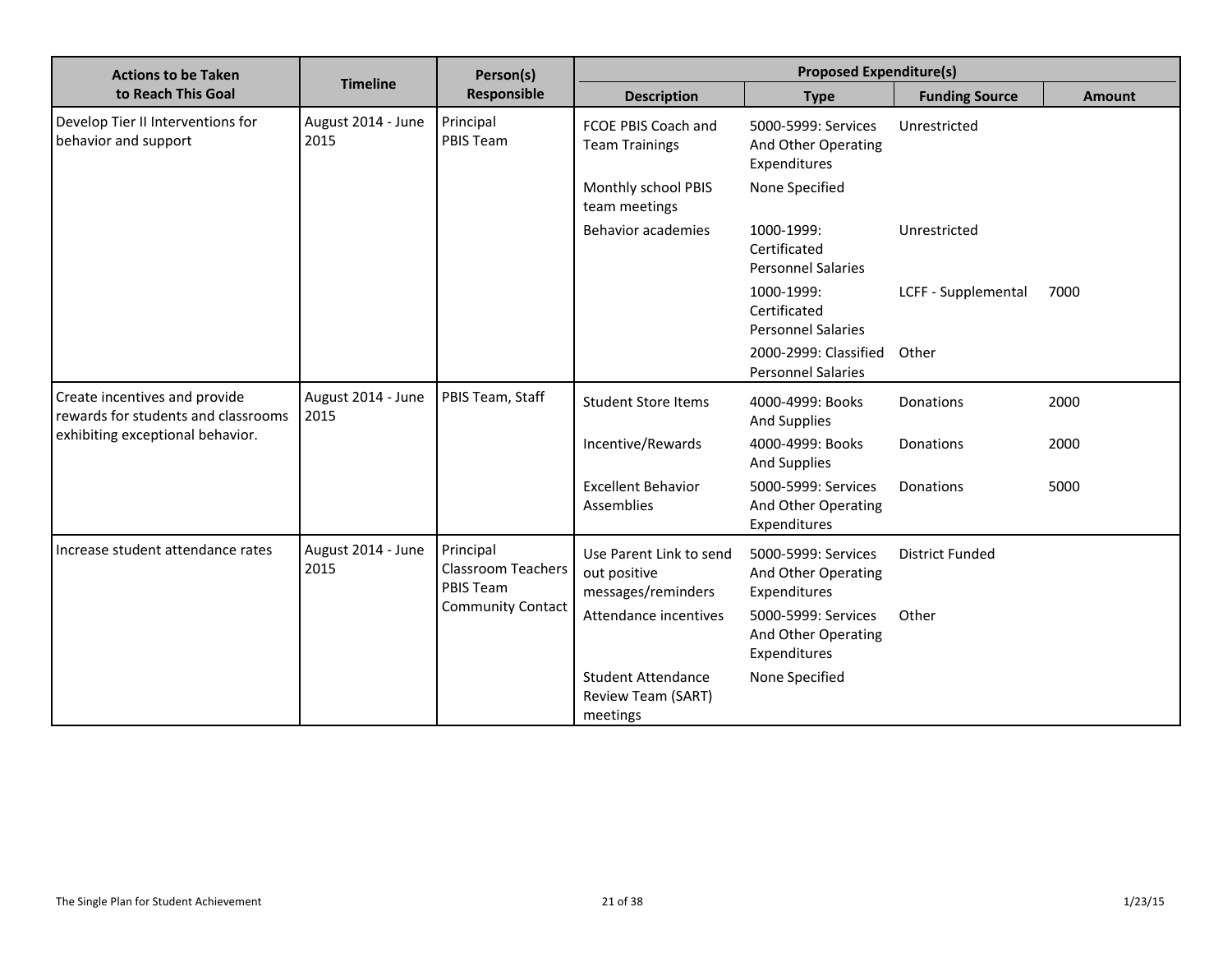#### <span id="page-21-0"></span>**School Goal #3**

The School Site Council has analyzed the academic performance of all student groups and has considered the effectiveness of key elements of the instructional program for students failing to meet academic performance index (API) and adequate yearly progress growth (AYP) targets. As a result, it has adopted the following school goals, related actions, and expenditures to raise the academic performance of students not yet meeting state standards:

#### **SUBJECT: Parental and Community Involvement**

**LEA/LCAP GOAL:**

Increase parent, family and community members to be more engaged with CUSD student education.

#### **SCHOOL GOAL #3:**

Increase parent, family and community involvement in various capacities on campus, including volunteering, meetings, group reads, Literacy Nights, conferences, etc.

#### **Data Used to Form this Goal:**

Parent Sign-in sheets for Back to School Nights, Literacy Nights, Conferences, Volunteering, Meetings (SSC and ELAC), Open House and Volunteer Training.

#### **Findings from the Analysis of this Data:**

Parental involvement in the classrooms and for school functions have steadily increased at the school site. Literacy Night attendance has increased to approximately 200+ people the last two years.

#### **How the School will Evaluate the Progress of this Goal:**

Parent Sign-in sheets at all events. Parent use of ParentLink App (Number of installed apps)

| <b>Actions to be Taken</b>                                                        |                            | Person(s)                                                          |                                                                                                                            | <b>Proposed Expenditure(s)</b>                             |                                                             |               |
|-----------------------------------------------------------------------------------|----------------------------|--------------------------------------------------------------------|----------------------------------------------------------------------------------------------------------------------------|------------------------------------------------------------|-------------------------------------------------------------|---------------|
| to Reach This Goal                                                                | <b>Timeline</b>            | Responsible                                                        | <b>Description</b>                                                                                                         | <b>Type</b>                                                | <b>Funding Source</b>                                       | <b>Amount</b> |
| Develop effective formats of<br>communication with parents                        | August 2014 - June<br>2015 | Principal<br><b>Community Contact</b><br><b>Classroom Teachers</b> | Newsletters,<br>Information Letters,<br>Parent Conferences,<br>Twitter, School Website,<br>Marquee, Parentlink<br>messages | 4000-4999: Books<br>And Supplies                           | Other                                                       |               |
| Parent Meetings (SSC, Title I, ELAC),<br>August 2014<br><b>Volunteer Training</b> | Principal<br>Support Staff | <b>Fliers</b>                                                      | 4000-4999: Books<br><b>And Supplies</b>                                                                                    | Unrestricted                                               | 300                                                         |               |
|                                                                                   |                            | Resource Teacher<br>Literacy Coach                                 | <b>Snacks and Drinks</b>                                                                                                   | 5000-5999: Services<br>And Other Operating<br>Expenditures | Title I Part A: Basic<br>Grants Low-Income<br>and Neglected | 200           |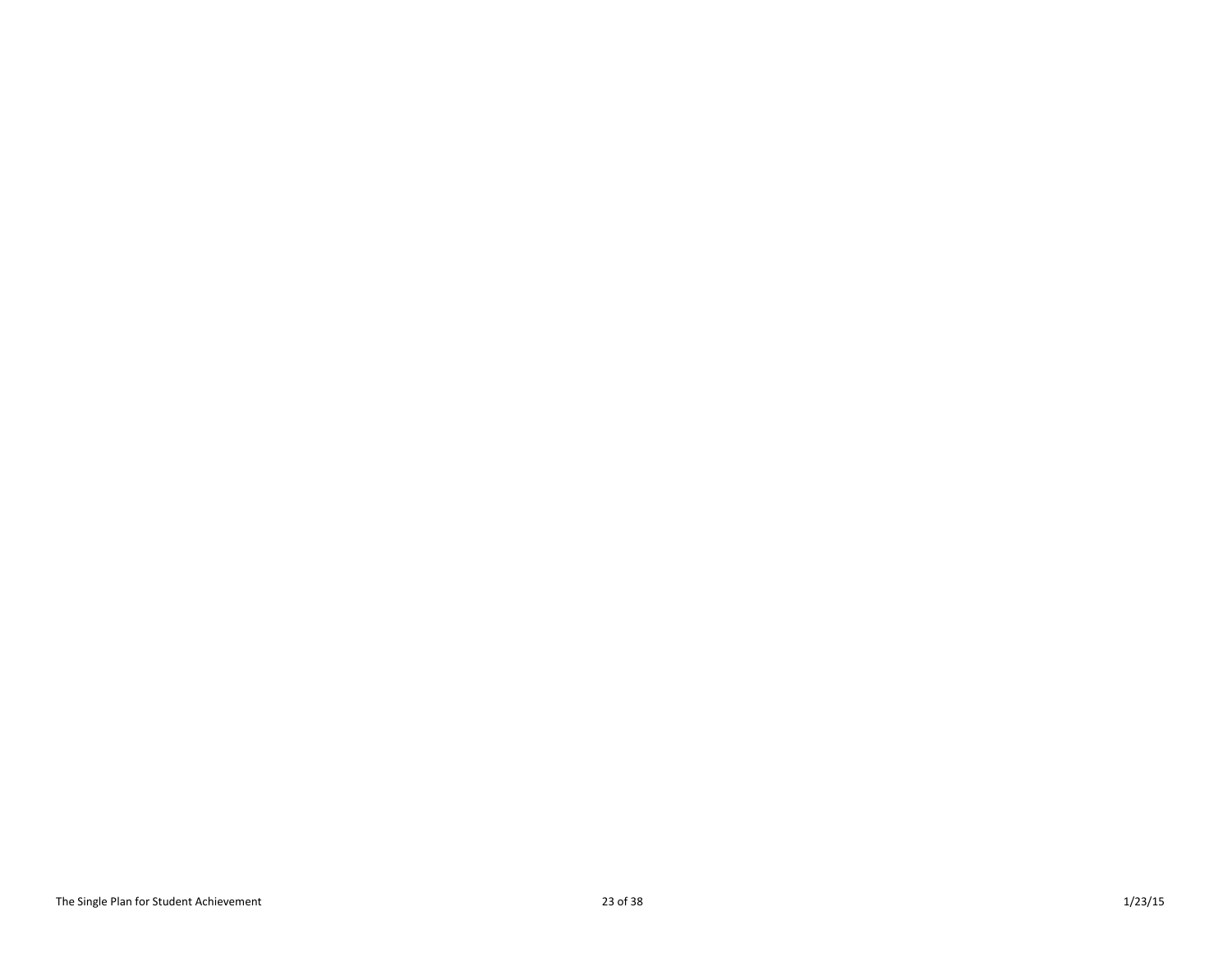#### <span id="page-23-0"></span>**School Goal #4**

The School Site Council has analyzed the academic performance of all student groups and has considered the effectiveness of key elements of the instructional program for students failing to meet academic performance index (API) and adequate yearly progress growth (AYP) targets. As a result, it has adopted the following school goals, related actions, and expenditures to raise the academic performance of students not yet meeting state standards:

#### **SUBJECT: ELD Student Academic Improvement**

#### **LEA/LCAP GOAL:**

Increase number of students on track towards proficiency for college and career readiness.

#### **SCHOOL GOAL #4:**

Provide means for ELD students to become fluent English proficient.

#### **Data Used to Form this Goal:**

CELDT**--------**

#### **Findings from the Analysis of this Data:**

Students are making incremental advances in the English language domains (i.e. Listening, Speaking, Reading and Writing), but these gains are insufficient to meet the Title III Accountability goals. Improvements across all AMAOs are needed to meet the required targets.

#### **How the School will Evaluate the Progress of this Goal:**

Data from formative assessments, ELD class redesignation, EL reclassification, CELDT and walkthrough observations will be used to track and plan instruction for EL students in listening, speaking, reading and writing.

| <b>Actions to be Taken</b>                                                                                                                                                         |                             | Person(s)                                                               |                                                       | <b>Proposed Expenditure(s)</b>                                                 |                       |               |  |
|------------------------------------------------------------------------------------------------------------------------------------------------------------------------------------|-----------------------------|-------------------------------------------------------------------------|-------------------------------------------------------|--------------------------------------------------------------------------------|-----------------------|---------------|--|
| to Reach This Goal                                                                                                                                                                 | <b>Timeline</b>             | <b>Responsible</b>                                                      | <b>Description</b>                                    | <b>Type</b>                                                                    | <b>Funding Source</b> | <b>Amount</b> |  |
| Provide ELD training and professional<br>development for new standards and<br>how to implement them during<br>Designated ELD time as well as<br>integrate them in all core subject | August 2014 - May<br>  2015 | Principal<br>Literacy Coach<br>l Resource Teacher<br>Classroom Teachers | <b>ELD Training from FCOE</b><br>on new ELD standards | 5800:<br>Professional/Consulti<br>ng Services And<br>Operating<br>Expenditures | District Funded       |               |  |
| areas.                                                                                                                                                                             |                             |                                                                         | Analyze data to<br>determine EL growth                | 1000-1999:<br>Certificated<br><b>Personnel Salaries</b>                        | None Specified        |               |  |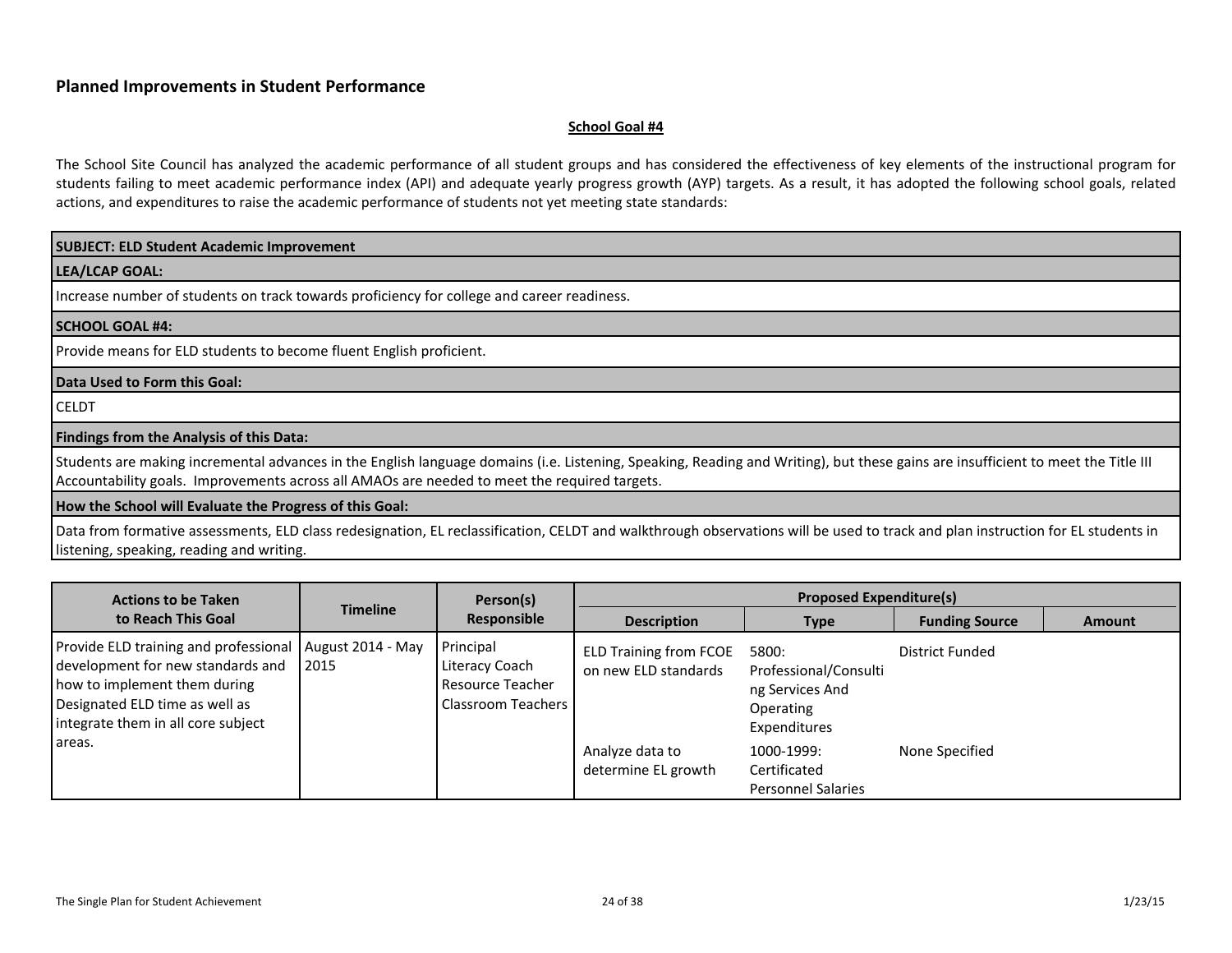| <b>Actions to be Taken</b>                                         |                           | Person(s)                                                | <b>Proposed Expenditure(s)</b>                                                                                                   |                                         |                                                  |               |  |
|--------------------------------------------------------------------|---------------------------|----------------------------------------------------------|----------------------------------------------------------------------------------------------------------------------------------|-----------------------------------------|--------------------------------------------------|---------------|--|
| to Reach This Goal                                                 | <b>Timeline</b>           | Responsible                                              | <b>Description</b>                                                                                                               | <b>Type</b>                             | <b>Funding Source</b>                            | <b>Amount</b> |  |
| Lesson Planning to integrate ELD<br>during staff development days. | August 2014 - May<br>2015 | Principal<br>Literacy Coach<br><b>Classroom Teachers</b> | Discuss and agree upon<br>additional ELD resources Certificated<br>to provide better<br>support in the four<br>language domains. | 1000-1999:<br><b>Personnel Salaries</b> | None Specified                                   |               |  |
|                                                                    |                           |                                                          | Provide materials and<br>supplies, copies and<br>other needed materials<br>for proper ELD<br>implementation.                     | 4000-4999: Books<br><b>And Supplies</b> | Lottery: Instructional 10000<br><b>Materials</b> |               |  |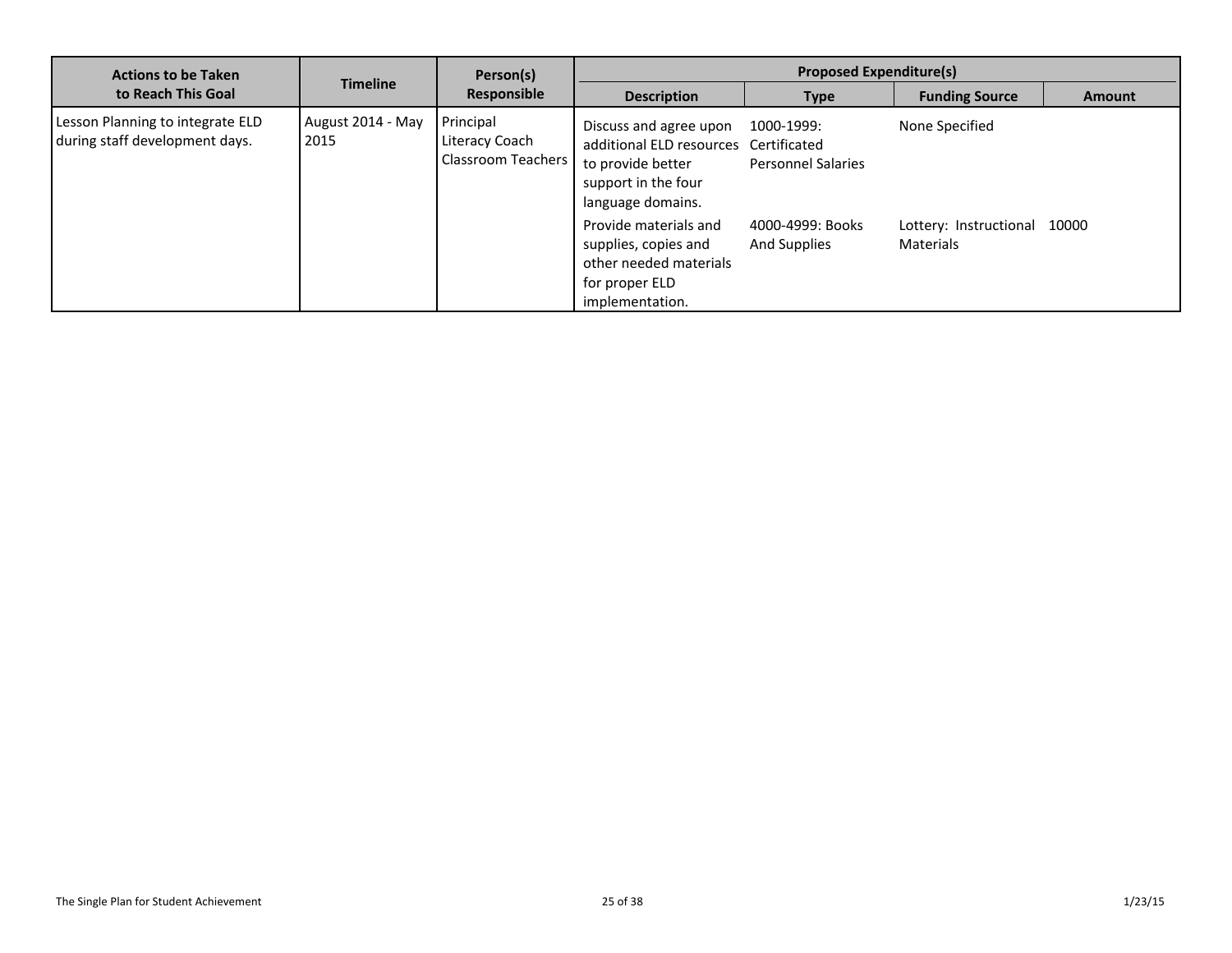#### <span id="page-25-0"></span>**School Goal #5**

The School Site Council has analyzed the academic performance of all student groups and has considered the effectiveness of key elements of the instructional program for students failing to meet academic performance index (API) and adequate yearly progress growth (AYP) targets. As a result, it has adopted the following school goals, related actions, and expenditures to raise the academic performance of students not yet meeting state standards:

#### **SUBJECT: Increase student engagement**

#### **LEA/LCAP GOAL:**

Increase the number of students on track towards proficiency for college and career readiness.

#### **SCHOOL GOAL #5:**

Fremont staff will use a variety of instructional strategies and resources to increase the level of student engagement in the classroom and adjust instruction as needed based on the results of various methods of checking for understanding.

#### **Data Used to Form this Goal:**

Data will be gathered through walkthrough observations, formal observations and through the instructional rounds process to determine the implementation of Kagan structures, checking for understanding, checking for mastery and the student use of technology.

#### **Findings from the Analysis of this Data:**

Findings from the various sources will help the instructional staff analyze the instructional methods and engagement strategies being used.

#### **How the School will Evaluate the Progress of this Goal:**

The progress of this goal will be monitored throughout the year with feedback given to teachers every month through talks with the principal, work with instructional coaches, recommendations from the instructional rounds process and data shared at staff meetings. Student engagement will be measured by fewer behavior problems reported and increased levels of student achievement on their unit tests, benchmarks and report cards.

| <b>Actions to be Taken</b>                                        |                            | Person(s)                                                              |                                                                                                                                                                   | <b>Proposed Expenditure(s)</b>                             |                       |               |
|-------------------------------------------------------------------|----------------------------|------------------------------------------------------------------------|-------------------------------------------------------------------------------------------------------------------------------------------------------------------|------------------------------------------------------------|-----------------------|---------------|
| to Reach This Goal                                                | <b>Timeline</b>            | Responsible                                                            | <b>Description</b>                                                                                                                                                | <b>Type</b>                                                | <b>Funding Source</b> | <b>Amount</b> |
| Kagan Cooperative structures will be<br>implemented with fidelity | August 2014 - June<br>2015 | Principal,<br>District<br>Administration,<br><b>Classroom Teachers</b> | Teachers received 2<br>days of Kagan<br>Cooperative Learning<br>training in August 2014.<br>Additional training is<br>scheduled over the next<br>couple of years. | 5000-5999: Services<br>And Other Operating<br>Expenditures | District Funded       |               |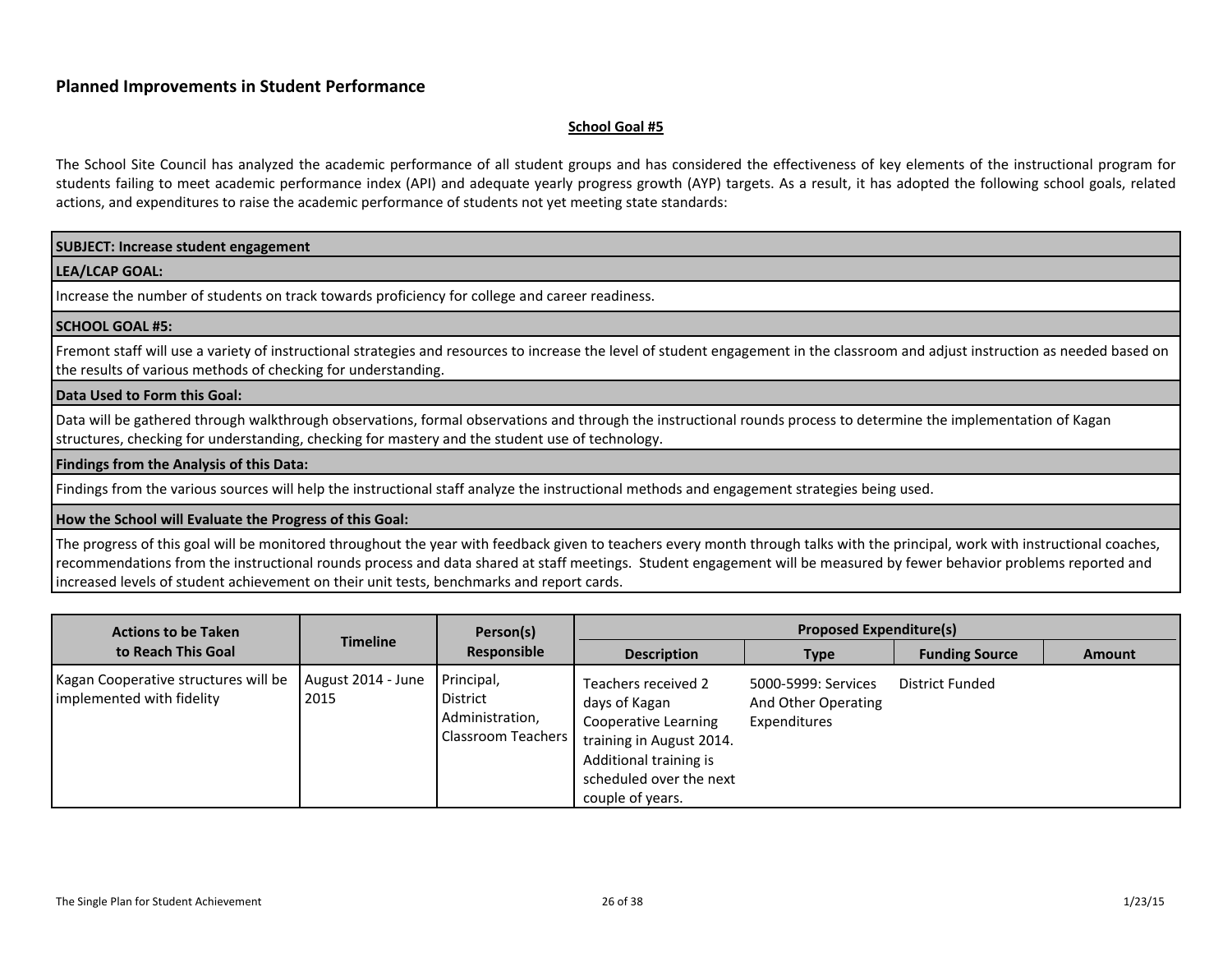| <b>Actions to be Taken</b>                                                                                                             | Person(s)                    |                                                                                |                                                                                                                                                        | <b>Proposed Expenditure(s)</b>                                                 |                                              |               |
|----------------------------------------------------------------------------------------------------------------------------------------|------------------------------|--------------------------------------------------------------------------------|--------------------------------------------------------------------------------------------------------------------------------------------------------|--------------------------------------------------------------------------------|----------------------------------------------|---------------|
| to Reach This Goal                                                                                                                     | <b>Timeline</b>              | Responsible                                                                    | <b>Description</b>                                                                                                                                     | <b>Type</b>                                                                    | <b>Funding Source</b>                        | <b>Amount</b> |
| <b>Technology Training</b>                                                                                                             | August 2014 - June<br>2015   | Principal,<br>Technology Coach,<br><b>Classroom Teachers</b>                   | <b>Technology PD training</b><br>offered once a month to<br>all staff and additional<br>one-on-one or small<br>group trainings<br>throughout the year. | 1000-1999:<br>Certificated<br><b>Personnel Salaries</b>                        | District Funded                              |               |
| Supplemental Instructional<br>Resources: AR for Reading, ELD<br>Materials, as well as other various<br>instructional apps for the ipad | August 2014 - June<br>2015   | Principal<br><b>Technology Coach</b>                                           | Supplemental resources<br>for students to use<br>during ELD, direct<br>instruction and<br>Universal Access (UA)<br>time.                               | 5000-5999: Services<br>And Other Operating<br>Expenditures                     | Unrestricted                                 | 15054.31      |
|                                                                                                                                        |                              |                                                                                |                                                                                                                                                        | 5000-5999: Services<br>And Other Operating<br>Expenditures                     | Lottery: Instructional 10078.28<br>Materials |               |
| <b>Staff Development for CCSS</b>                                                                                                      | October 2014 -<br>April 2015 | Principal<br>Literacy Coach,<br>Resource Teacher,<br><b>Classroom Teachers</b> | Full-day trainings for<br>group of teachers at<br>each grade level<br>provided by KCOE<br>trainers.                                                    | 5800:<br>Professional/Consulti<br>ng Services And<br>Operating<br>Expenditures | <b>District Funded</b>                       |               |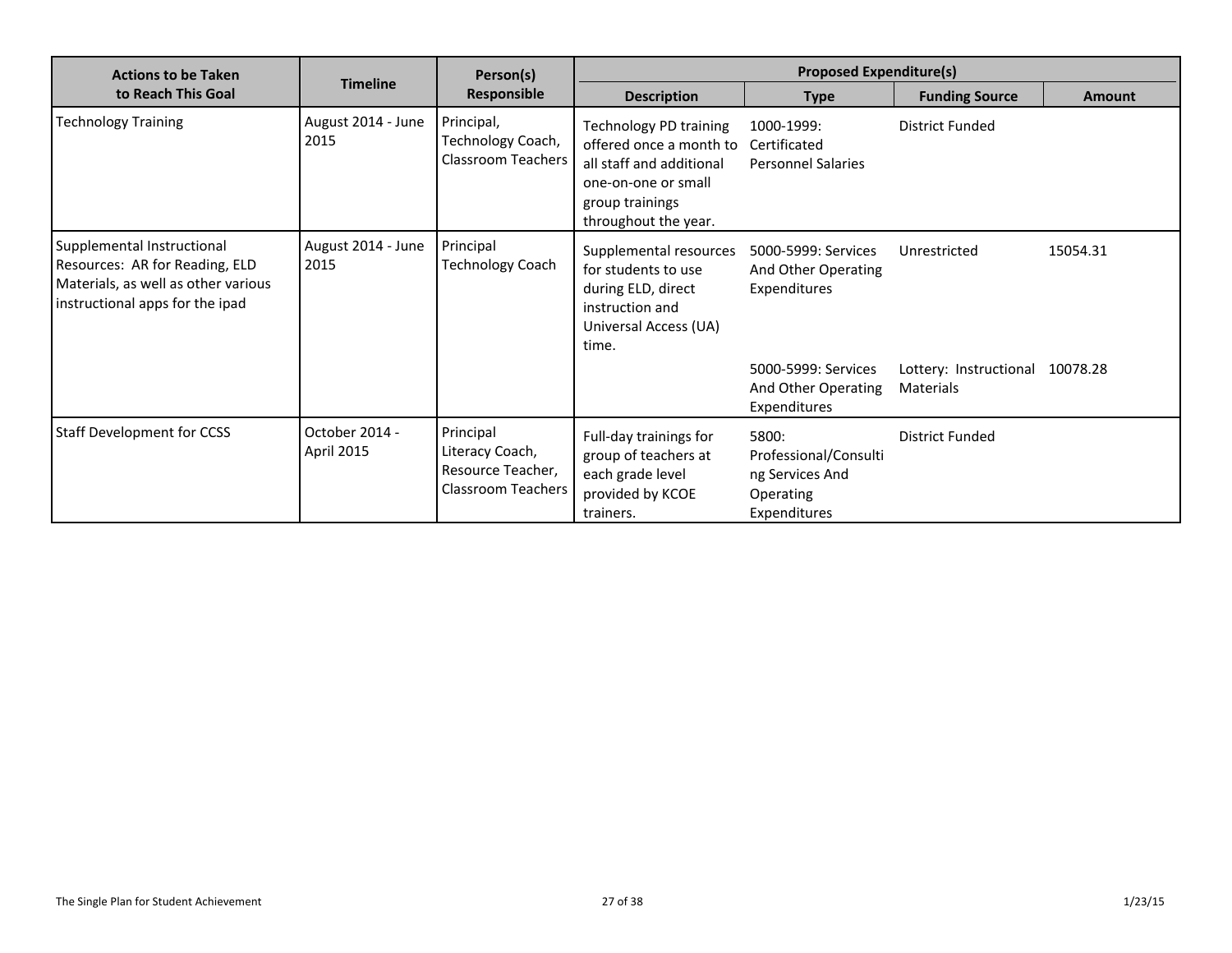The following actions and related expenditures support this site program goal and will be performed as a centralized service. Note: the total amount for each categorical program in this section must be aligned with the Consolidated Application.

| SUBJECT: Centralized Services for Planned Improvements in Student Performance in |  |
|----------------------------------------------------------------------------------|--|
| <b>SCHOOL GOAL #1:</b>                                                           |  |
|                                                                                  |  |

<span id="page-27-1"></span><span id="page-27-0"></span>

| <b>Actions to be Taken</b> |                 | Person(s)          | <b>Proposed Expenditure(s)</b> |             |                       |        |
|----------------------------|-----------------|--------------------|--------------------------------|-------------|-----------------------|--------|
| to Reach This Goal         | <b>Timeline</b> | <b>Responsible</b> | <b>Description</b>             | <b>Type</b> | <b>Funding Source</b> | Amount |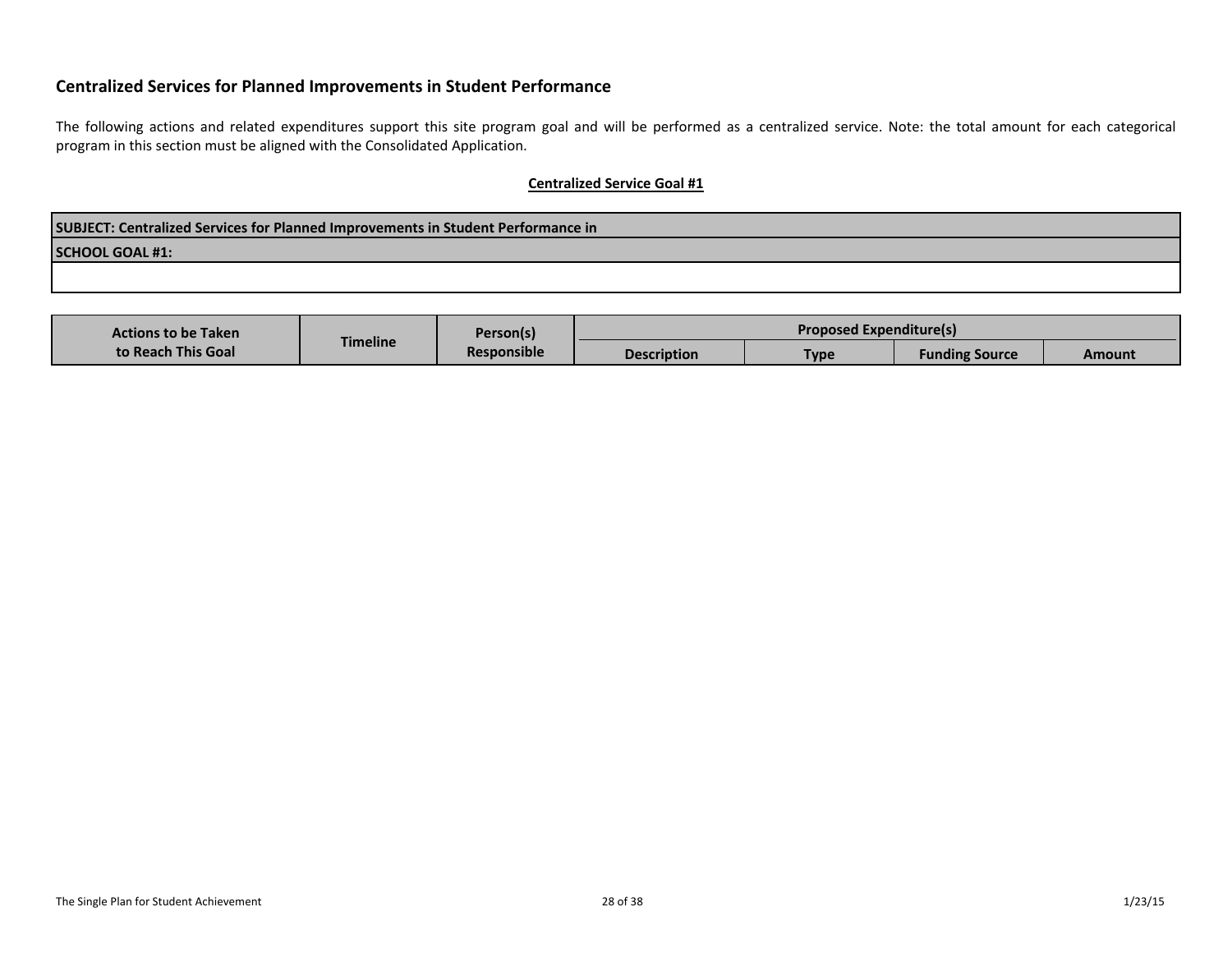| SUBJECT: Centralized Services for Planned Improvements in Student Performance in |
|----------------------------------------------------------------------------------|
| <b>SCHOOL GOAL #2:</b>                                                           |
|                                                                                  |
|                                                                                  |

<span id="page-28-0"></span>

| <b>Actions to be Taken</b> |                 | Person(s)          | <b>Proposed Expenditure(s)</b> |             |                       |        |
|----------------------------|-----------------|--------------------|--------------------------------|-------------|-----------------------|--------|
| to Reach This Goal         | <b>Timeline</b> | <b>Responsible</b> | <b>Description</b>             | <b>Type</b> | <b>Funding Source</b> | Amount |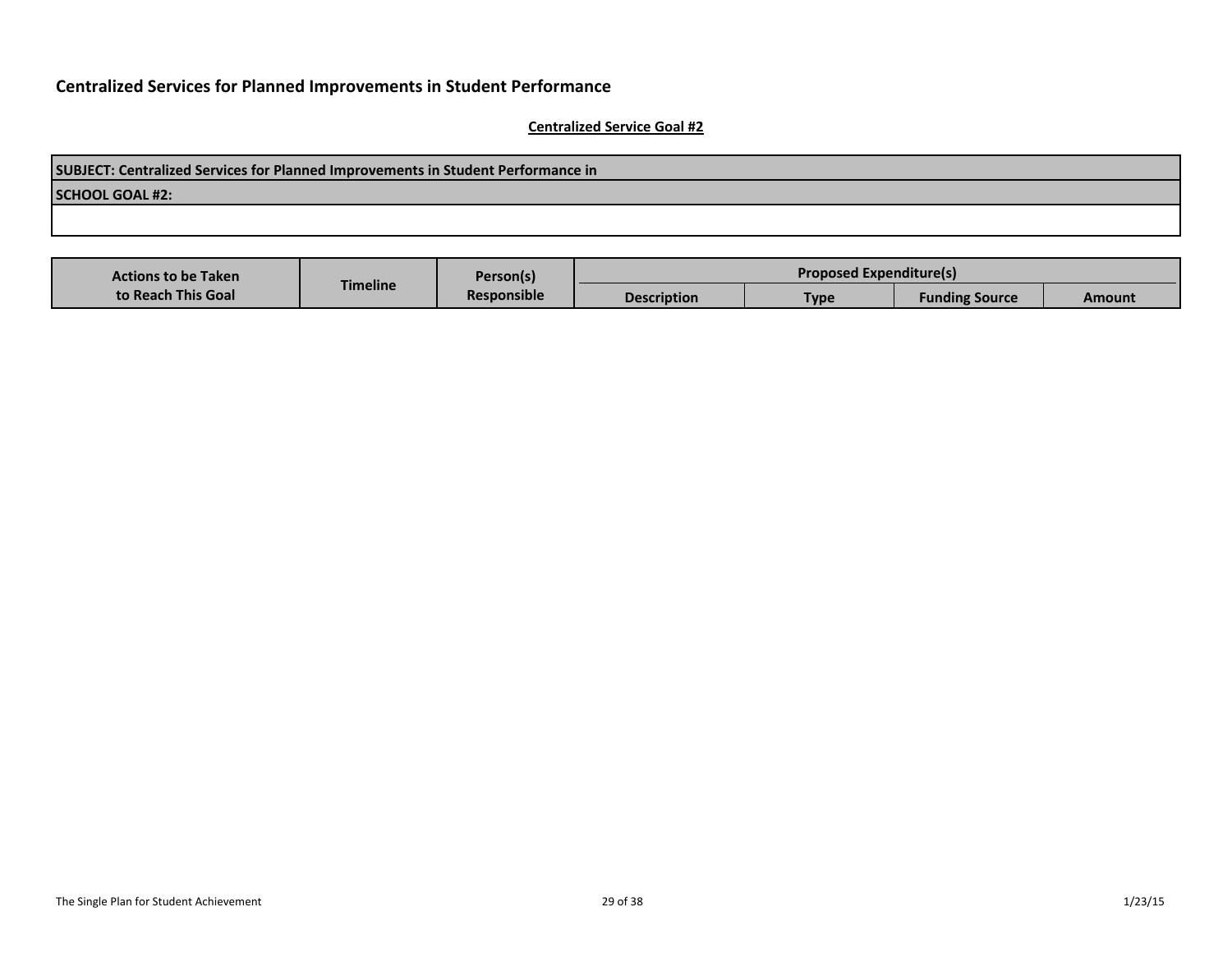| SUBJECT: Centralized Services for Planned Improvements in Student Performance in |
|----------------------------------------------------------------------------------|
| <b>SCHOOL GOAL #3:</b>                                                           |
|                                                                                  |
|                                                                                  |

<span id="page-29-0"></span>

| <b>Actions to be Taken</b> |                 | Person(s)          | <b>Proposed Expenditure(s)</b> |             |                       |        |
|----------------------------|-----------------|--------------------|--------------------------------|-------------|-----------------------|--------|
| to Reach This Goal         | <b>Timeline</b> | <b>Responsible</b> | <b>Description</b>             | <b>Type</b> | <b>Funding Source</b> | Amount |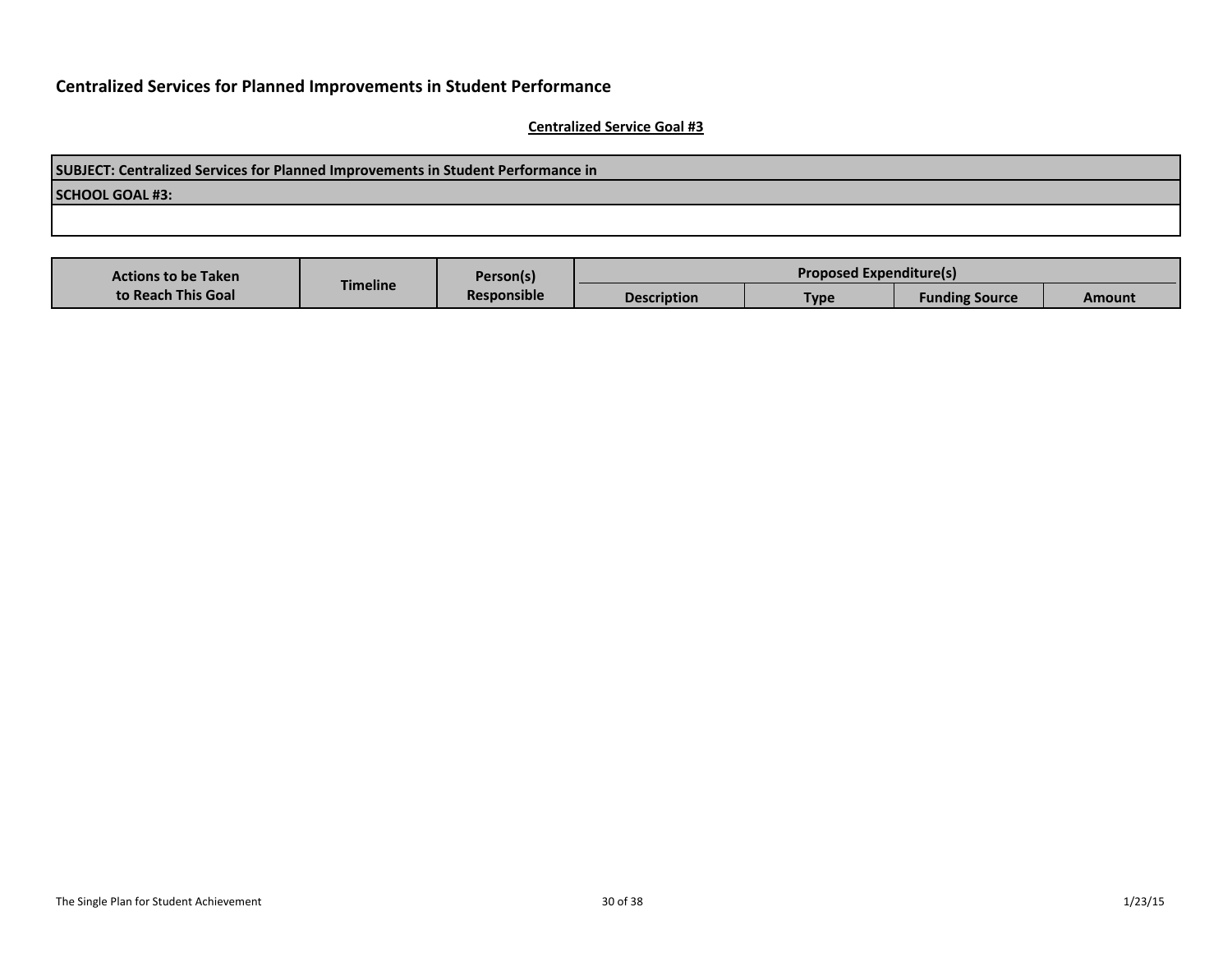| SUBJECT: Centralized Services for Planned Improvements in Student Performance in |
|----------------------------------------------------------------------------------|
| SCHOOL GOAL #4:                                                                  |
|                                                                                  |
|                                                                                  |

<span id="page-30-0"></span>

| <b>Actions to be Taken</b> |                 | Person(s)          | <b>Proposed Expenditure(s)</b> |      |                       |        |
|----------------------------|-----------------|--------------------|--------------------------------|------|-----------------------|--------|
| to Reach This Goal         | <b>Timeline</b> | <b>Responsible</b> | <b>Description</b>             | Type | <b>Funding Source</b> | Amount |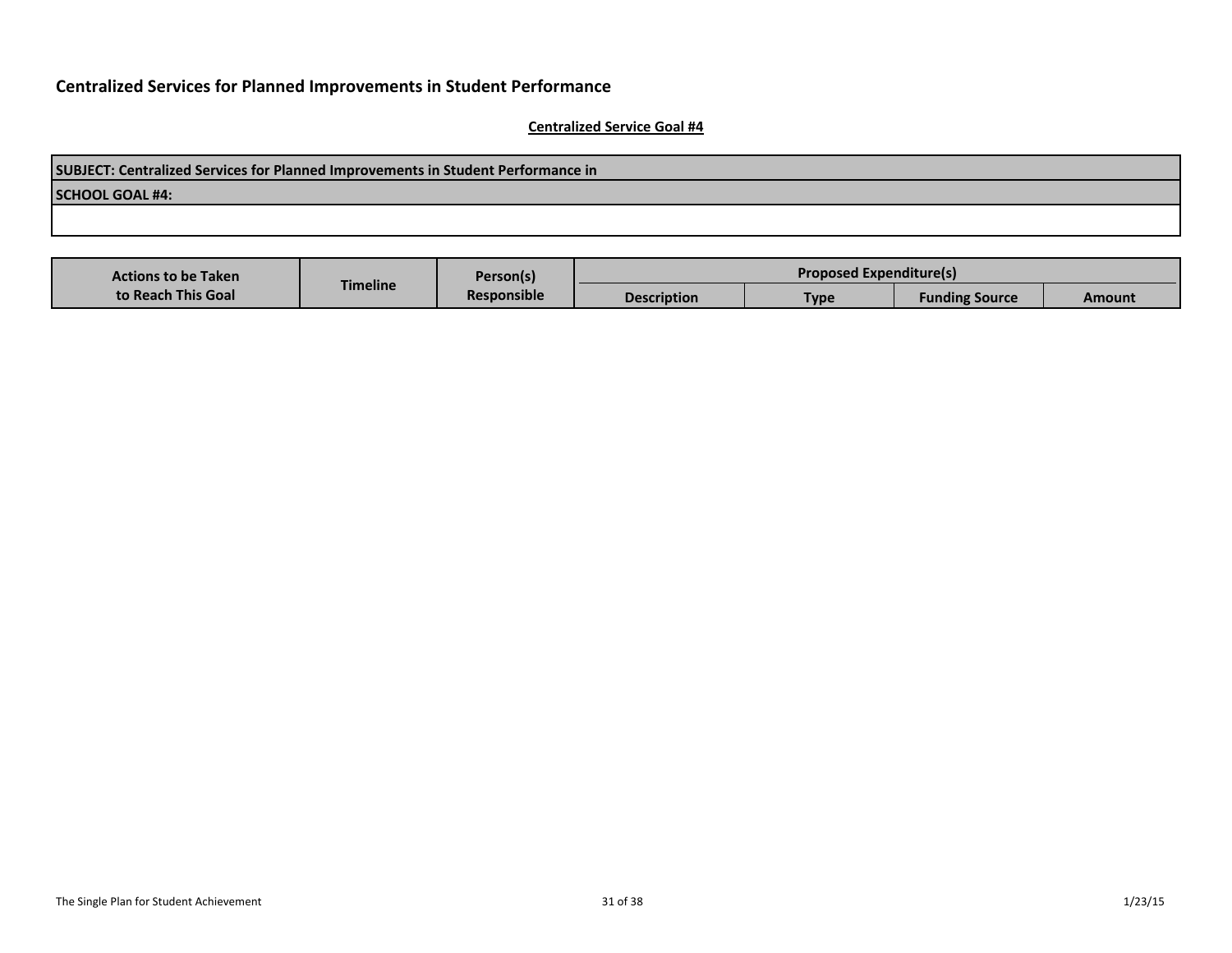| SUBJECT: Centralized Services for Planned Improvements in Student Performance in |
|----------------------------------------------------------------------------------|
| <b>SCHOOL GOAL #5:</b>                                                           |
|                                                                                  |
|                                                                                  |

<span id="page-31-0"></span>

| <b>Actions to be Taken</b> |                 | Person(s)<br><b>Responsible</b> | <b>Proposed Expenditure(s)</b> |      |                       |        |  |
|----------------------------|-----------------|---------------------------------|--------------------------------|------|-----------------------|--------|--|
| to Reach This Goal         | <b>Timeline</b> |                                 | <b>Description</b>             | Type | <b>Funding Source</b> | Amount |  |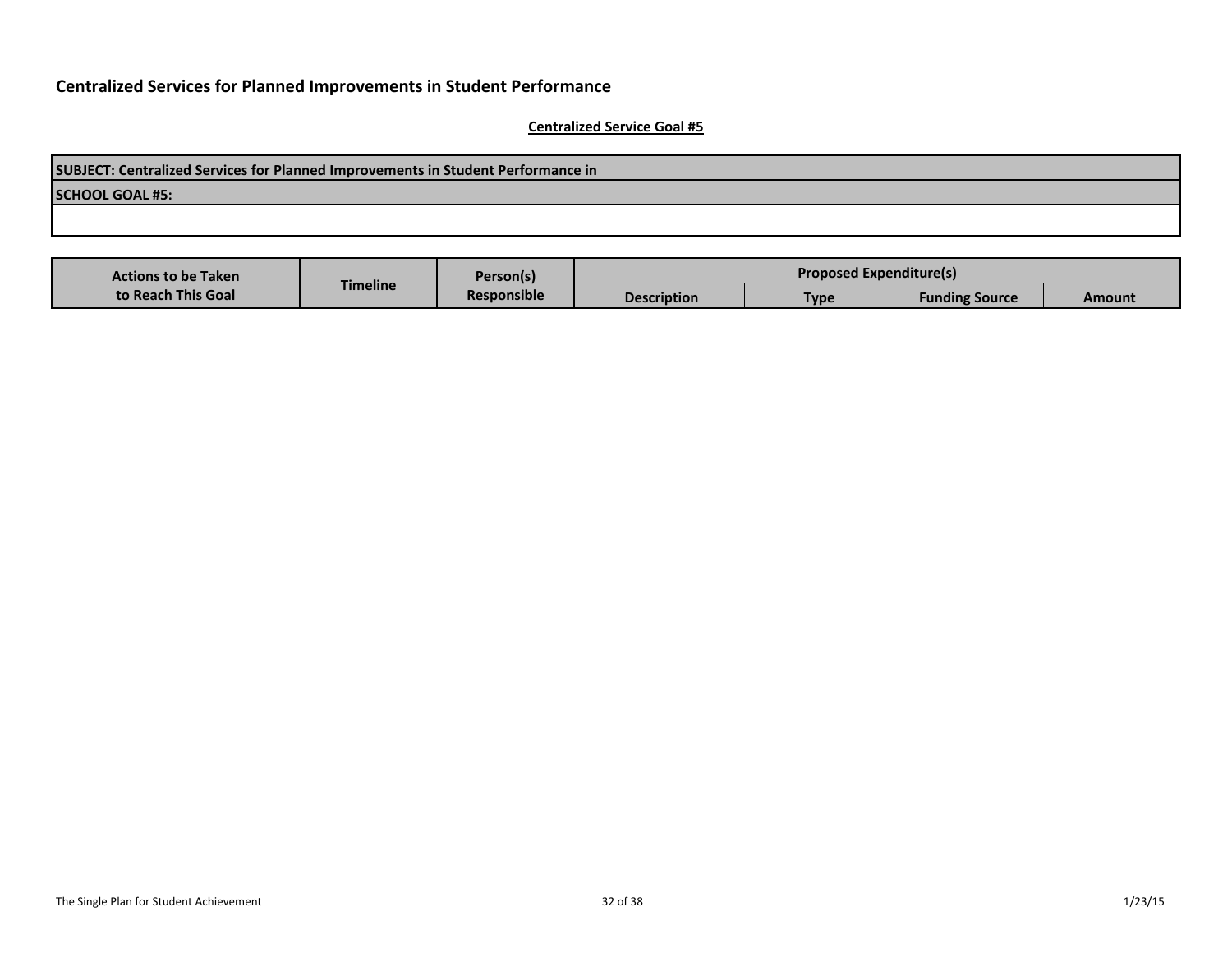## <span id="page-32-1"></span>**Total Allocations and Expenditures by Funding Source**

<span id="page-32-0"></span>

| <b>Total Allocations by Funding Source</b>                                              |            |           |  |  |  |
|-----------------------------------------------------------------------------------------|------------|-----------|--|--|--|
| <b>Allocation</b><br><b>Balance (Allocations-Expenditures)</b><br><b>Funding Source</b> |            |           |  |  |  |
| LCFF - Supplemental                                                                     | 255840.21  | 0.00      |  |  |  |
| Title I Part A: Basic Grants Low-Income                                                 | 98375      | 0.00      |  |  |  |
| Donations                                                                               | 11303.32   | 2,303.32  |  |  |  |
| Lottery: Instructional Materials                                                        | 20078.28   | 0.00      |  |  |  |
| Title III                                                                               | 0          | 0.00      |  |  |  |
| <b>Special Education</b>                                                                | 236447.68  | 1,000.00  |  |  |  |
| Unrestricted                                                                            | 2226341.28 | 20,419.69 |  |  |  |

| <b>Total Expenditures by Funding Source</b>           |              |  |  |
|-------------------------------------------------------|--------------|--|--|
| <b>Total Expenditures</b><br><b>Funding Source</b>    |              |  |  |
| <b>Donations</b>                                      | 9,000.00     |  |  |
| LCFF - Supplemental                                   | 255,840.21   |  |  |
| Lottery: Instructional Materials                      | 20,078.28    |  |  |
| Other                                                 | 5,588.28     |  |  |
| <b>Special Education</b>                              | 235,447.68   |  |  |
| Title I Part A: Basic Grants Low-Income and Neglected | 98,375.00    |  |  |
| Unrestricted                                          | 2,205,921.59 |  |  |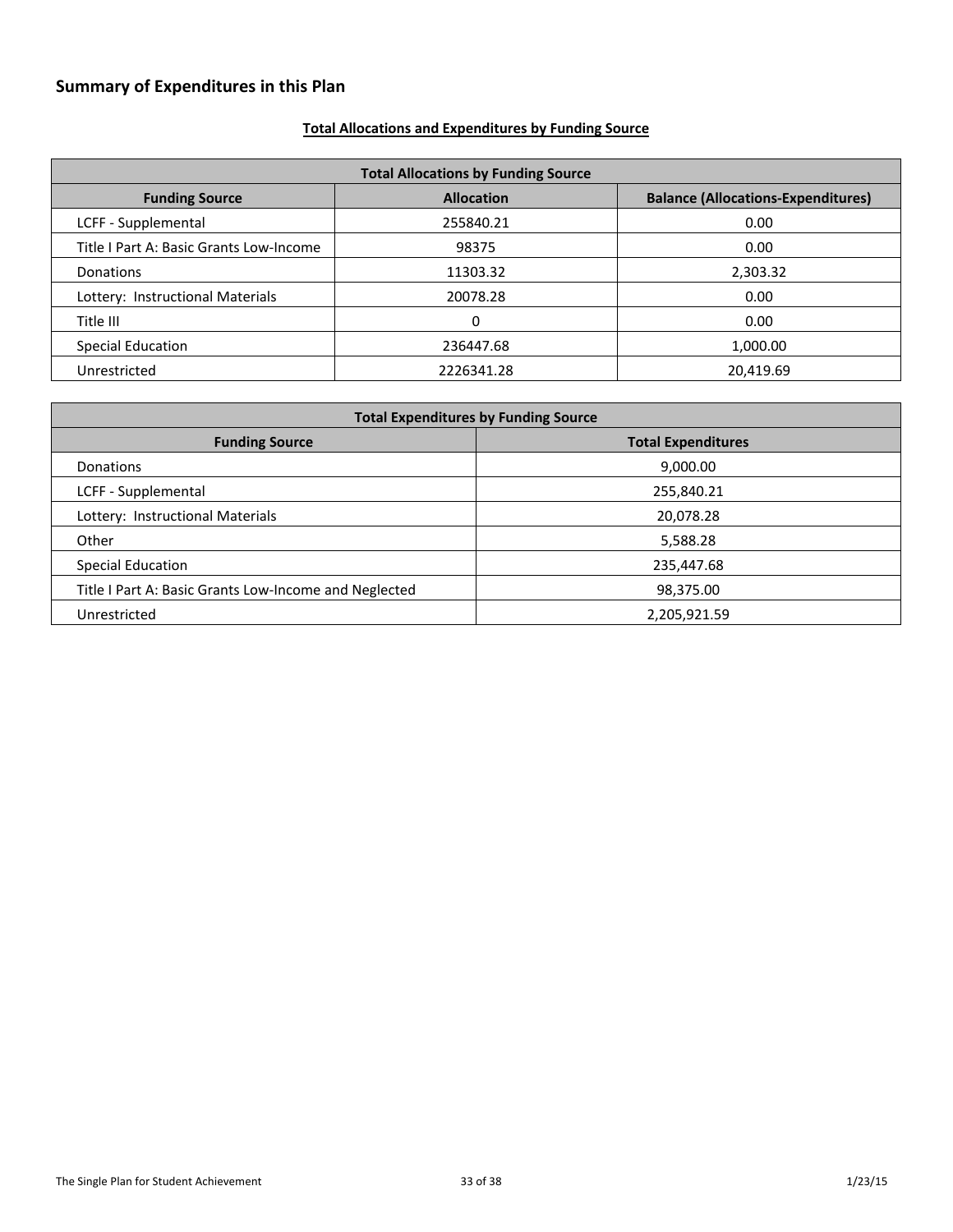## <span id="page-33-0"></span>**Total Expenditures by Object Type**

| <b>Object Type</b>                                   | <b>Total Expenditures</b> |
|------------------------------------------------------|---------------------------|
| 1000-1999: Certificated Personnel Salaries           | 1,930,847.79              |
| 2000-2999: Classified Personnel Salaries             | 169,538.36                |
| 3000-3999: Employee Benefits                         | 655,986.02                |
| 4000-4999: Books And Supplies                        | 34,918.28                 |
| 5000-5999: Services And Other Operating Expenditures | 38,960.59                 |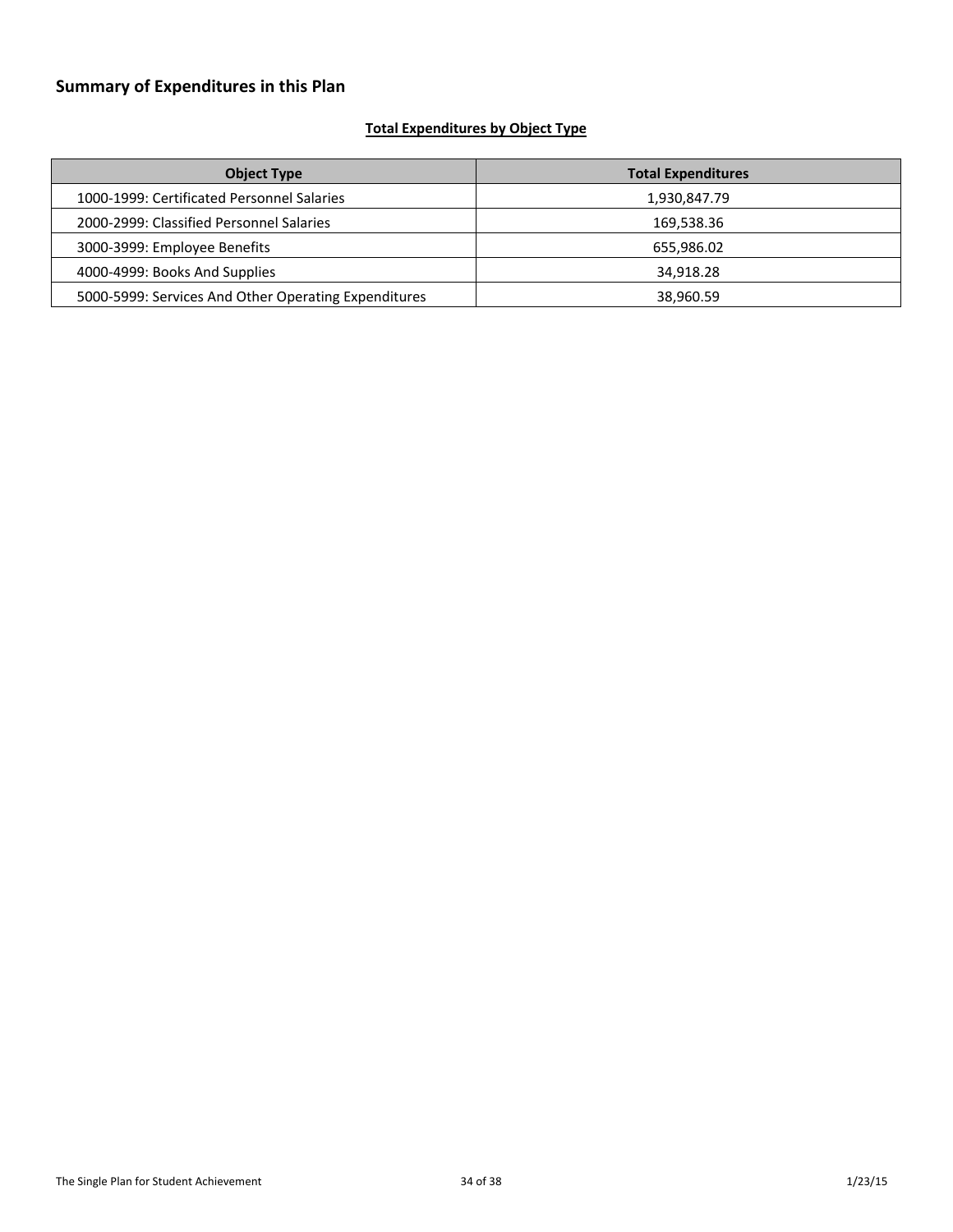## <span id="page-34-0"></span>**Total Expenditures by Object Type and Funding Source**

| <b>Object Type</b>                         | <b>Funding Source</b>                       | <b>Total Expenditures</b> |
|--------------------------------------------|---------------------------------------------|---------------------------|
| 4000-4999: Books And Supplies              | Donations                                   | 4,000.00                  |
| 5000-5999: Services And Other Operating    | Donations                                   | 5,000.00                  |
| 1000-1999: Certificated Personnel Salaries | LCFF - Supplemental                         | 184,123.79                |
| 2000-2999: Classified Personnel Salaries   | LCFF - Supplemental                         | 28,561.40                 |
| 3000-3999: Employee Benefits               | LCFF - Supplemental                         | 43,155.02                 |
| 4000-4999: Books And Supplies              | Lottery: Instructional Materials            | 10,000.00                 |
| 5000-5999: Services And Other Operating    | Lottery: Instructional Materials            | 10,078.28                 |
| 4000-4999: Books And Supplies              | Other                                       | 5,588.28                  |
| 1000-1999: Certificated Personnel Salaries | <b>Special Education</b>                    | 128,935.00                |
| 2000-2999: Classified Personnel Salaries   | <b>Special Education</b>                    | 42,958.68                 |
| 3000-3999: Employee Benefits               | <b>Special Education</b>                    | 63,554.00                 |
| 1000-1999: Certificated Personnel Salaries | Title I Part A: Basic Grants Low-Income and | 51,356.00                 |
| 2000-2999: Classified Personnel Salaries   | Title I Part A: Basic Grants Low-Income and | 7,812.00                  |
| 3000-3999: Employee Benefits               | Title I Part A: Basic Grants Low-Income and | 15,349.00                 |
| 4000-4999: Books And Supplies              | Title I Part A: Basic Grants Low-Income and | 15,030.00                 |
| 5000-5999: Services And Other Operating    | Title I Part A: Basic Grants Low-Income and | 8,828.00                  |
| 1000-1999: Certificated Personnel Salaries | Unrestricted                                | 1,566,433.00              |
| 2000-2999: Classified Personnel Salaries   | Unrestricted                                | 90,206.28                 |
| 3000-3999: Employee Benefits               | Unrestricted                                | 533,928.00                |
| 4000-4999: Books And Supplies              | Unrestricted                                | 300.00                    |
| 5000-5999: Services And Other Operating    | Unrestricted                                | 15,054.31                 |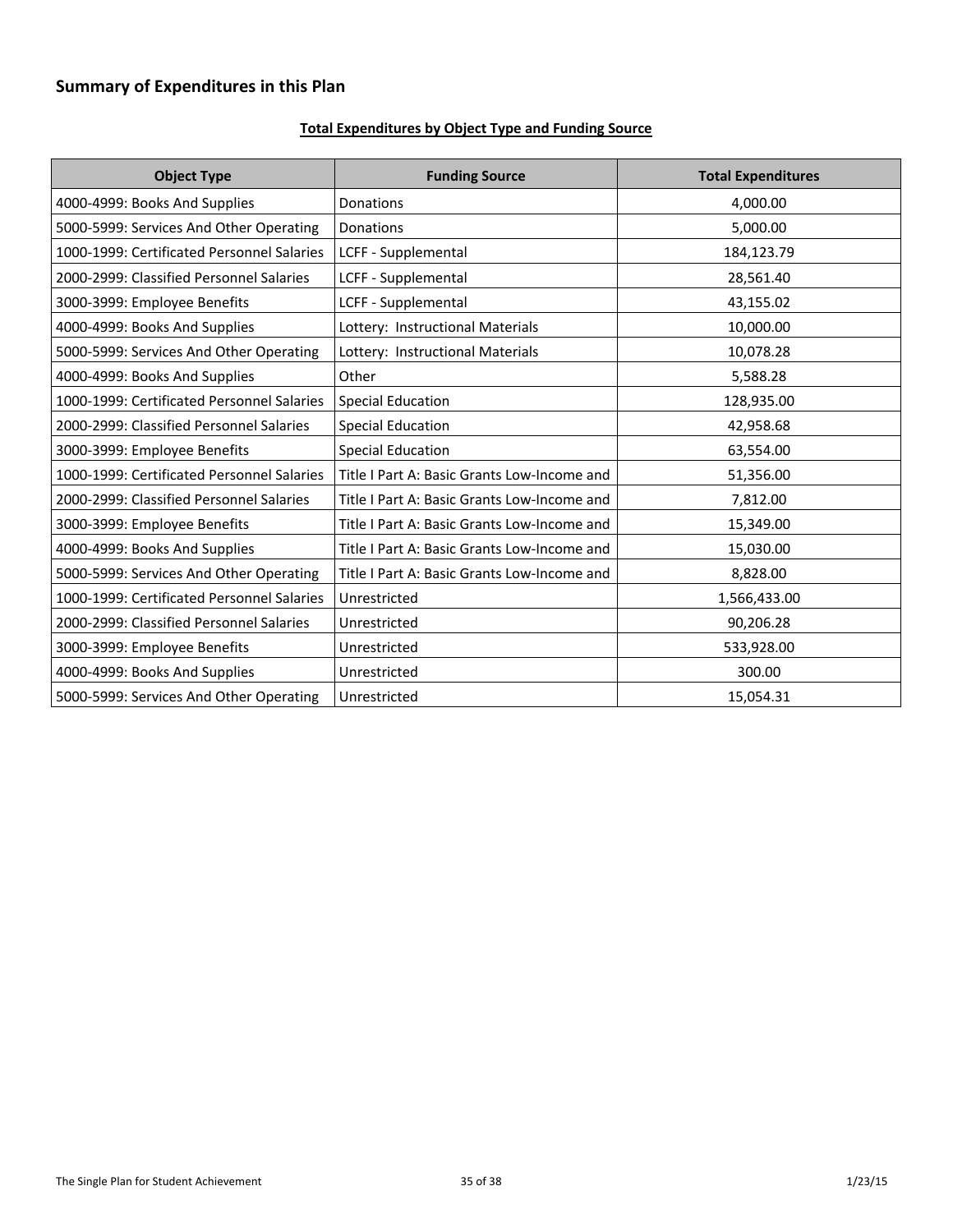## <span id="page-35-0"></span>**Total Expenditures by Goal**

| <b>Goal Number</b>     | <b>Total Expenditures</b> |
|------------------------|---------------------------|
| Goal 1<br>2,778,618.45 |                           |
| Goal 2                 | 16,000.00                 |
| Goal 3                 | 500.00                    |
| Goal 4                 | 10,000.00                 |
| Goal 5                 | 25,132.59                 |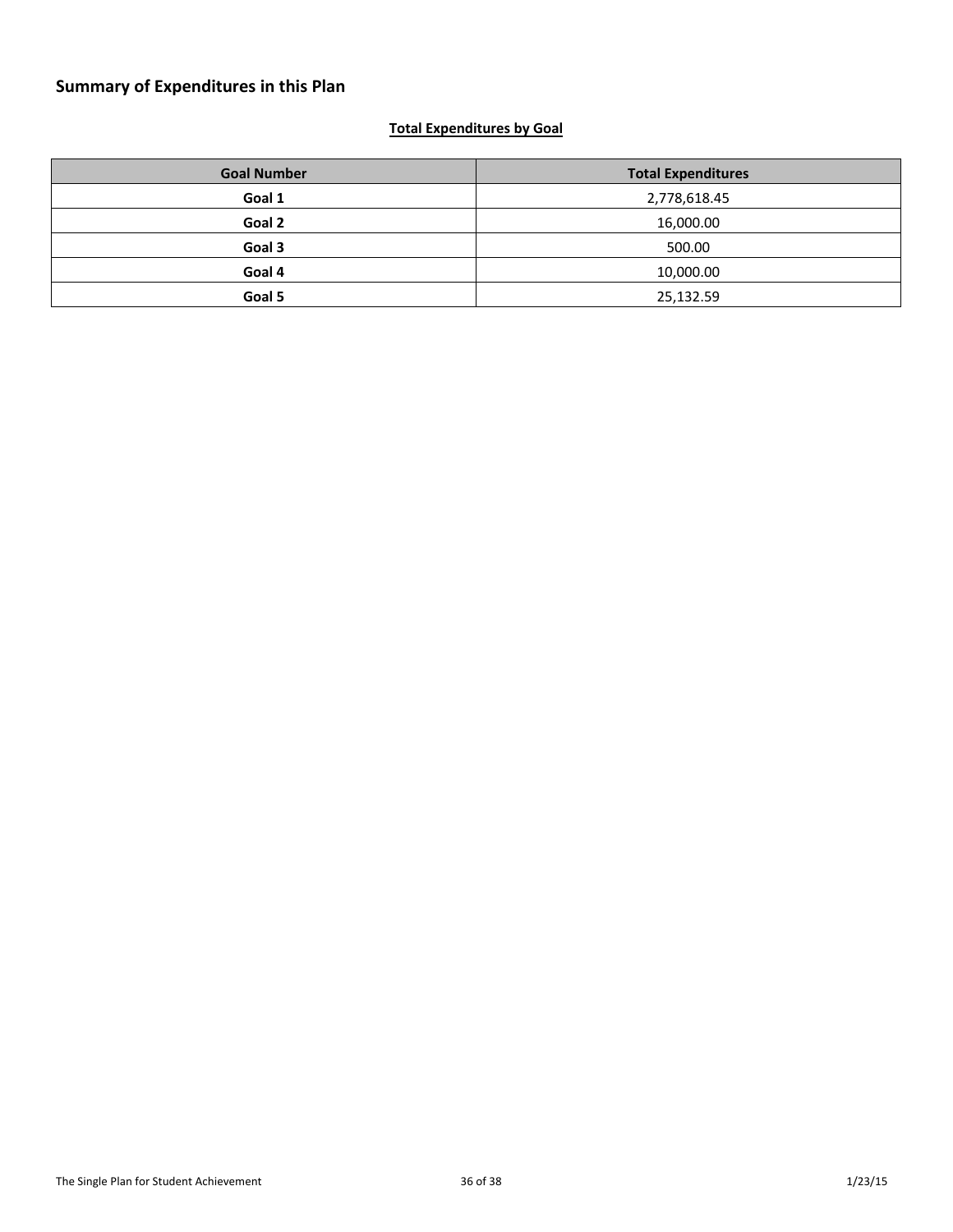## <span id="page-36-0"></span>**School Site Council Membership**

California Education Code describes the required composition of the School Site Council (SSC). The SSC shall be composed of the principal and representatives of: teachers selected by teachers at the school; other school personnel selected by other school personnel at the school; parents of pupils attending the school selected by such parents; and, in secondary schools, pupils selected by pupils attending the school. The current make-up of the SSC is as follows:

| <b>Name of Members</b>               | Principal                                     | Classroom<br><b>Teacher</b> | School Staff<br>Other                         | Community<br>Parent or<br>Member | Secondary<br><b>Students</b>                  |
|--------------------------------------|-----------------------------------------------|-----------------------------|-----------------------------------------------|----------------------------------|-----------------------------------------------|
| Maribel Alcantar                     | $\begin{bmatrix} \end{bmatrix}$               | ן ו                         | $\left[ \begin{array}{c} \end{array} \right]$ | $[{\sf X}]$                      | $\left[ \begin{array}{c} \end{array} \right]$ |
| Maria Beas                           | [ ]                                           |                             | [ ]                                           | $[{\sf X}]$                      |                                               |
| Rae Ann Boyett                       | $\left[ \begin{array}{c} \end{array} \right]$ |                             | $[{\sf X}]$                                   |                                  | $\lceil$ $\rceil$                             |
| Helen Jo Morse                       | $[\ ]$                                        | [X]                         | $\left[ \begin{array}{c} \end{array} \right]$ |                                  |                                               |
| Eduardo Ochoa                        | $[{\sf X}]$                                   |                             | [ ]                                           |                                  | $\left[ \quad \right]$                        |
| Angela Garcia                        | $\left[ \begin{array}{c} \end{array} \right]$ |                             | $[{\sf X}]$                                   |                                  | $\left[\right]$                               |
| <b>Beatrice Price</b>                | $\left[ \begin{array}{c} \end{array} \right]$ |                             | [ ]                                           | $[{\sf X}]$                      | $\begin{bmatrix} \end{bmatrix}$               |
| Ruth Quezada                         | $\left[ \begin{array}{c} \end{array} \right]$ | 0                           | $\left[ \begin{array}{c} \end{array} \right]$ | $[{\sf X}]$                      | $\left[ \quad \right]$                        |
| Susan Ramirez                        | $[\ ]$                                        | [X]                         | $[\ ]$                                        | [ ]                              | $\begin{bmatrix} \end{bmatrix}$               |
| Ximena Schimpf                       | $\left[ \begin{array}{c} \end{array} \right]$ | $[{\sf X}]$                 | [ ]                                           |                                  | $\begin{bmatrix} \end{bmatrix}$               |
| Imelda Villasenor                    | $\left[ \begin{array}{c} \end{array} \right]$ |                             | $\left[ \begin{array}{c} \end{array} \right]$ | $[{\sf X}]$                      | $\left[ \begin{array}{c} \end{array} \right]$ |
| Karen Ebrom                          | $\left[ \begin{array}{c} \end{array} \right]$ |                             | $\left[ \begin{array}{c} \end{array} \right]$ | $[{\sf X}]$                      | $\left[ \begin{array}{c} \end{array} \right]$ |
| <b>Maribel Valdovinos</b>            | $\left[ \ \right]$                            |                             | [ ]                                           | [X]                              |                                               |
| Numbers of members of each category: | 1                                             | 3                           | 2                                             | 7                                | 0                                             |

At elementary schools, the school site council must be constituted to ensure parity between (a) the principal, classroom teachers, and other school personnel, and (b) parents of students attending the school or other community members. Classroom teachers must comprise a majority of persons represented under section (a). At secondary schools there must be, in addition, equal numbers of parents or other community members selected by parents, and students. Members must be selected by their peer group.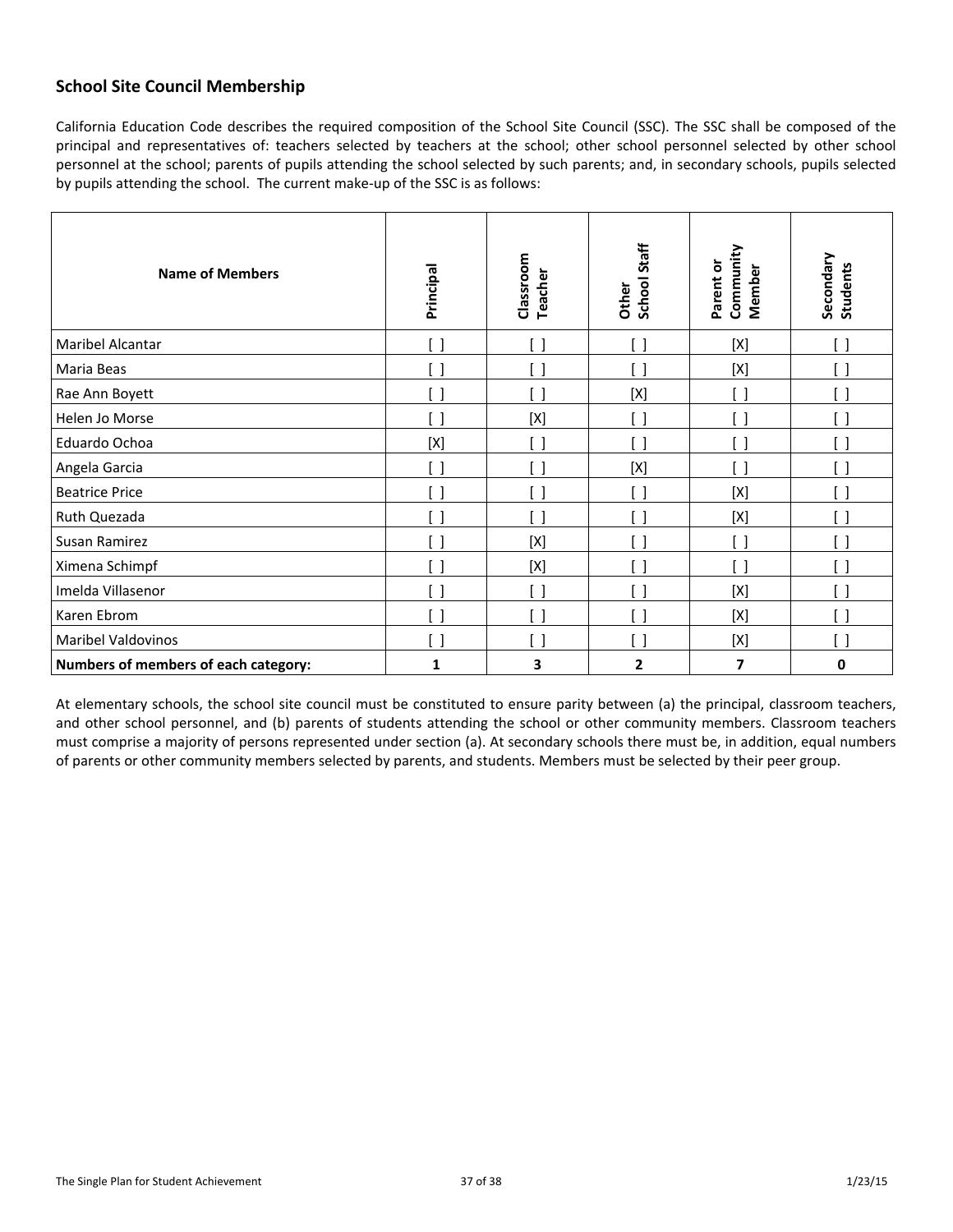## <span id="page-37-0"></span>**Recommendations and Assurances**

The school site council (SSC) recommends this school plan and Proposed Expenditure(s)s to the district governing board for approval and assures the board of the following:

- 1. The SSC is correctly constituted and was formed in accordance with district governing board policy and state law.
- 2. The SSC reviewed its responsibilities under state law and district governing board policies, including those board policies relating to material changes in the Single Plan for Student Achievement (SPSA) requiring board approval.
- 3. The SSC sought and considered all recommendations from the following groups or committees before adopting this plan **(Check those that apply):**

| [ ]                    | <b>State Compensatory Education Advisory Committee</b>          |           |
|------------------------|-----------------------------------------------------------------|-----------|
|                        |                                                                 | Signature |
| [X]                    | <b>English Learner Advisory Committee</b>                       |           |
|                        |                                                                 | Signature |
| [ ]                    | Special Education Advisory Committee                            |           |
|                        |                                                                 | Signature |
| $\left[ \quad \right]$ | Gifted and Talented Education Program Advisory Committee        |           |
|                        |                                                                 | Signature |
| [ ]                    | District/School Liaison Team for schools in Program Improvement |           |
|                        |                                                                 | Signature |
| [ ]                    | <b>Compensatory Education Advisory Committee</b>                |           |
|                        |                                                                 | Signature |
| $\left[ \quad \right]$ | Departmental Advisory Committee (secondary)                     |           |
|                        |                                                                 | Signature |
| $\left[ \ \right]$     | Other committees established by the school or district (list):  |           |
|                        |                                                                 | Signature |

- 4. The SSC reviewed the content requirements for school plans of programs included in this SPSA and believes all such content requirements have been met, including those found in district governing board policies and in the local educational agency plan.
- 5. This SPSA is based on a thorough analysis of student academic performance. The actions proposed herein form a sound, comprehensive, coordinated plan to reach stated school goals to improve student academic performance.

6. This SPSA was adopted by the SSC at a public meeting on November 24, 2014.

#### Attested:

#### Eduardo Ochoa

Typed Name of School Principal Signature of School Principal Date

#### Ruth Quezada

Typed Name of SSC Chairperson Date Chairperson Date Signature of SSC Chairperson Date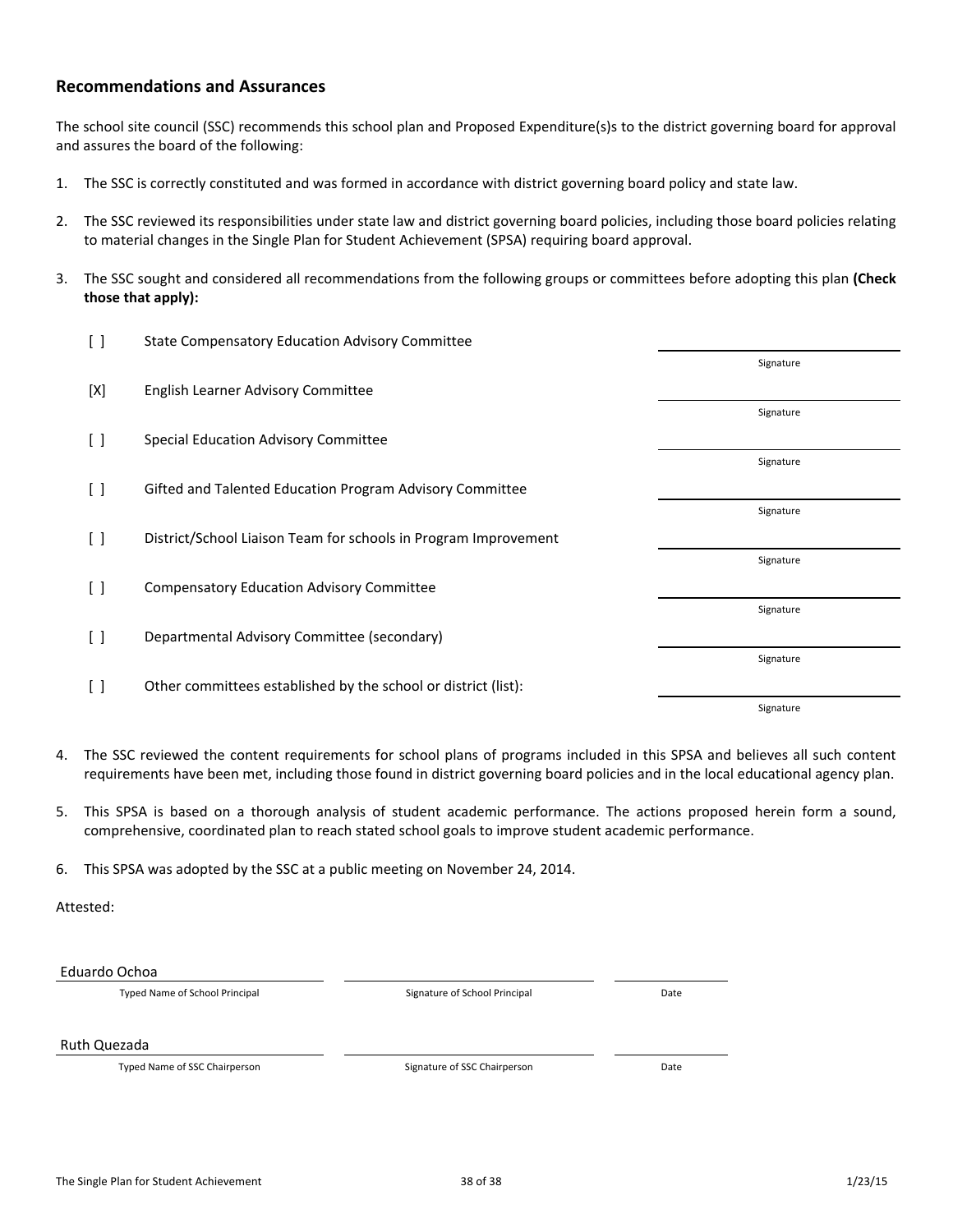Fremont Schoo,

# Home and School Compact

The Corcoran Unified School District and Parents believe the education of each child is the shared responsibility of the school, the family and the community. Schools, families and community must work together as partners to maximize success for each child. In order to assure better communications and improve academic achievement for each child we are asking that you agree as a parent to voluntarily participate in proposed home visits.

# Student

It is important that I work to the best of my ability. Therefore, I shall strive to do the following:

- come to school each day, on time, prepared to work,
- complete all assignments, including homework, on time and to the best of my ability;
- read daily at school and at home;
- follow school and classroom rules, including the dress code.

# Parent.

I want my child to achieve. Therefore, I will encourage her/him by doing the following:

- see that my child is punctual, attends regularly, and is dressed appropriately;  $\bullet$
- support the school and teacher in efforts to maintain discipline;  $\bullet$
- establish time for homework, assist when needed, and review it reqularly;  $\bullet$
- read with my child everyday;  $\bullet$
- encourage and support my child's efforts;  $\bullet$
- stay aware of how my child is doing academically and socially;
- $\bullet$  volunteer when able.

# Teacher

It is important that students achieve. Therefore, I shall strive to do the following:

- provide a safe and pleasant atmosphere for learning;
- provide assistance to parents so that they can help their children learn;
- encourage students and parents by providing timely information about student progress.
- $\bullet$  Use a variety of activities to meet the needs of all students.

| Principal's Signature | Mr. Ochoa | Date August 18, 2014 |
|-----------------------|-----------|----------------------|
| Teacher's Signature   |           | Date                 |
| Parent's Signature    |           | Date                 |
| Student's Signature   |           | Date                 |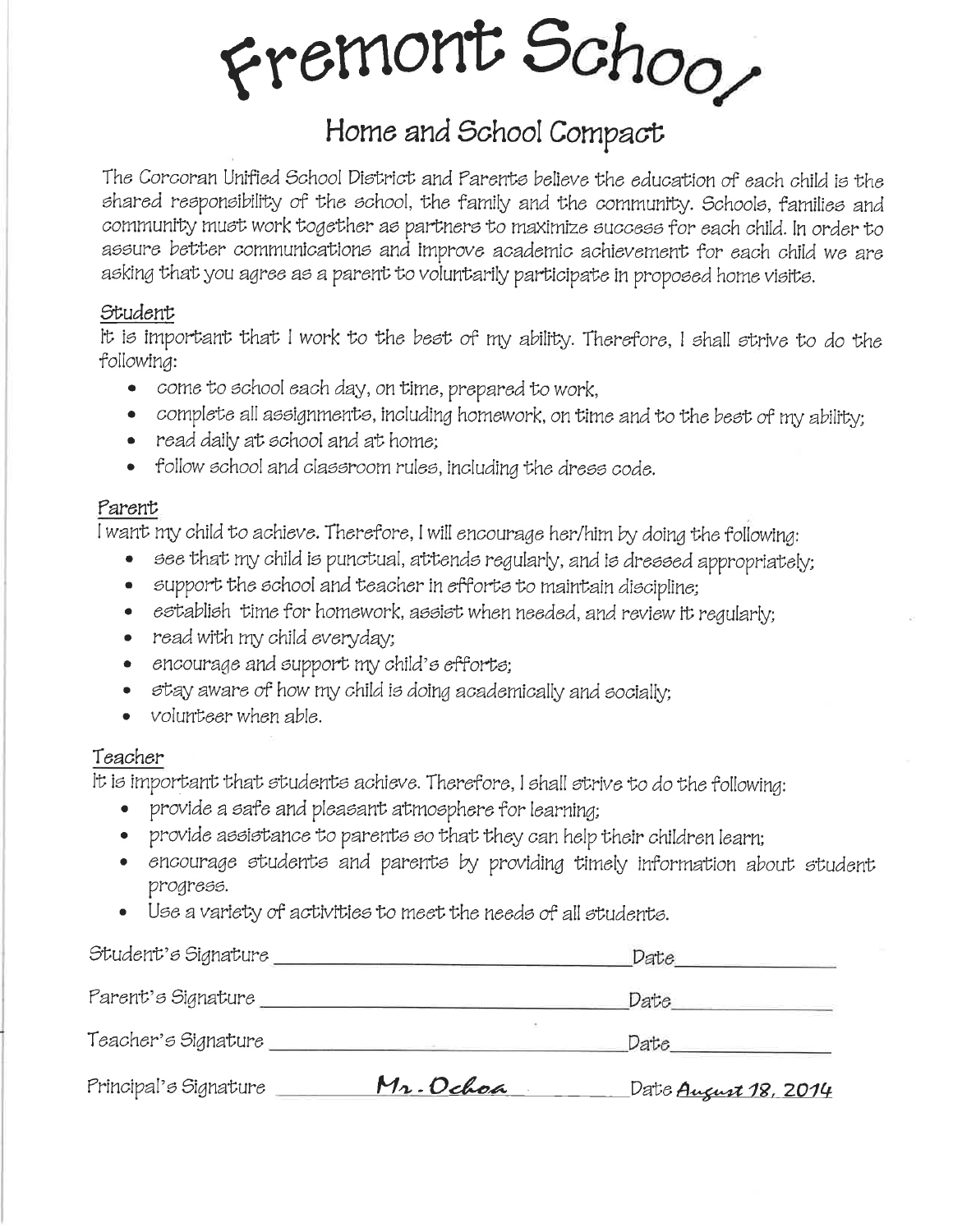

# **John C. Fremont Parental Involvement Policy**



NOTE: In support of strengthening student academic achievement, each school that receives Title I, Part A (Title I) funds must develop jointly with, agree on with, and distribute to, parents of participating children a School Parental Involvement Policy that contains information required by section 1118(b) of the Elementary and Secondary Education Act (ESEA). The policy establishes the school's expectations for parental involvement and describes how the school will implement a number of specific parental involvement activities. The school's Home and School Compact is incorporated into the School Parental Involvement Policy.

\* \* \* \* \*

## PART I. GENERAL EXPECTATIONS

John C. Fremont agrees to implement the following statutory requirements:

- The school will jointly develop with parents, distribute to parents of participating children, a School Parental Involvement Policy that the school and parents of participating children agree on.
- The school will notify parents about the School Parental Involvement Policy in an understandable and uniform format and, to the extent practicable, will distribute this policy to parents in a language the parents can understand.
- The school will make the School Parental Involvement Policy available to the local community.
- The school will periodically update the School Parental Involvement Policy to meet the changing needs of parents and the school.
- The school will adopt the school's Home and School Compact as a component of its School Parental Involvement Policy.
- The school agrees to be governed by the following statutory definition of parental involvement, and will carry out programs, activities and procedures in accordance with this definition: *Parental involvement means the participation in regular, two-way, meaningful communication involving student academic learning and other school activities, including ensuring—*
	- *(A) that parents play an integral role in assisting their child's learning;*
	- *(B) that parents are encouraged to be actively involved in their children's education at school;*
	- *(C) that parents are full partners in their child's education and are included, as appropriate, in decision-making and on advisory committees to assist in the education of their child;*
	- *(D) the carrying out of other activities, such as those described in section 1118 the ESEA.*

## PART II. DESCRIPTION OF HOW THE SCHOOL WILL IMPLEMENT REQUIRED SCHOOL PARENTAL INVOLVEMENT POLICY COMPONENTS

- 1. John C. Fremont will take the following actions to involve parents in the joint development and joint agreement of its School Parental Involvement Policy and its school wide plan, if applicable, in an organized, ongoing, and timely way under section 1118(b) of the ESEA:
	- The school will plan, review, and improve of the Title 1 program.
	- The school will gather and disseminate to parents for review the following materials: John C. Fremont Parental Involvement Policy, the Home and School Compact, and parent notices through phone calls, SSC and ELAC meetings, Back to School Night, and parentteacher conferences.
- 2. John C. Fremont will take the following actions to distribute to parents of participating children and the local community, the School Parental Involvement Policy:

# **Eduardo Ochoa – Principal 1900 Bell Ave. Corcoran, CA 93212 Phone 559-992-8883 Fax 559-992-5105**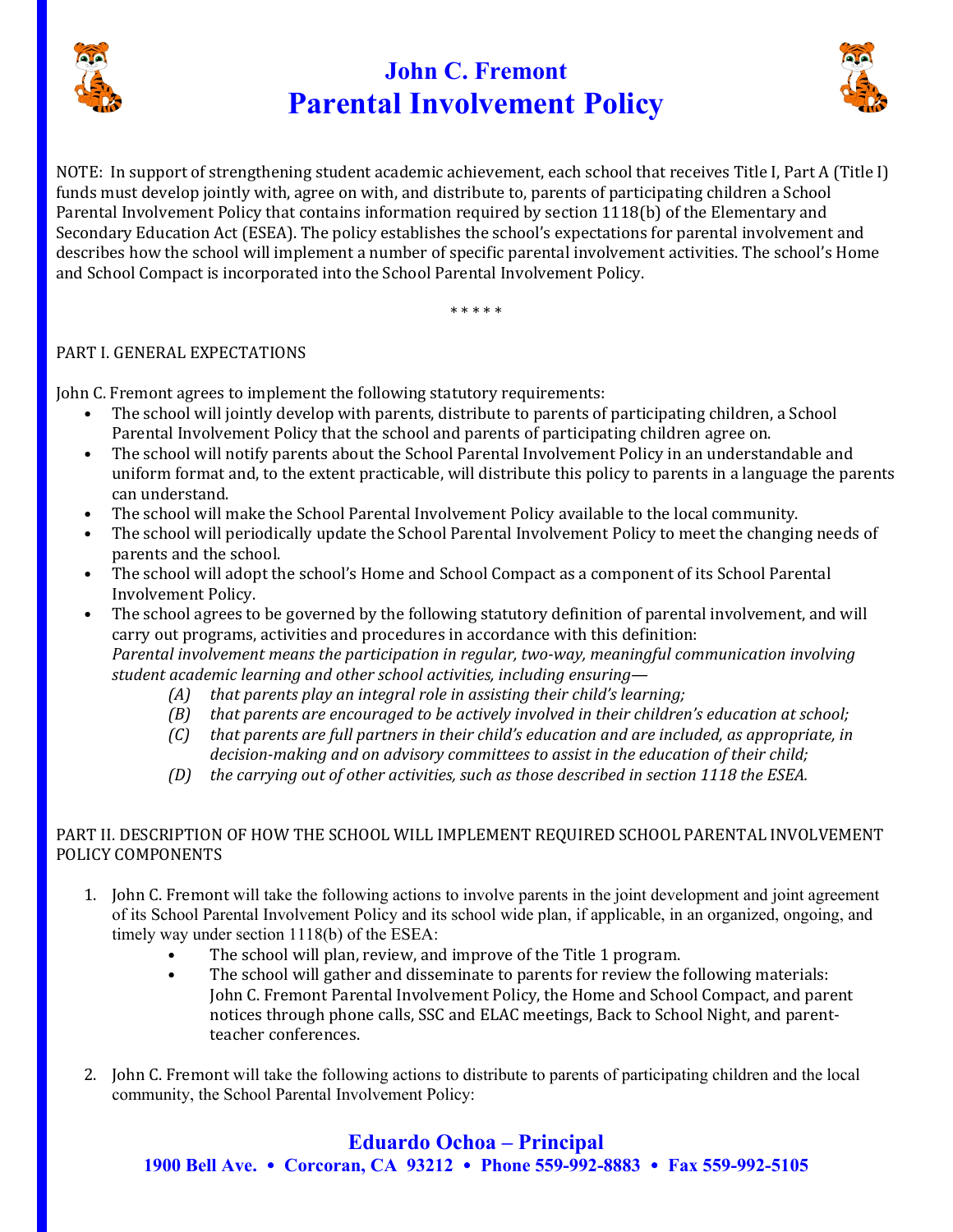The school will distribute the policy by posting it in our parent handbook and will be reviewed at the annual Title I parent meeting.

- 3. John C. Fremont will update its School Parental Involvement Policy to meet the changing needs of parents and the school each year as part of the school plan revision process.
- 4. John C. Fremont will convene an annual meeting to inform parents of the following:
	- a. that their child's school participates in Title I;
	- b. about the requirements of Title I;
	- c. of their rights to be involved;
	- d. about their school's participation in Title I:
		- The school will distribute information regarding Title1 to parents through phone calls, SSC and ELAC meetings, Back to School Night, and parent-teacher conferences.
- 5. John C. Fremont will hold a flexible number of meetings at varying times, and provide home visits, paid for with Title I funding as long as these services relate to parental involvement. These meetings will explain strategies authorized under Title I.
- 6. John C. Fremont will provide timely information about Title I programs to parents of participating children in a timely manner:
	- The school will distribute information regarding Title1 to parents through phone calls, SSC and ELAC meetings, Back to School Night, parent-teacher conferences, and the annual Title I parent meeting.
- 7. John C. Fremont will provide to parents of participating children a description and explanation of the curriculum in use at the school, the forms of academic assessment used to measure student progress, and the proficiency levels students are expected to meet:
	- The school will distribute curriculum, assessment and proficiency level information to parents through phone calls, mailings, SSC and ELAC meetings, Back to School Night, parentteacher conferences, and the annual Title I parent meeting.
- 8. John C. Fremont will provide parents of participating children, if requested by parents, opportunities for regular meetings to formulate suggestions and to participate, in decisions relating to the education of their children, and respond to any such suggestions as soon as practicably possible:
	- All parents are invited to participate in decisions relating to the education of their children at monthly SSC and ELAC meetings.
- 9. John C. Fremont will submit to the district any parent comments if the school-wide plan under section  $(1114)(b)(2)$  is not satisfactory to parents of participating children.

# PART III. SHARED RESPONSIBILITIES FOR HIGH STUDENT ACADEMIC ACHIEVEMENT

- 1. John C. Fremont will build the school's and parent's capacity for strong parental involvement, in order to ensure effective involvement of parents and to support a partnership among the school involved, parents, and the community to improve student academic achievement, through the following activities specifically described below:
	- phone calls, mailings, SSC and ELAC meetings, Back to School Night, parent-teacher conferences, and the annual Title I parent meeting.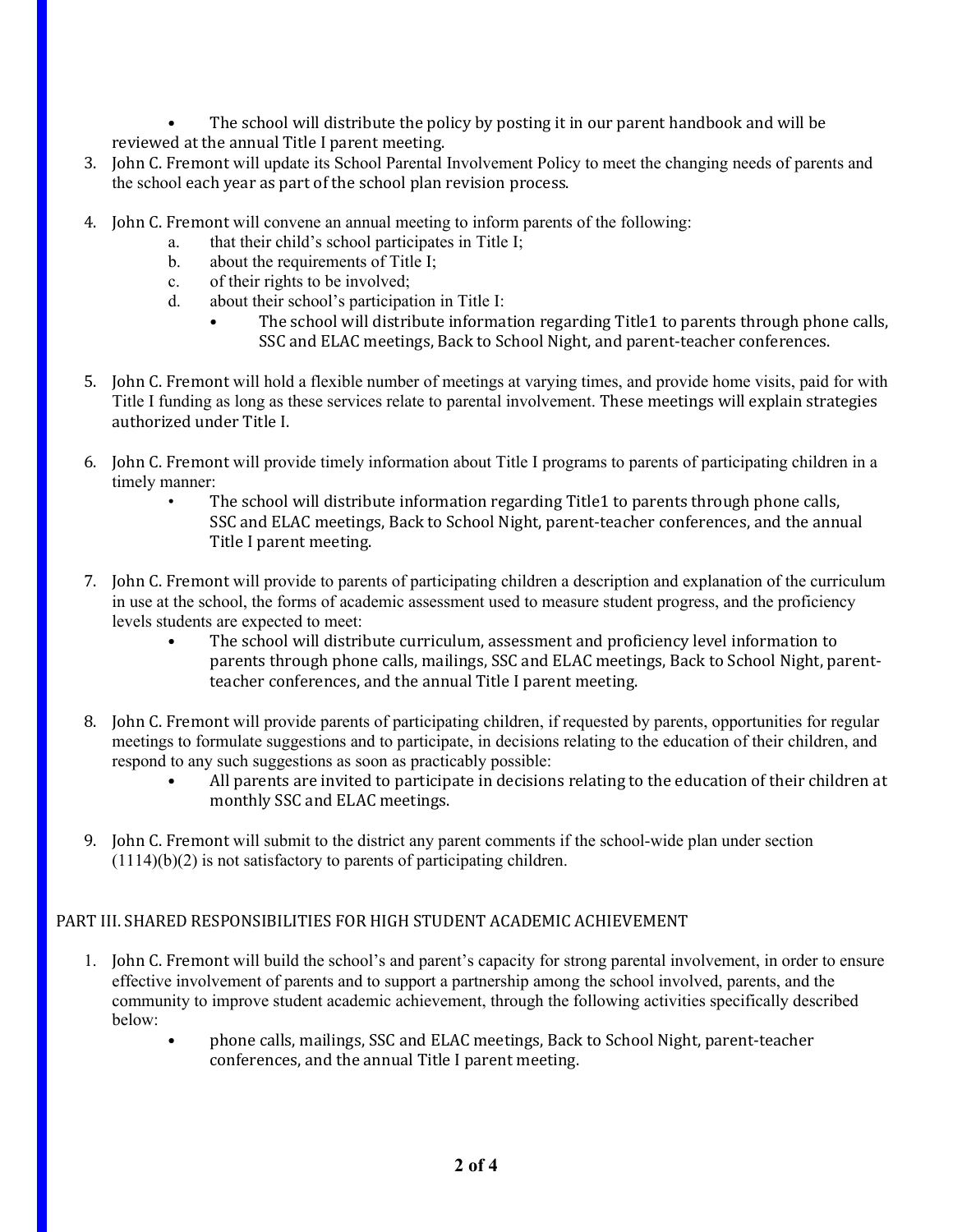- 2. John C. Fremont will incorporate the Home and School Compact as a component of its School Parental Involvement Policy through phone calls, mailings, the student agenda/planner, parent-teacher conferences, SSC and ELAC meetings, Back to School Night, and the annual Title I parent meeting.
- 3. John C. Fremont will, with the assistance of its district, provide assistance to parents of children served by the school in understanding topics such as the following, by undertaking the actions described in this paragraph
	- the State's academic content standards:
	- the State's student academic achievement standards;
	- the State and local academic assessments including alternate assessments;
	- the requirements of Title I;
	- how to monitor their child's progress;
	- how to work with educators;
	- phone calls, mailings, SSC and ELAC meetings, Back to School Night, parent-teacher conferences, and the annual Title I parent meeting.
- 4. John C. Fremont will, with the assistance of its district provide materials and training to help parents work with their children to improve their children's academic achievement.
- 5. John C. Fremont will, with the assistance of its district and parents, educate its teachers, pupil services personnel, principals and other staff, in how to reach out to, communicate with, and work with parents as equal partners, in the value and utility of contributions of parents, and in how to implement and coordinate parent programs and build ties between parents and schools, by providing on-going training through scheduled collaboration time.
- 6. John C. Fremont will, to the extent feasible and appropriate, coordinate and integrate parental involvement programs and activities with Head Start and other programs, and conduct other activities, such as the parent resource center, that encourage and support parents in more fully participating in the education of their children.
- 7. John C. Fremont will, to the extent feasible and appropriate, take the following actions to ensure that information related to the school and parent-programs, meetings and other activities, is sent to the parents of participating children in an understandable and uniform format, including alterative formats upon request, and, to the extent practicable, in a language the parents can understand:
	- The school will ensure that information related to the school and parent programs is in an understandable and uniform format through phone calls, mailings, parent-teacher conferences, SSC and ELAC meetings, and Back to School Night*.*

# PART III. DISCRETIONARY SCHOOL PARENTAL INVOLVEMENT POLICY COMPONENTS

John C. Fremont will:

- involve parents in the development of training for teachers, principals, and other educators to improve the effectiveness of that training;
- provide necessary literacy and ELD training for parents from Title I if the school district has exhausted all other reasonably available sources of funding for that training;
- pay reasonable and necessary expenses associated with parental involvement activities to enable parents to participate in school-related meetings and training sessions;
- train parents to enhance the involvement of other parents;
- in order to maximize parental involvement and participation in their children's education, arrange school meetings at a variety of time, or conducting in-home conferences between teachers or other educators, who work directly with participating children, with parents who are unable to attend those conferences at school;
- adopt and implement model approaches to improving parental involvement;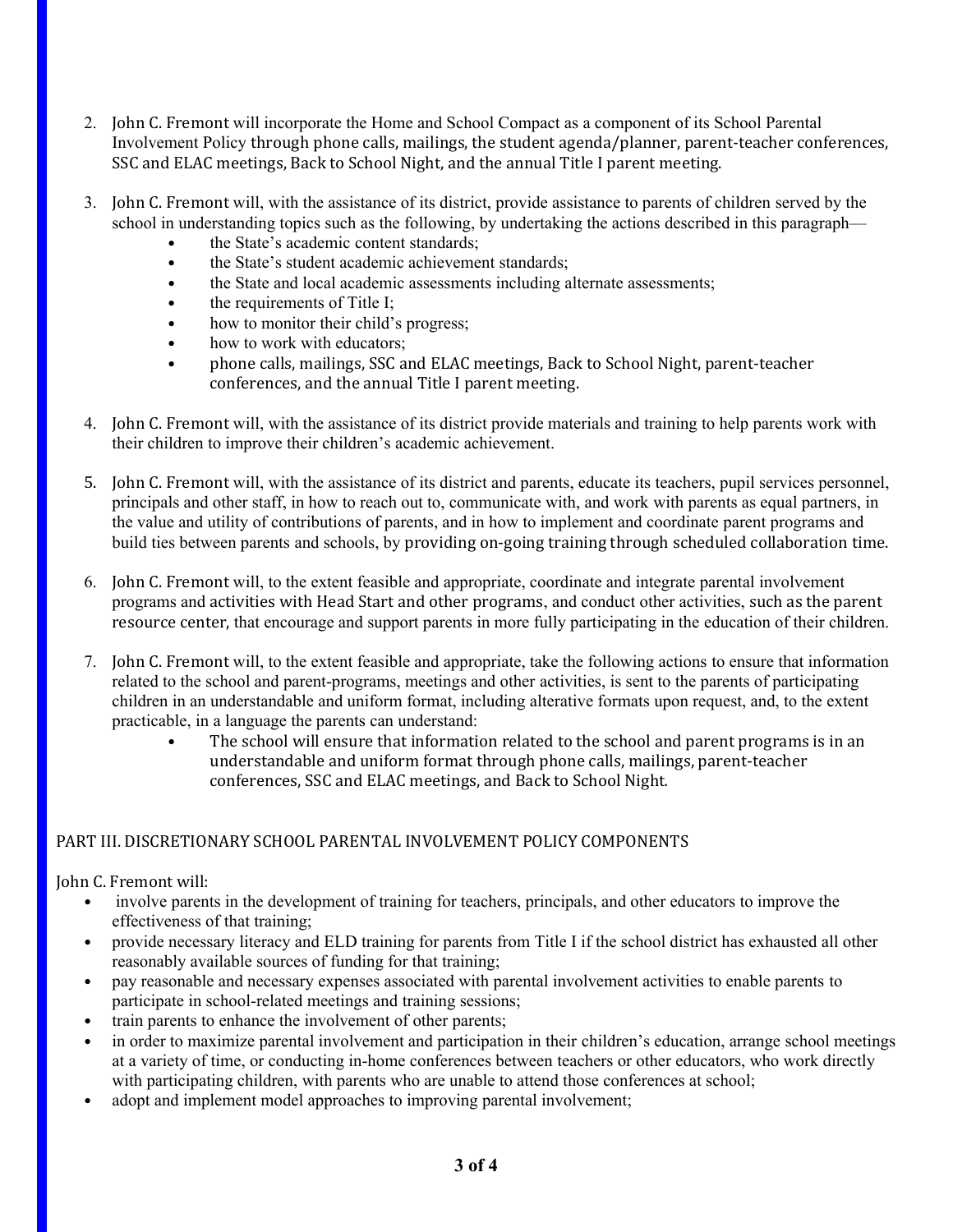- promote attendance at the district wide parent advisory council to provide advice on all matters related to parental involvement in Title I, Part A programs;
- develop appropriate roles for community-based organizations and businesses in parental involvement activities; and
- provide other reasonable support for parental involvement activities under section 1118 as parents may request.

\* \* \* \* \*

## PART IV. ADOPTION

This School Parental Involvement Policy has been developed jointly with, and agreed on with, parents of children participating in Title I, Part A programs. This policy was adopted by the John C. Fremont on September 13, 2012 and will be updated as needed by the School Site Council. The school will distribute this policy to all parents on or before August 31, 2014. It will be made available to the local community on or before August 31, 2014. John C. Fremont's notification to parents of this policy will be in an understandable and uniform format and, to the extent practicable, provide a copy of this policy to parents in a language the parents can understand.

> $\mathcal{L}_\text{max}$  , where  $\mathcal{L}_\text{max}$  is the set of the set of the set of the set of the set of the set of the set of the set of the set of the set of the set of the set of the set of the set of the set of the set of the se (*Signature of Authorized Official)*

*August 15, 2014*

*\_\_\_\_\_\_\_\_\_\_\_\_\_\_\_\_\_\_\_\_\_\_\_\_\_\_\_\_\_*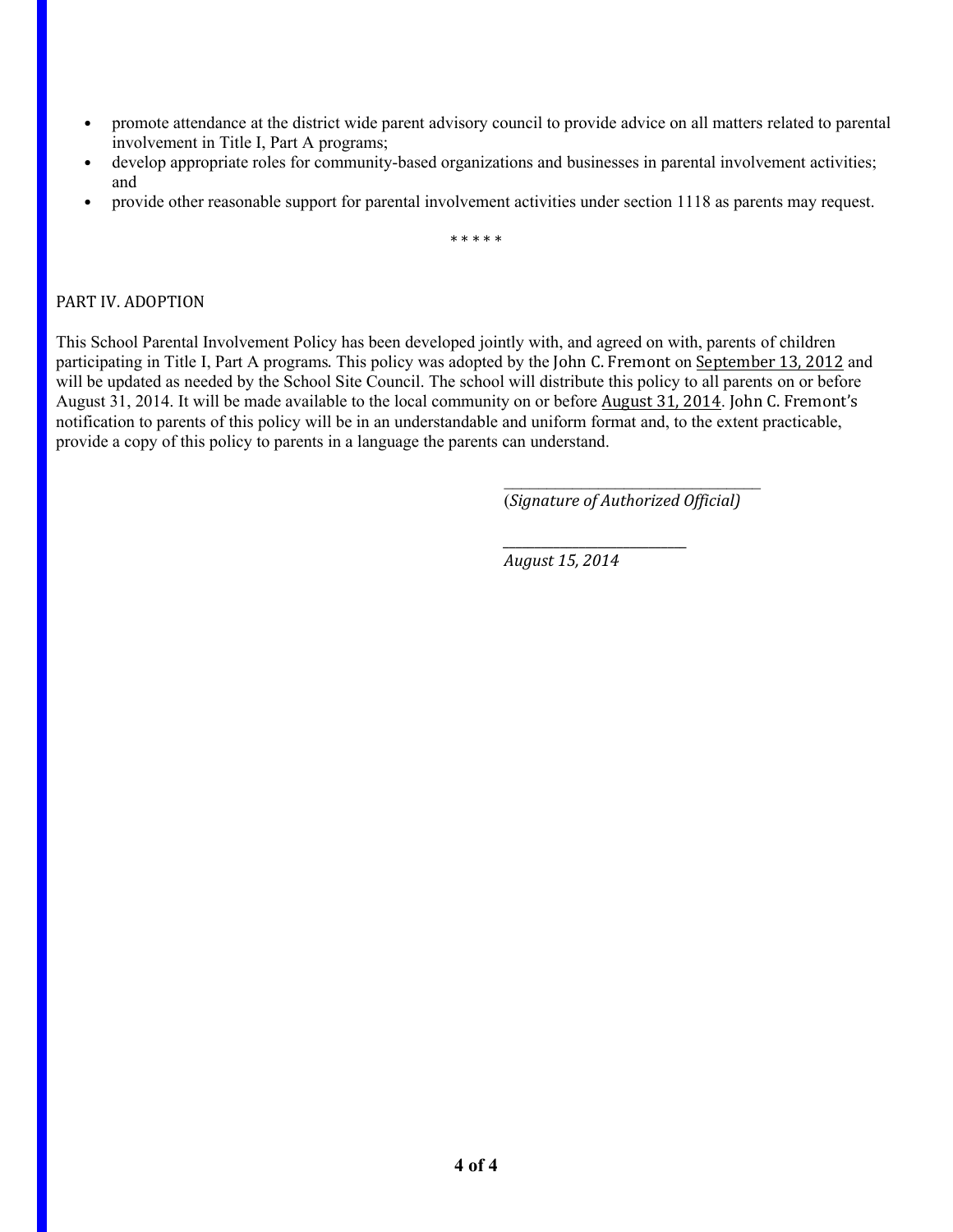# **Annual Evaluation of Single Plan for Student Achievement (SPSA)**

# **Plan Year: 2013-2014**

## **Plan Component:**

# **Performance Goal #1, Attaining High Academic Standards**

## **Goal:**

All students will reach high standards, at a minimum, attaining proficiency or better in ELA, by June 2014.

## **Desired Outcome:**

By the end of the 2013-2014 school year, increase the number of Proficient and Advanced students in  $2<sup>nd</sup>$  and  $3<sup>rd</sup>$  grade ELA by 5% respectively, as measured by local benchmark assessments.

## **Result:**

The results are mixed. Local benchmark assessments detail an inconsistency throughout the year of students meeting Proficient and Advanced marks. Overall, the number of students who reached a level of Proficient or Advanced decreased 6%. This may have been a result of revamped benchmark assessments and changing curriculum.

# **Implementation of Activities**

# **Activities that worked well for us:**

# **Activities that we would like to continue, with minimal modifications:**

- Alignment of instruction with content standards.
- Use of standards-aligned instructional materials and strategies.
- Staff development and professional collaboration aligned with standards-based instructional materials.
- Involvement of staff, parents and community
- Targeting services and programs to identified low-performing students
- Increased access to technology

## **Activities that we would like to continue but require significant modification:**

• Monitoring program effectiveness through the increased and consistent use of data analysis tied to an action plan.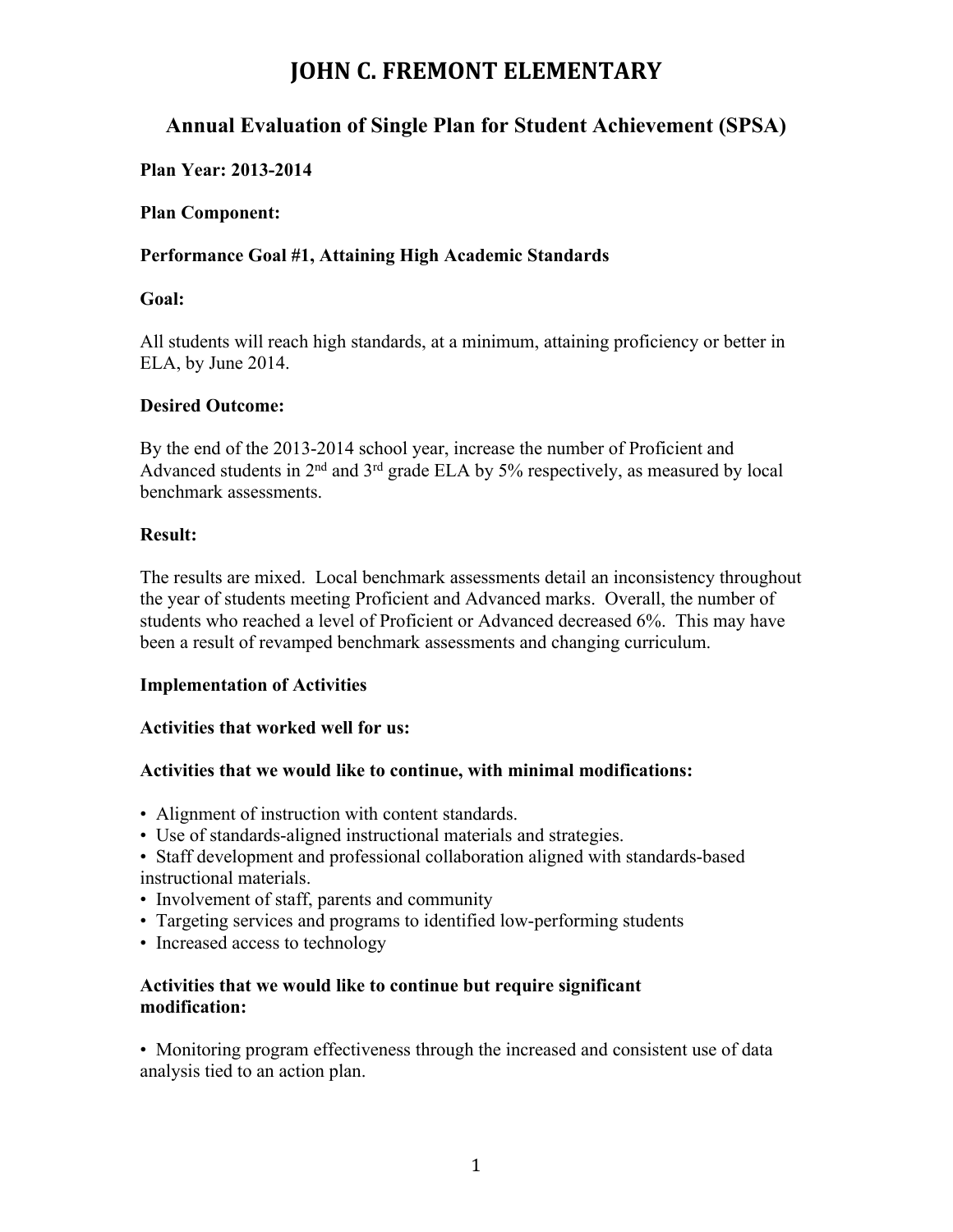# **Plan Component:**

# **Performance Goal #2, Attaining High Academic Standards**

# **Goal:**

All students will reach high standards, at a minimum, attaining proficiency or better in mathematics, by June 2014.

# **Desired Outcome:**

By the end of the 2013-2014 school year, increase the number of Proficient and Advanced students in  $2<sup>nd</sup>$  and  $3<sup>rd</sup>$  grade math by 5% respectively, as measured by local benchmark assessments.

# **Result:**

The results are mixed. Local benchmark assessments detail an inconsistency throughout the year of students meeting Proficient and Advanced marks. Overall, the number of students who reached a level of Proficient or Advanced decreased 4%. This may have been a result of revamped benchmark assessments and changing curriculum.

# **Implementation of Activities**

# **Activities that worked well for us:**

# **Activities that we would like to continue, with minimal modifications:**

- Alignment of instruction with content standards.
- Use of standards-aligned instructional materials and strategies.
- Staff development and professional collaboration aligned with standards-based instructional materials.
- Involvement of staff, parents and community
- Targeting services and programs to identified low-performing students
- Increased access to technology

# **Activities that we would like to continue but require significant modification:**

• Monitoring program effectiveness through the increased and consistent use of data analysis tied to an action plan.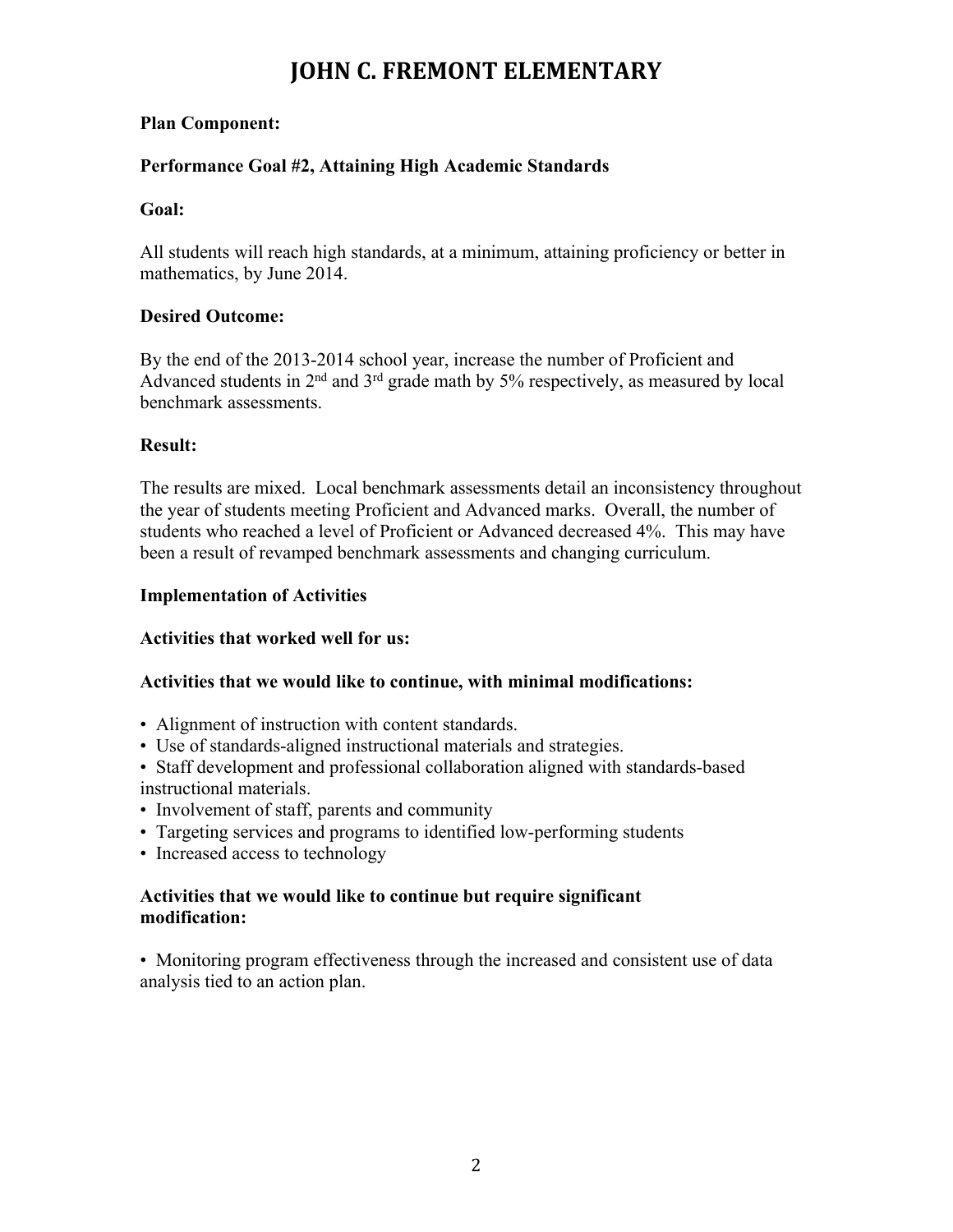# **Plan Component:**

## **Performance Goal #3, English Learner's Subgroup**

## **Goal:**

All limited-English proficient students will become proficient in English and reach high academic standards, at a minimum attaining proficiency or better in reading/language arts and mathematics.

## **Desired Outcome:**

The percentage of students scoring at or above Early Advanced on the CELDT will grow 10% as measured by the CELDT annual assessment.

## **Result:**

• 29.7% of EL students made annual progress in learning English, as measured by the **CELDT** 

• 17.7% of EL students (less than 5 years cohort) attained English proficiency, as measured by the CELDT.

## **Implementation of Activities**

## **Activities that worked well for us:**

- All teachers hired have EL certification
- Regularly scheduled ELAC parent meetings

## **Activities that we would like to continue, with minimal modifications:**

- Purchasing supplemental materials
- Providing classified personnel to help provide EL services
- Monitoring of EL student progress during ELD by principals and superintendent

## **Activities that we would like to continue but require significant modification:**

- Analyzing EL data (benchmarks/CELDT) by principal, superintendent and lead staff
- Providing staff development opportunities for working with EL students
- Daily ELD instruction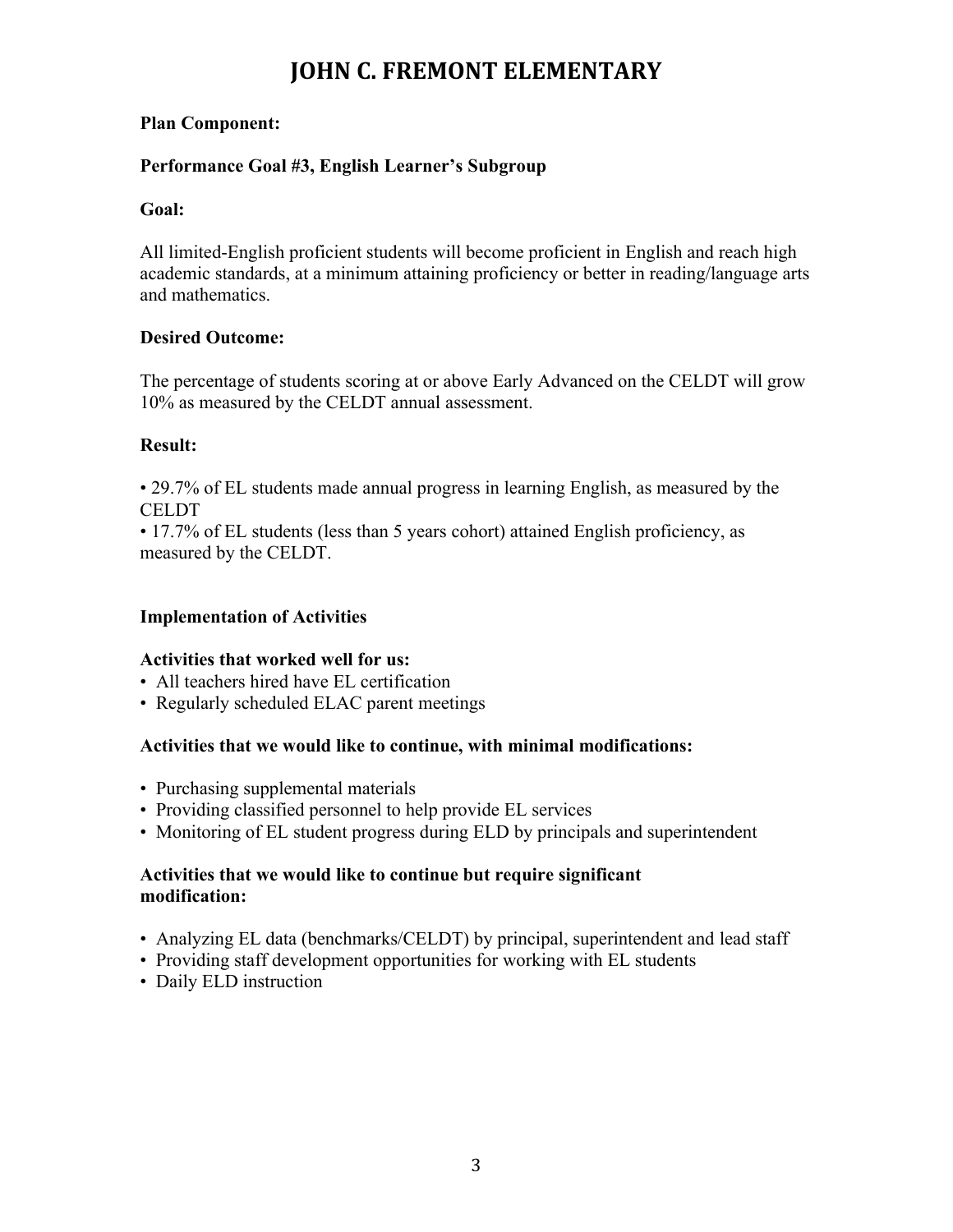# **Evaluación Anual del Plan Único para el Rendimiento Académico (SPSA)**

# **Año del Plan : 2013-2014**

# **Componente de programa:**

# **Rendimiento Objetivo #1, Alcanzar Altos estándares académicos**

# **Meta:**

Todos los estudiantes alcanzarán altos niveles, como mínimo, el logro de competencia o mejor en ELA, en junio de 2014.

# **Resultado deseado:**

Para el final del año escolar 2013-2014, aumentar el número de estudiantes de grados segundo y tercero a avanzado o al nivel del grado en ELA en un 5%, respectivamente, según los exámenes locales.

# **Resultado:**

Los resultados son mixtos. Hay una inconsistencia durante todo el año de estudiantes que cumplen marcas Proficiente o Avanzado. En general, el número de estudiantes que alcanzó un nivel de proficiente o avanzado disminuyó 6%. Esto puede haber sido el resultado de los exámenes nuevos y el cambio curricular.

# **Ejecución de Actividades**

# **Actividades que han funcionado bien para nosotros:**

# **Las actividades que nos gustaría continuar, con modificaciones mínimas:**

• Alineación de la instrucción con los estándares.

- El uso de los materiales y estrategias de instrucción alineados con los estándares.
- El desarrollo del personal y colaboración profesional alineado con los materiales de instrucción basados en estándares.
- Participación del personal, padres y la comunidad
- Orientación de los servicios y programas para estudiantes de bajo rendimiento identificados
- Un mayor acceso a la tecnología

# **Las actividades que nos gustaría continuar, pero requieren significativa modificación:**

• determinando la eficacia del programa usando el análisis de datos constantemente y conectados a un plan de acción.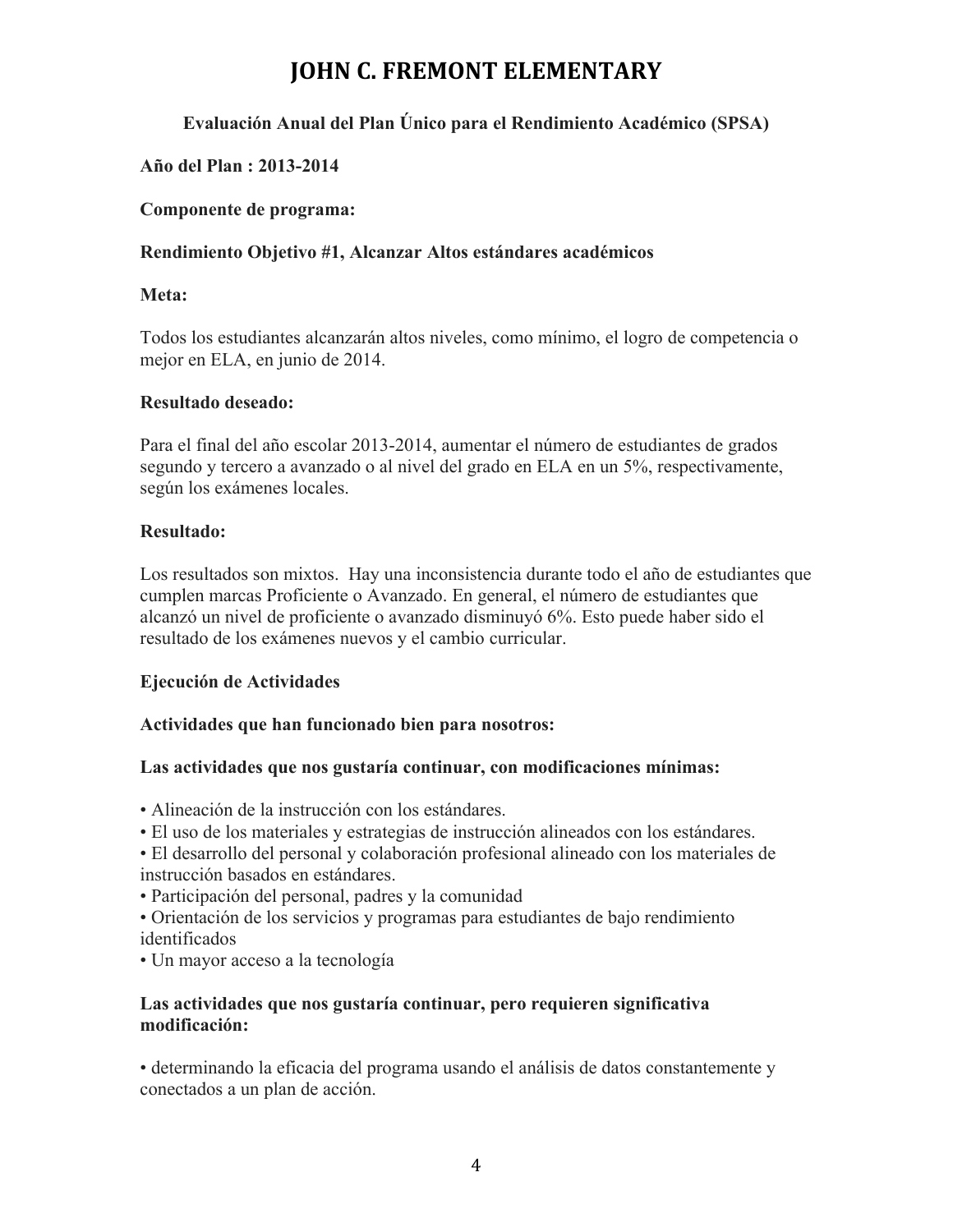# **Componente de programa:**

## **Rendimiento Objetivo #1, Alcanzar Altos estándares académicos**

## **Meta:**

Todos los estudiantes alcanzarán altos niveles, como mínimo, el logro de competencia o mejor en matemáticas, en junio de 2014.

## **Resultado deseado:**

Para el final del año escolar 2013-2014, aumentar el número de estudiantes de grados segundo y tercero a avanzado o al nivel del grado en matemáticas en un 5%, respectivamente, según los exámenes locales.

## **Resultado:**

Los resultados son mixtos. Hay una inconsistencia durante todo el año de estudiantes que cumplen marcas Proficiente o Avanzado. En general, el número de estudiantes que alcanzó un nivel de proficiente o avanzado disminuyó 4%. Esto puede haber sido el resultado de los exámenes nuevos y el cambio curricular.

## **Ejecución de Actividades**

## **Actividades que han funcionado bien para nosotros:**

## **Las actividades que nos gustaría continuar, con modificaciones mínimas:**

• Alineación de la instrucción con los estándares.

- El uso de los materiales y estrategias de instrucción alineados con los estándares.
- El desarrollo del personal y colaboración profesional alineado con los materiales de instrucción basados en estándares.
- Participación del personal, padres y la comunidad
- Orientación de los servicios y programas para estudiantes de bajo rendimiento identificados
- Un mayor acceso a la tecnología

## **Las actividades que nos gustaría continuar, pero requieren significativa modificación:**

• determinando la eficacia del programa usando el análisis de datos constantemente y conectados a un plan de acción.